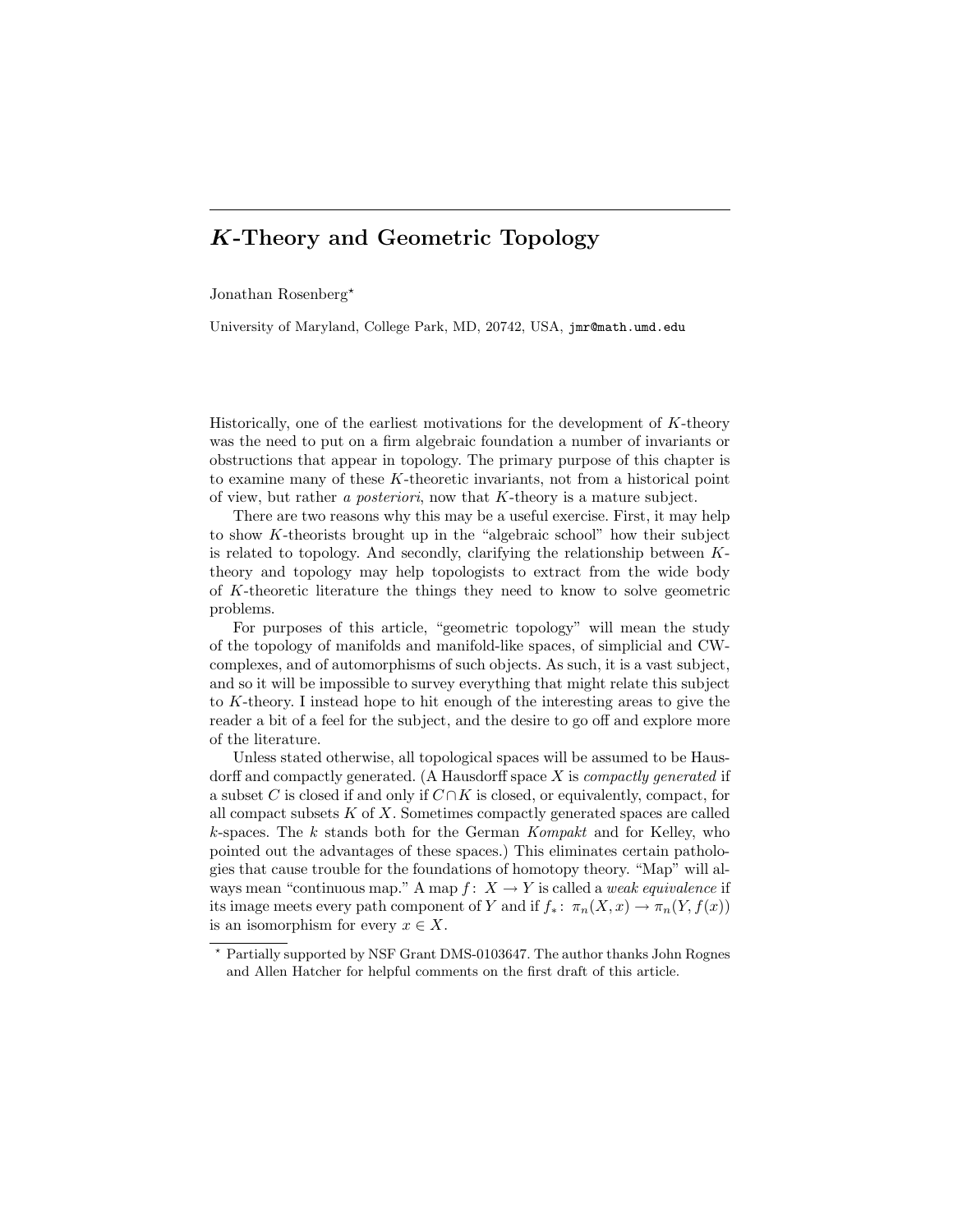### 1 The Wall Finiteness Obstruction and its Variants

We begin this survey with the "Wall finiteness obstruction," not because it came first historically (Whitehead torsion dates back much earlier) and not because it is most important (again, most geometric topologists would argue that Whitehead torsion is more fundamental) but because most algebraic treatments of  $K$ -theory usually begin with  $K_0$  of a ring or a category.

The discussion here will be brief; for a more complete treatment, see [33].

A basic theorem of homotopy theory states that every space X has a  $CW\text{-}approximation$ ; in other words, there is a CW-complex Y and a weak equivalence  $Y \to X$ . More is true; the Y is unique up to homotopy equivalence and can be chosen functorially in X. In fact one can take  $Y = |S_{\bullet}(X)|$  to be the geometric realization of the simplicial set  $S_{\bullet}(X)$  of singular *n*-simplices in X [59, Chaps. 10, 16].

One says a space X is *dominated* by a space Y if there are maps  $f: X \to Y$ and  $q: Y \to X$  such that  $q \circ f \simeq 1_X$ , where the symbol  $\simeq$  denotes "is homotopic to." A corollary of the CW-approximation theorem is that if a space  $X$  is dominated by a CW-complex, then it is homotopy-equivalent to a CW-complex. We say  $X$  is *finitely dominated* if it is dominated by a *finite*  $CW$ -complex. Clearly this is a necessary condition for  $X$  to be homotopyequivalent to a finite CW-complex. The condition of being finitely dominated is sometimes not so hard to check. For example, a famous theorem of Borsuk [9, p. 1093] implies that any compact, locally contractible, and finite dimensional metric space is a retract of a finite polyhedron, hence in particular is finitely dominated.

**Theorem 1.1 (Wall [100], [101]).** Let  $X$  be a path-connected and locally 1-connected space, and let  $C_*(X)$  be its singular chain complex. Note that the singular chain complex  $C_*(\widetilde{X})$  of the universal cover  $\widetilde{X}$  can be regarded as a complex of free R-modules, where  $R = \mathbb{Z}\pi_1(X)$ , and that  $C_*(X) = \mathbb{Z} \otimes_R C_*(X)$ . Then if X is finitely dominated,  $\pi_1(X)$  is finitely presented and  $C_*(\widetilde{X})$  is chain homotopy-equivalent to a finite complex  $C_*$ of finitely generated projective R-modules. The "Euler characteristic" of this complex,

$$
\chi(X) = \sum_{i} (-1)^{i} [C_{i}],
$$

is well defined in  $\widetilde{K}_0(R)$  (the quotient of  $K_0(R)$  by the copy of Z coming from the finitely generated free R-modules), and vanishing of  $\chi(X)$  in  $\widetilde{K}_0(R)$  is necessary and sufficient for  $X$  to be homotopically finite (homotopy-equivalent to a finite CW-complex.)

*Proof.* We give a brief sketch. If X is finitely dominated, then  $\pi_1(X)$  is an algebraic retract of a finitely presented group, hence is itself finitely presented. First we note that the Euler characteristic  $\chi(X)$  is well defined. The key thing to prove is that if there is a chain equivalence  $h: C_* \to C'_*,$  then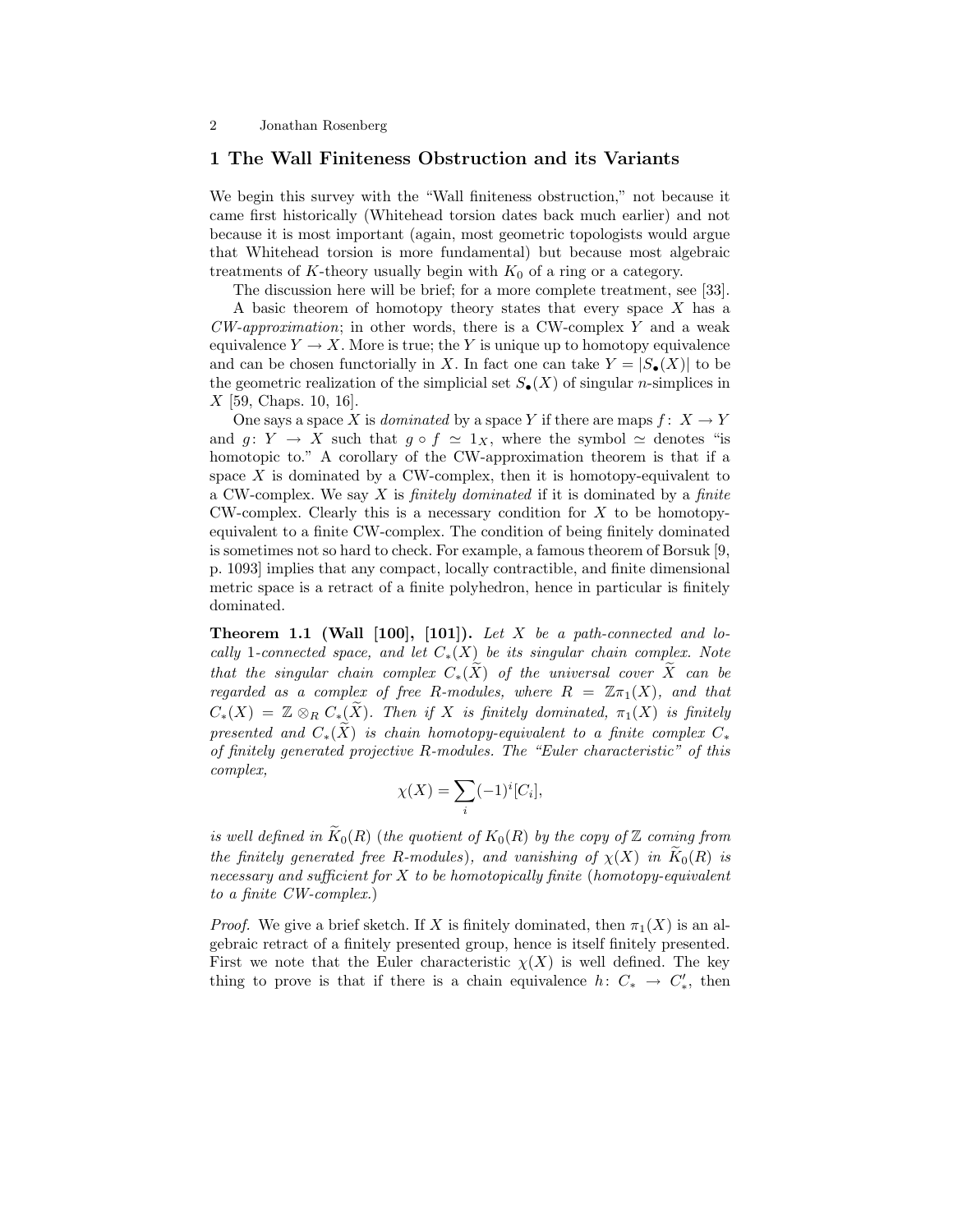$\sum_i (-1)^i [C_i] = \sum_i (-1)^i [C_i']$ . But this is true even for the  $K_0(R)$ -valued Euler characteristic (not only for its image in  $\widetilde{K}_0(R)$ ), by the Euler-Poincaré principle.

Clearly, if there is an equivalence  $Z \to X$  with Z a finite CW-complex, then  $C_*(X)$  is chain homotopy-equivalent to  $C_*(Z)$ , which in dimension j is a free R-module with one generator for each j-cell in Z. Thus  $[C_i(\widetilde{Z})]$  lies in the subgroup  $\mathbb Z$  of  $K_0(R)$  generated by the free modules, and maps to 0 in  $\widetilde{K}_0(R)$ , so  $\chi(X) = \chi(Z) = 0$ .

Wall's main contribution was to prove sufficiency of the condition. First one shows that if  $\chi(X) = 0$ , then  $C_*(X)$  is chain equivalent to a finite complex of finitely generated free R-modules. This is elementary; start with an equivalent finite complex  $C_*$  of projective modules, say of dimension n, and choose a finitely generated projective R-module  $Q_0$  such that  $C_0 \oplus Q_0$  is free. Then the direct sum of  $C_*$  with the complex

$$
Q_0 \stackrel{\cong}{\leftarrow} Q_0 \leftarrow 0 \leftarrow \cdots
$$

is still equivalent to  $C_*(\widetilde{X})$  and is free in degree 0. Proceed similarly by induction. Since  $\chi(X) = 0$ , once the  $(n-1)$ -st module has been made free, the *n*-th module is stably free. So making  $Q_{n-1}$  larger if necessary, one can arrange that all the modules are now free (and still finitely generated).

The last step is to build a finite CW-complex Z modeling the free chain complex from the last step, and to construct the required homotopy equivalence  $h$ . The  $Z$  and the  $h$  are constructed simultaneously by starting with a 2-complex  $Z^{(2)}$  with the correct fundamental group (recall  $\pi_1(X)$  is finitely presented) and with the correct  $C_1$  and  $C_2$ , along with a map  $h^{(2)}: Z^{(2)} \to X$ inducing an isomorphism on  $\pi_1$ . Then one attaches cells and extends the map by induction on the dimension. This is an exercise in obstruction theory. Eventually one gets the desired complex Z and a map  $h: Z \to X$  which is an isomorphism on  $\pi_1$  and which induces a homology isomorphism  $\widetilde{Z} \to \widetilde{X}$ . By<br>Whitehead's Theorem, this map is a homotopy equivalence.  $\square$ Whitehead's Theorem, this map is a homotopy equivalence.

One situation where the Wall finiteness obstruction comes into play is the spherical space form problem. This is the problem of determining what finite groups  $G$  can act freely on  $S<sup>n</sup>$ . Of course, there are certain obvious examples, namely groups which act freely and *isometrically* on  $S<sup>n</sup>$  with its standard metric. These are classified in [105]. The necessary and sufficient condition for  $G$  to act freely and isometrically on *some*  $S<sup>n</sup>$  is that for all primes  $p$  and  $q$ , not necessarily distinct, all subgroups of  $G$  of order  $pq$  must be cyclic. But if one doesn't require the action to be isometric (or even smooth), there are many more examples. The one obvious necessary condition is a homological one. For if X is a connected CW-complex with finite fundamental group  $G$  and with universal cover  $\tilde{X}$  homotopy-equivalent to  $S<sup>n</sup>$ , then the spectral sequence

$$
H^p(G, H^q(\widetilde{X}, \mathbb{Z})) \Rightarrow H^{p+q}(X, \mathbb{Z})
$$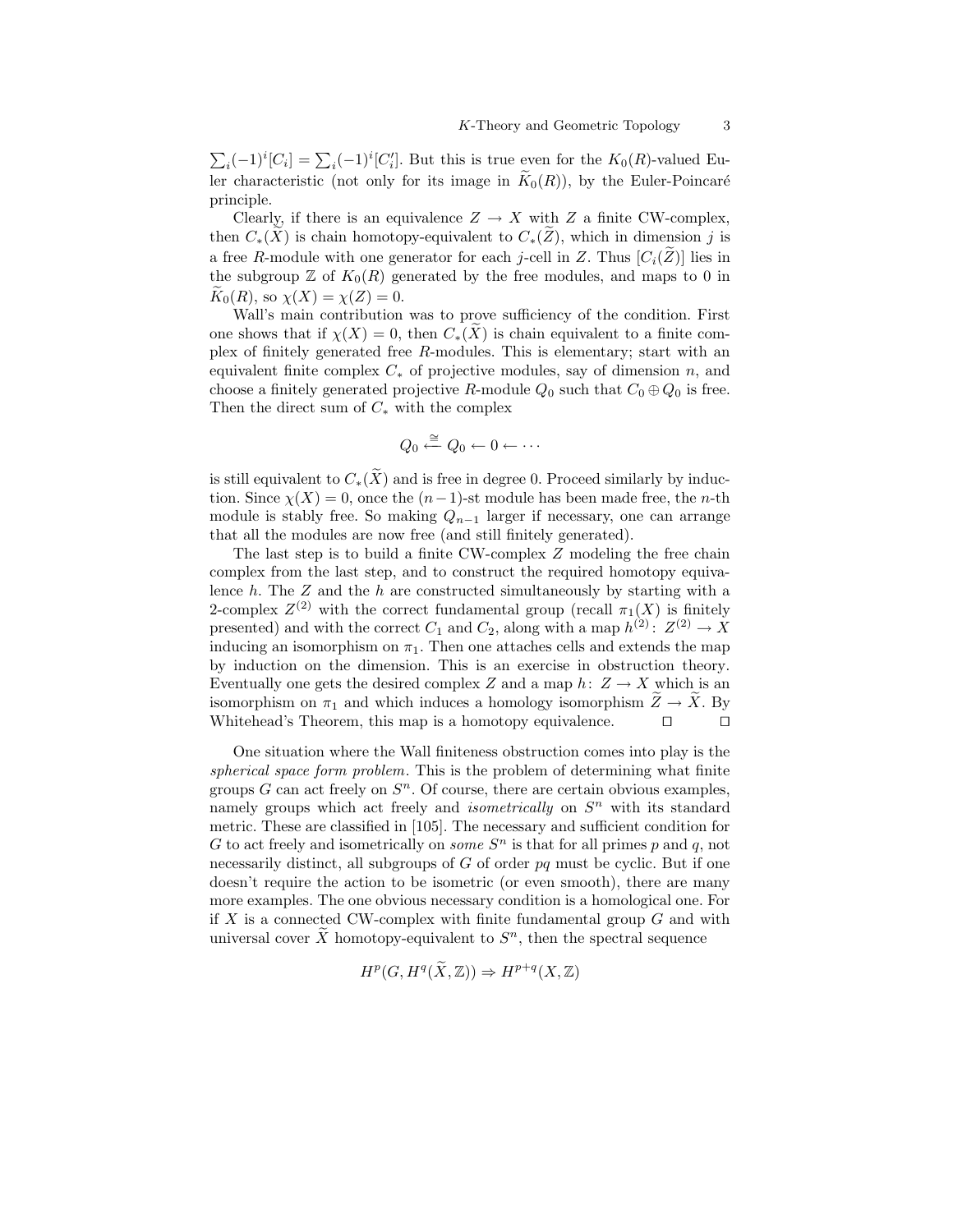of the homotopy fibration  $\widetilde{X} \to X \to BG$  implies that G has periodic cohomology of period  $n+1$ , and thus that the Sylow subgroups of G are all either cyclic or generalized quaternion [17, Ch. XVI, §9, Application 4]. Conversely, if G satisfies this condition, Swan [87] showed that there is a periodic resolution of the trivial G-module  $\mathbb Z$  by finitely generated projective  $\mathbb Z$ G-modules. In effect, the finiteness obstruction of this resolution is an obstruction to G acting freely and cellularly on a  $finite$  homotopy  $n$ -sphere. (We are explaining this a posteriori; Swan's paper predated Wall's, but the principle is the same.) But since  $\widetilde{K}_0(\mathbb{Z}G)$  is finite for G finite, one can kill off the obstruction by replacing the period by a suitably large multiple. Thus the result of  $[87]$  is that, after replacing the period of G by a suitably large multiple if necessary, G acts freely and cellularly on a finite n-dimensional CW-complex complex  $\tilde{X}$  homotopy-equivalent to  $S<sup>n</sup>$ , n one less than this larger period. For an explanation of how one then checks if  $X$  can be chosen to be a smooth manifold, see [88], [58], and [26]. The result of the analysis is that there is a simple necessary and sufficient condition for G to act freely and smoothly on some sphere:

Theorem 1.2 (Madsen-Thomas-Wall [58]). A finite group G acts freely and smoothly on a sphere  $S<sup>n</sup>$  for some n if and only if G has periodic cohomology, and if, in addition, every subgroup of  $G$  of order  $2p$ ,  $p$  an odd prime, is cyclic.

However, it is not always easy to tell from knowledge of G what is the minimal value of n. The necessity of the "2p condition" is due to Milnor  $[60]$ , and follows from the following geometric result:

**Theorem 1.3 (Milnor [60]).** Let  $T: S^n \to S^n$  be a map of period 2 without fixed points, and let  $f: S^n \to S^n$  be a map of odd degree. Then there is a point  $x \in S^n$  with  $Tf(x) = fT(x)$ .

Proof of necessity of the Madsen-Thomas-Wall condition from Theorem 1.3. Suppose  $G$  acts freely on a sphere and there is some subgroup  $H$  of  $G$  of order  $2p$  which is not cyclic. Then H is dihedral. Let T be the action of the generator of  $H$  of order 2, and let  $f$  be the action of the generator of  $H$  of order  $p$ . Then by Theorem 1.3,  $T f T^{-1} f^{-1}$  has a fixed point. Since G acts freely, that means  $T f T^{-1} f^{-1} = 1$ , so the two generators of H commute with each other, a contradiction.  $\hfill \Box$ 

Another application is to the problem of when a non-compact manifold  $M$  is homeomorphic to the interior of a compact manifold  $W$  with boundary. Clearly this implies that M should be homologically finite. Since any compact topological manifold  $W$ , even with boundary, has the homotopy type of a finite CW-complex, an additional necessary condition is that the Wall obstruction of M should vanish. The highly influential thesis of Siebenmann [78] showed that in high dimensions, this condition and an obvious "tameness" condition are sufficient.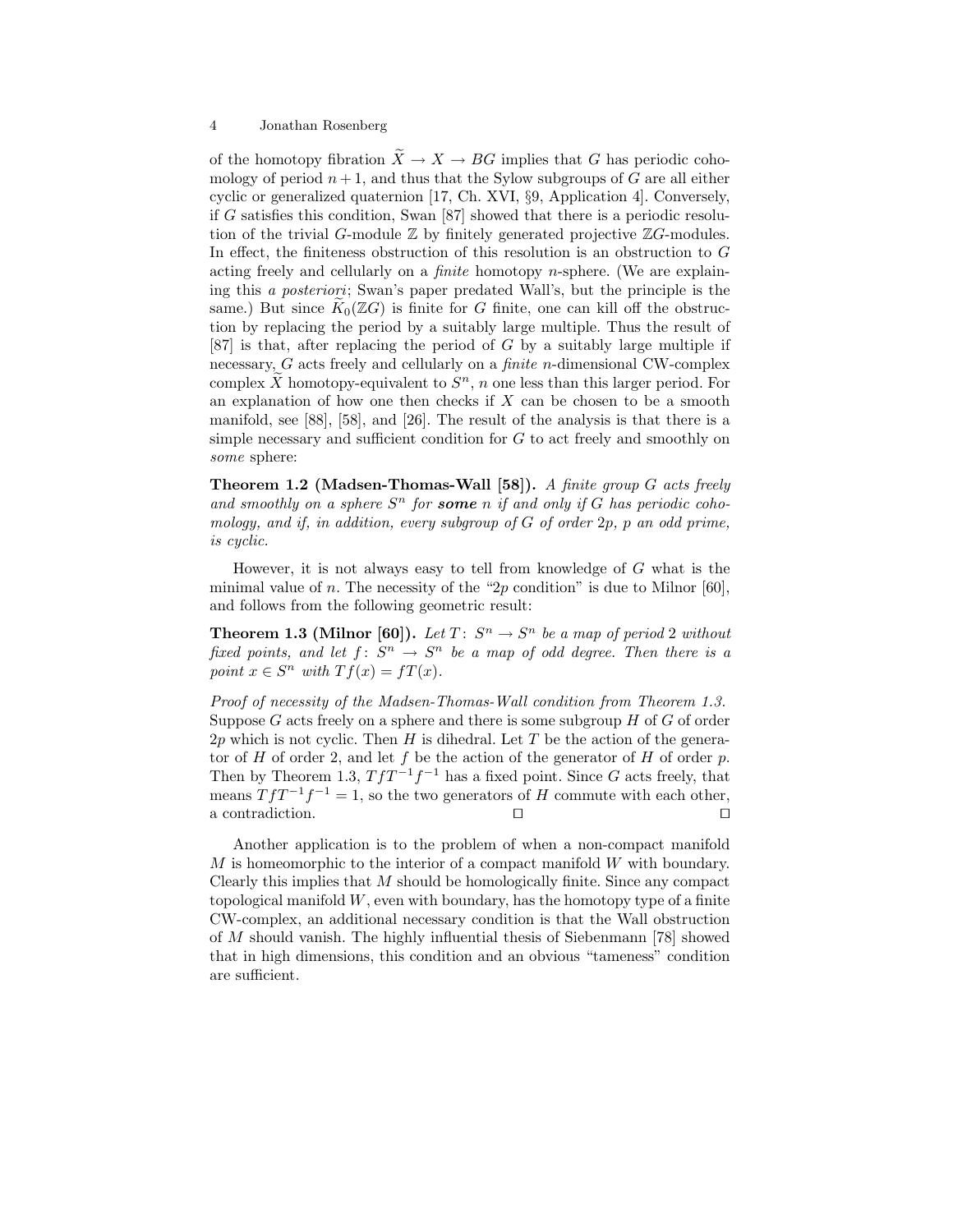#### 2 Flat Bundles and K-Theory

Another connection between geometric topology (or more precisely, geometry and topology of manifolds) and algebraic K-theory comes from the study of flat vector bundles. Suppose M is a smooth manifold and  $E \to M$  is a smooth vector bundle over  $M$ . A *connection* on  $E$  is a way of differentiating sections of E. More precisely, a connection is a map

$$
\nabla\colon\varGamma^{\infty}(E)\to\varGamma^{\infty}(E\otimes T^*M),
$$

where  $\Gamma^{\infty}$  denotes "smooth sections," which we also think of as a bilinear pairing  $\Gamma^{\infty}(E) \times \Gamma^{\infty}(TM) \to \Gamma^{\infty}(E)$ ,  $(s, X) \mapsto \nabla_X(s)$ , satisfying the "Leibniz rule"  $\nabla_X(fs) = X(f) \cdot s + f \nabla_X(s)$  for  $f \in C^\infty(M)$ . (See for example [29, pp. 56–60].) A connection is  $flat$  if it satisfies the analogue of the identity  $d^2 = 0$  for the exterior derivative, or in other words if  $[\nabla_X, \nabla_Y] = \nabla_{[X,Y]}$ for all vector fields  $X$  and  $Y$ . This condition turns out to be equivalent [29,] Cor. 3.22] to saying that there is a reduction of the structure group of the bundle from  $G = GL(n, \mathbb{R})$  or  $GL(n, \mathbb{C})$  to a discrete group. Now isomorphism classes of ordinary vector bundles are determined by their "transition functions," and are thus parameterized by the non-abelian sheaf cohomology group  $H^1(M, \mathcal{G})$ ,  $\mathcal G$  the sheaf of germs of G-valued functions on M. Equivalently, there are classified by homotopy classes of maps  $M \to BG$ . In the same way, isomorphism classes of flat vector bundles (where we keep track of the flat structure  $\nabla$ ) are parameterized by non-abelian sheaf cohomology of the *constant* sheaf,  $H^1(M, G^{\delta}) = \text{Hom}(\pi_1(M), G^{\delta})$  or by homotopy classes of maps  $M \to BG^{\delta}$ , where  $G^{\delta}$  denotes  $G$  with the discrete topology. Via the plus construction  $BGL(n,\mathbb{C})^{\delta} \to BGL(\infty,\mathbb{C})^{\delta} \to B\left(GL(\infty,\mathbb{C})^{\delta}\right)^{+}$ , we see that flat complex vector bundles give classes in  $H^0(X; \mathbb{K}(\mathbb{C}))$ , the cohomology of  $X$  with coefficients in the (algebraic, not topological)  $K$ -theory spectrum of  $\mathbb C$ . In particular, flat complex vector bundles over homology *n*-spheres can be viewed as representing classes in  $H^0(S^n; \mathbb{K}(\mathbb{C})) = \pi_n(\mathbb{K}(\mathbb{C})) = K_n(\mathbb{C})$ , and it is easy to see that every class in  $K_n(\mathbb{C})$  arises from some flat vector bundle over a homology n-sphere. In a similar vein, Hausmann and Vogel [40, Corollary 4.2] have shown that for any ring A and  $n \geq 5$ ,  $K_n(A)$  can be described as the "homology sphere bordism" of  $BGL(A)$ , i.e., as the group of equivalence classes of pairs  $(\Sigma^n, f)$ , where  $\Sigma^n$  is a (based) oriented *n*-dimensional PL manifold which is an integral homology sphere<sup>2</sup>,  $f: \Sigma^n \to BGL(A)$  (and sends basepoint to basepoint), and  $(\Sigma_1^n, f_1) \simeq (\Sigma_2^n, f_2)$  if and only if there exists a compact manifold  $W^{n+1}$  with  $\partial M = \Sigma_1 \amalg -\Sigma_2$ , there exists a map  $F: W \to BGL(A)$  extending  $f_1$  and  $f_2$  (sending a "base arc" joining the basepoints of the boundary components to the basepoint of  $BGL(A)$ , and the inclusions  $\Sigma_j \hookrightarrow W$  are integral homology equivalences.

<sup>2</sup> We use PL manifolds rather than smooth ones to avoid complications coming from the finite group  $\Theta_n$  of exotic *n*-spheres.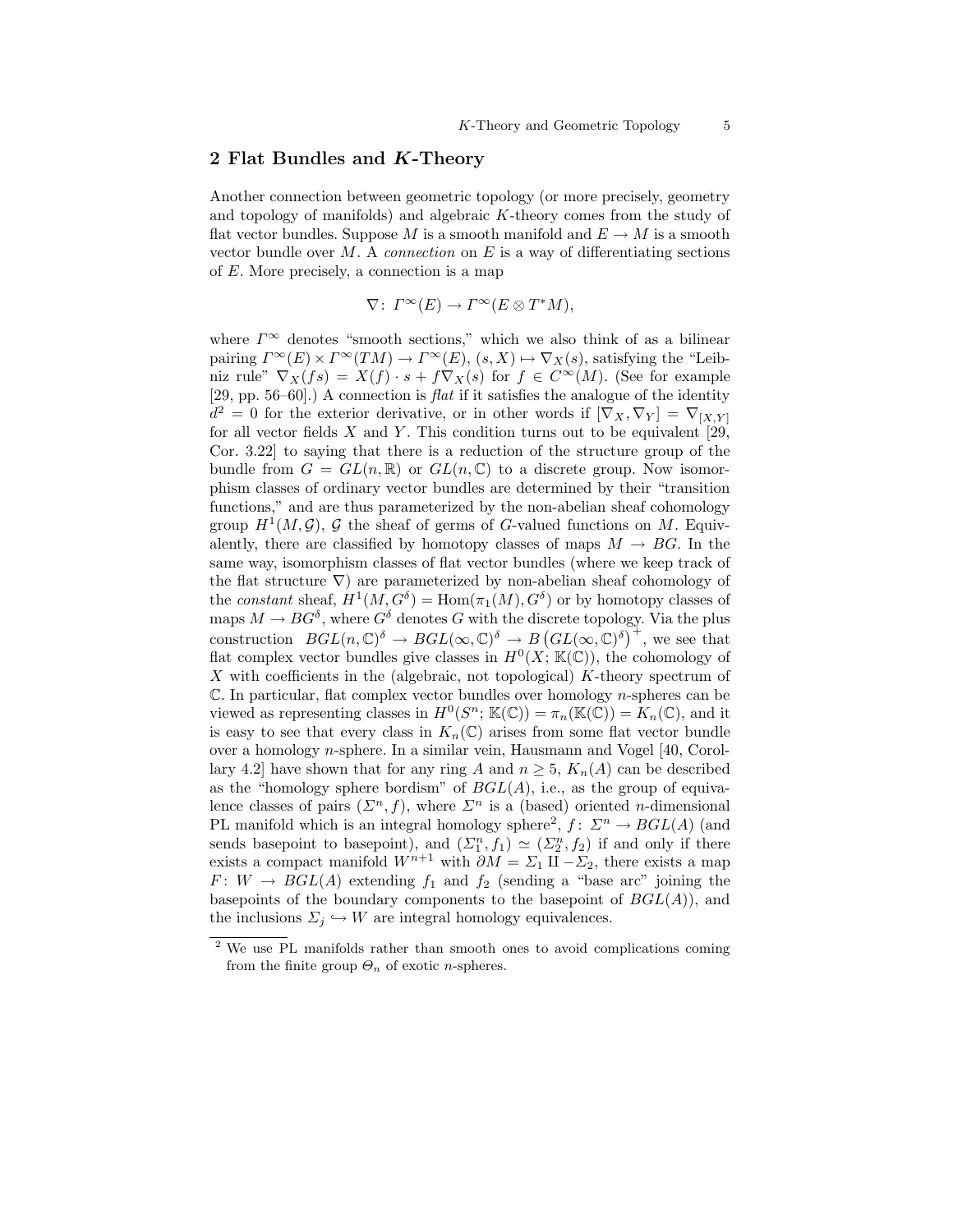We return again to the study of flat real or complex vector bundles. Suslin has shown [85] that for k any infinite field (in particular for  $k = \mathbb{R}$  or  $\mathbb{C}$ ), the inclusion  $GL(n,k)^\delta \hookrightarrow GL(\infty,k)^\delta$  induces an isomorphism on  $H_j(\_,\mathbb{Z})$ for  $j \leq n$ . Thus for studying characteristic classes of flat vector bundles on n-dimensional spaces, it's enough to look at flat vector bundles of rank  $\leq n$ . There are stability theorems saying that the map  $B(GL(n, k)^{\delta})^+ \rightarrow$  $B\left( GL(\infty,k)^{\delta}\right)^{+}$  is  $(n/2)$ -connected, and it's plausible that this map is even *n*-connected. Hence for computing  $K_n(\mathbb{R})$  or  $K_n(\mathbb{C})$ , it's enough to look at flat vector bundles of rank  $\leq 2n$ , and it may even be that every class in  $K_n(\mathbb{R})$  or  $K_n(\mathbb{C})$  is represented by a flat vector bundle of rank n. But while the map  $\pi_n\left(B\left(GL(n,\mathbb{R})^{\delta}\right)^+\right) \to K_n(\mathbb{R})$  may be surjective, it is known not to be injective; we will see why in a moment.

Various natural geometric questions about flat bundles can now be reduced (at least in part) to K-theory, and vice versa. (However, if one is interested in bundles not in the stable range, e.g., with rank equal to the dimension of the base space, then unstable  $K$ -theory is required.) We give only a few representative examples.

First we should say something about characteristic classes. A basic fact about flat vector bundles is that since the real (or rational) Chern or Pontrjagin classes of a vector bundle can be computed from the curvature of a connection using Chern-Weil theory, and since a flat connection has (by definition) curvature zero, these classes for a flat vector bundle necessarily vanish [29, 9.1 and 9.2]. Hence the Chern or Pontrjagin classes of a flat vector bundle are torsion. Since  $K_{2n}^{\text{top}}(\mathbb{C}) \cong \mathbb{Z}$  is determined by Chern classes, it follows that the natural map from algebraic to topological K-theory,  $K_{2n}(\mathbb{C}) \to K_{2n}^{\text{top}}(\mathbb{C}),$ coming from the obvious continuous map  $GL(n,\mathbb{C})^{\delta} \to GL(n,\mathbb{C})$ , vanishes for  $n > 0$ . (However the map of spectra  $\mathbb{K} \to \mathbb{K}^{\text{top}}$  induces isomorphisms on homotopy groups with *finite* coefficients by a famous theorem of Suslin [86], which is related to the fact that the Chern classes of flat bundles can carry non-trivial torsion information.)

One might guess on the basis of the above that all rational invariants of flat vector bundles have to vanish, but celebrated work of Milnor [61] shows that this is not the case for the Euler class of an oriented real vector bundle. More precisely, Milnor showed that if  $M^2$  is a closed oriented surface of genus  $g \geq 2$ , so that the oriented rank-two real vector bundles  $E$  over  $M$  are classified by  $\langle e(E), [M] \rangle \in \mathbb{Z}$ , where  $e(E)$  is the Euler class in  $H^2(M, \mathbb{Z})$ , then E admits a flat connection if and only if  $|\langle e(E), [M] \rangle| < g$ . (See also [29, §9 and Corollary 9.18] for a nice exposition.) This theorem prompted a huge explosion of interest in characteristic classes of flat vector bundles. For example, Deligne and Sullivan [27] showed that every flat complex vector bundle over a finite CW-complex becomes trivial on some finite cover. Using some of the ideas of Milnor, Smillie [81] showed there are flat manifolds with non-zero Euler characteristic in all even dimensions greater than or equal to four. This in turn motivated a more complete study by Hausmann [39] of what manifolds can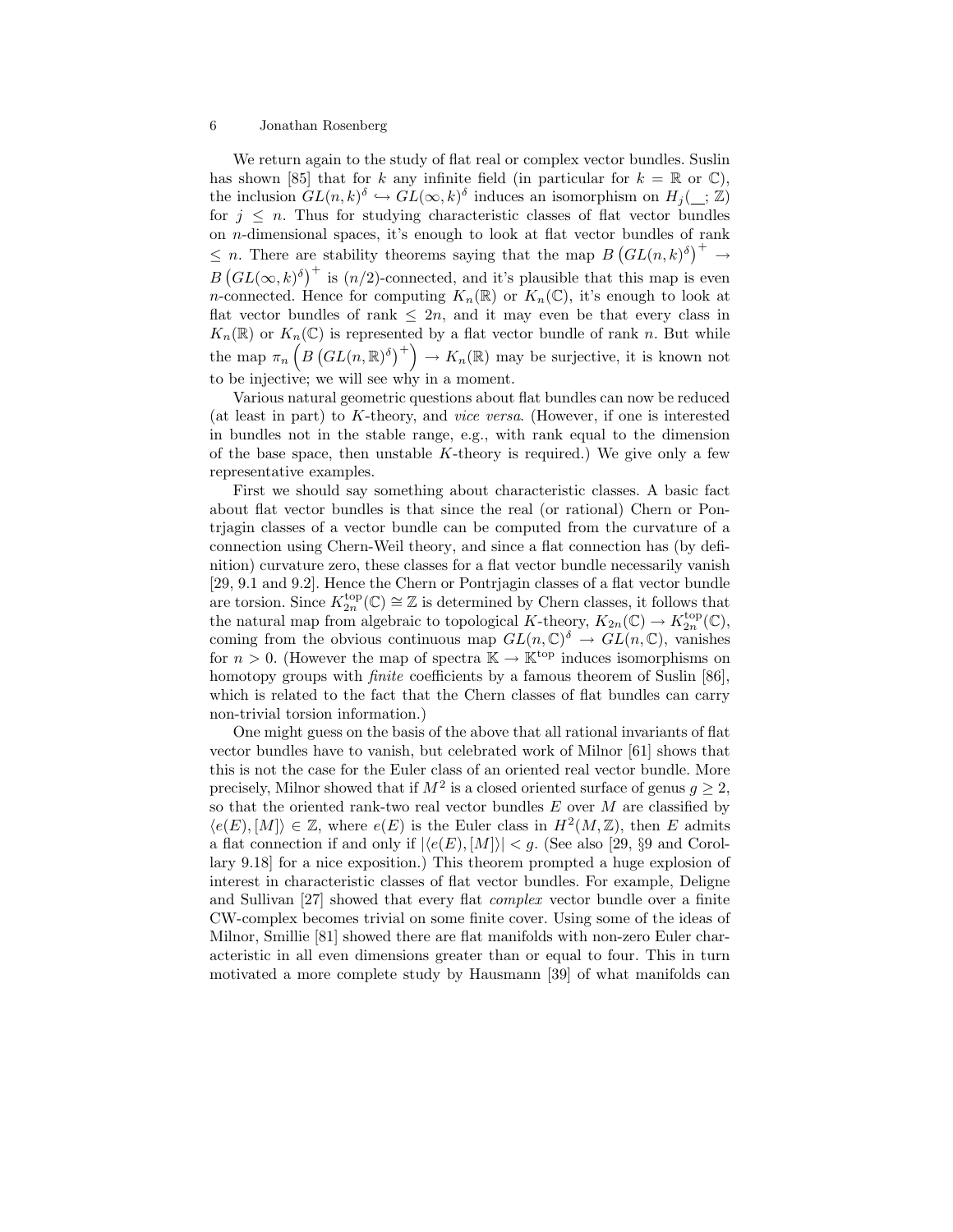admit a flat structure, i.e., a flat connection on the tangent bundle. For example, he showed that (in dimension  $\geq 5$ ) a stably parallelizable closed manifold  $M^{2m}$  is semi-s-cobordant to a manifold M' with a Z-flat structure (coming from a map  $\pi_1(M') \to BSL(2m, \mathbb{Z})$  if and only if it is parallelizable. Here M semi-s-cobordant to M' means that there is a compact manifold  $W^{2m+1}$  with boundary  $\partial W = M \amalg M'$  such that the inclusion  $M \hookrightarrow W$  is a simple homotopy equivalence. (If the same is true for  $M' \hookrightarrow W$ , then M and M' are called s-cobordant, hence diffeomorphic if they have dimension  $\geq$  5; see section 3 below.) In particular, every parallelizable closed manifold is homology-equivalent to a closed manifold with a Z-flat structure. Hausmann's methods proved at the same time that the natural map  $\pi_n\left(B\left(GL(n,\mathbb{R})^{\delta}\right)^+\right) \to K_n(\mathbb{R})$  cannot be injective for  $n = 2m$  even, for the image of the Euler class e under the restriction map  $H^n(BSL(n,\mathbb{R}),\mathbb{Q}) \to H^n(BSL(n,\mathbb{R})^{\delta},\mathbb{Q})$  is non-zero on the image of the Hurewicz map  $\pi_n\left(\left(BGL(n,\mathbb{R})^{\delta}\right)^+\right)=\pi_n\left(\left(BSL(n,\mathbb{R})^{\delta}\right)^+\right)\to$  $H_n\left(\left(BSL(n,\mathbb{R})^{\delta}\right)^+,\mathbb{Z}\right)\cong H_n(SL(n,\mathbb{R})^{\delta},\mathbb{Z}),$  but does not lie in the image of the restriction map  $H^n(BSL(\infty, \mathbb{R})^{\delta}, \mathbb{Q}) \to H^n(BSL(n, \mathbb{R})^{\delta}, \mathbb{Q})$ . Note that this now implies that the map  $B(GL(n,\mathbb{R})^{\delta})^+\to B(GL(\infty,\mathbb{R})^{\delta})^+$  cannot be  $(n + 1)$ -connected.

The vanishing of rational characteristic classes of flat bundles makes it possible to define secondary characteristic classes, which can be used to detect some of the K-theory of fields. For simplicity we consider only complex vector bundles. From the long exact sequence

$$
\cdots \to H^{2k-1}(X,\mathbb{C}^{\times}) \xrightarrow{\partial} H^{2k}(X,\mathbb{Z}) \to H^{2k}(X,\mathbb{C}) \to H^{2k}(X,\mathbb{C}^{\times}) \xrightarrow{\partial} \cdots,
$$
\n(1)

it follows that any integral torsion cohomology class in degree 2k lifts to a class of degree  $2k - 1$  with coefficients in  $\mathbb{C}^{\times}$ . A choice of such a lifting for the k-th Chern class of a flat rank-n vector bundle  $(E, \nabla)$  over X, defined using the flat connection  $\nabla$ , was (essentially) given by Chern and Simons [23], [24] and is called the Chern-Simons class. For example, a flat structure on a complex line bundle over X is given simply by a homomorphism  $\pi_1(X) \to \mathbb{C}^{\times}$ , and thus defines a class in  $H^1(X, \mathbb{C}^\times)$ . In general, Chern and Simons consider the case, which one can always reduce to, where  $X$  is a smooth manifold, and then they use the connection  $\nabla$  to construct a closed differential form on the principal  $GL(n)$ -bundle associated to E, whose restriction to each fiber is integral. One can then view this form as defining a  $(\mathbb{C}/\mathbb{Z}\cong \mathbb{C}^{\times})$ -valued class on the base. An alternative approach to the construction of the Chern-Simons classes for flat bundles may be found in [29, Exercise 3, pp. 163–164]. The approach there involves the space  $F = GL(n, \mathbb{C})/GL(k-1, \mathbb{C})$ , which is  $(2k-2)$ -connected and satisfies  $H^{2k-1}(F,\mathbb{Z}) \cong \mathbb{Z}$ . For the reader's convenience, we fill in some of the missing details.

**Proposition 2.1.** The space  $F = GL(n, \mathbb{C})/GL(k-1, \mathbb{C})$  is  $(2k-2)$ -connected and satisfies  $H^{2k-1}(F,\mathbb{Z}) \cong \mathbb{Z}$ .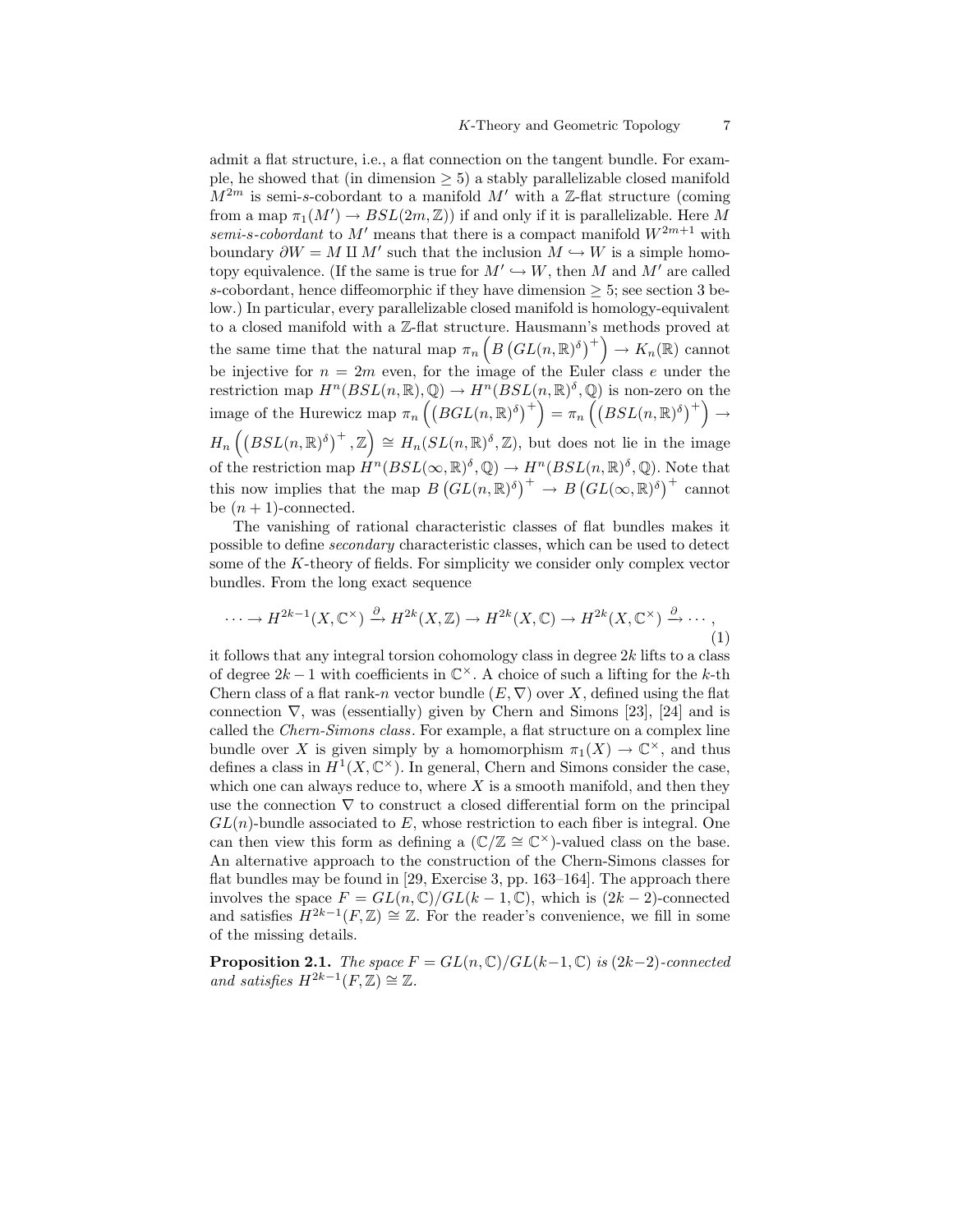*Proof.* There are deformation retractions from  $GL(n,\mathbb{C})$  down to  $U(n)$ , and from  $GL(k-1,\mathbb{C})$  down to  $U(k-1)$ . Since  $U(k)$  acts transitively on the unit sphere  $S^{2k-1}$  in  $\mathbb{C}^k$ , with  $U(k-1)$  the stabilizer of a point, F has the homotopy type of  $S^{2k-1}$  when  $k = n$ , and then the result is obvious. If  $n > k$ , we have a fibration

$$
U(k)/U(k-1) \to U(n)/U(k-1) \to U(n)/U(k),
$$

and since  $U(n)/U(k)$  is at least 2k-connected, the result follows.  $\square$ 

The fact that  $F$  is highly connected is then used as follows.

**Proposition 2.2.** Again let  $F = GL(n, \mathbb{C})/GL(k-1, \mathbb{C})$ . There is a "filling"  $\sigma$  of F by singular simplices up through dimension  $2k - 1$ , or in other words a family of singular simplices

$$
\sigma(g_1, \cdots, g_q) \colon \Delta^q \to F, \quad g_1, \cdots, g_q \in GL(n, \mathbb{C}), \ q \le 2k - 1,
$$

which satisfy

$$
\sigma(g_1, \cdots, g_q) \circ \varepsilon^i = \begin{cases} g_1 \cdot \sigma(g_2, \cdots, g_q), & i = 0, \\ \sigma(g_1, \cdots, g_i g_{i+1}, \cdots, g_q), & 0 < i < q, \\ \sigma(g_1, \cdots, g_{q-1}), & i = q. \end{cases}
$$
 (2)

where the  $\varepsilon^i$  are the face maps.

*Proof.* This is proved by induction on q. To start the induction, let  $\sigma(\Delta^0)$  be the origin  $o = e GL(k-1, \mathbb{C})$  in F. Assume  $\sigma$  is defined for smaller values of q; then one can check that (2) defines  $\sigma(g_1, \dots, g_q)$  on the boundary of  $\Delta^q$  in a consistent way. (For example, we need to check that the formulas for  $\sigma(g_1,\cdots,g_q)\circ\varepsilon^0=g_1\cdot\sigma(g_2,\cdots,g_q)$  and for  $\sigma(g_1,\cdots,g_q)\circ\varepsilon^1=\sigma(g_1g_2,\cdots,g_q)$ agree on the intersection of the 0-th face and the 1-th face, which is a  $(q-2)$ simplex. So we need to check that  $g_1 \cdot \sigma(g_2, \dots, g_q) \circ \varepsilon^0 = \sigma(g_1g_2, \dots, g_q) \circ \varepsilon^0;$ both are given by  $g_1g_2 \cdot \sigma(g_3, \dots, g_q)$ . The other verifications are similar.) Thus we just need to fill in. But for  $q \leq 2k-1$ ,  $\pi_{q-1}(F) = 0$ , and thus any map  $S^{q-1} \cong \partial \Delta^q \to F$  extends continuously to  $\Delta^q$ . turns to the  $\Box$ 

**Proposition 2.3.** There is a  $GL(n,\mathbb{C})$ -invariant closed  $(2k-1)$ -form  $\omega$  on F, representing the de Rham class of a generator of  $H^{2k-1}(F,\mathbb{Z})$ .

*Proof.* Since  $H^{2k-1}(F, \mathbb{Z}) \cong \mathbb{Z}$  by Proposition 2.1, and in fact by the proof of that proposition there is a preferred generator (coming from the usual orientation of  $S^{2k-1}$ ), there is a canonical de Rham class representing this generator in  $H^{2k-1}(F,\mathbb{R})$ . This de Rham class may be realized by a  $U(n)$ -invariant closed real form, since  $U(n)$  is compact. (Just "average" any closed form in the de Rham class with respect to Haar measure on the compact group.) Then since  $GL(n,\mathbb{C})$  is the complexification of  $U(n)$  and acts transitively on F, we may complexify to a  $GL(n,\mathbb{C})$ -invariant complex closed form.  $\Box$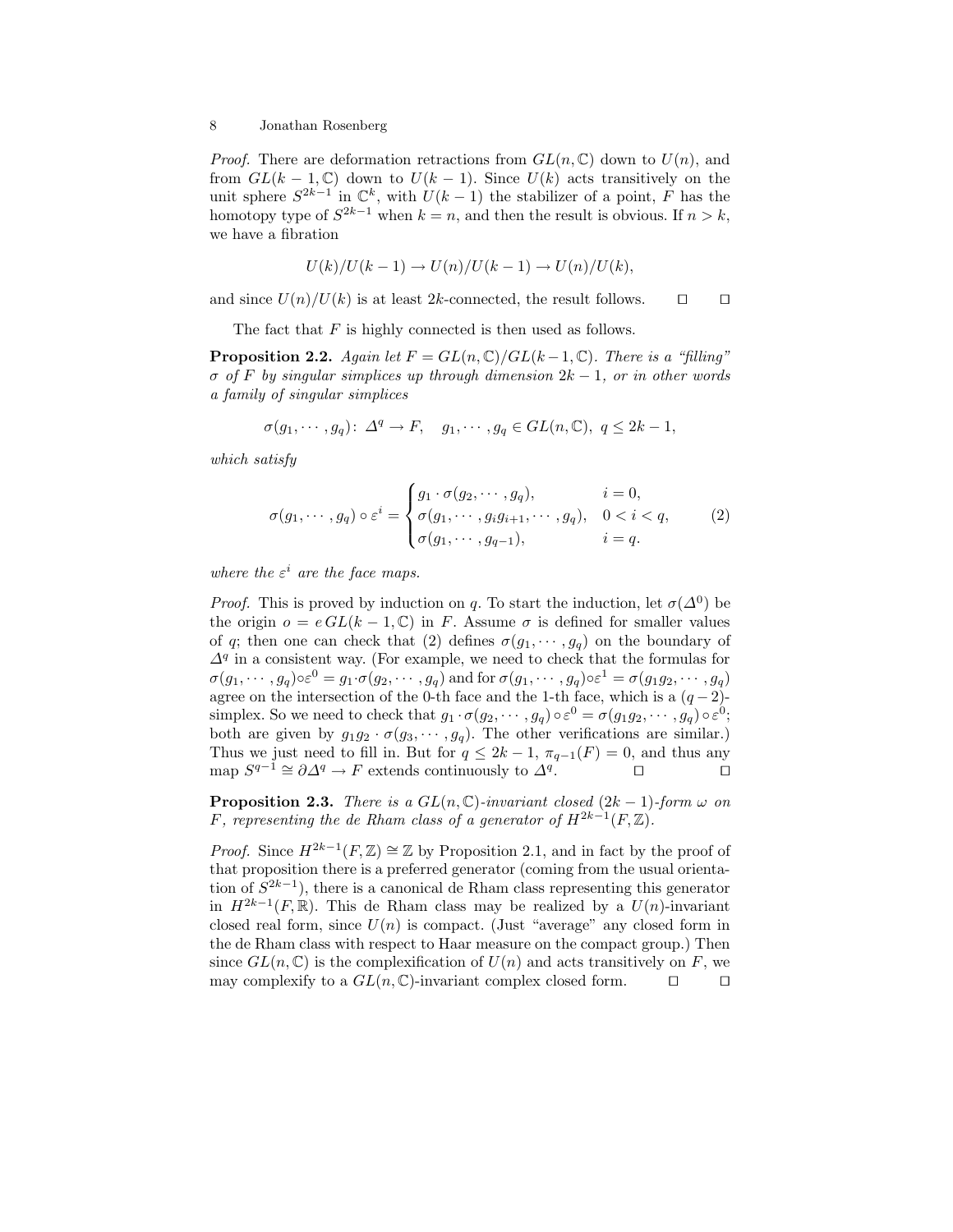**Proposition 2.4.** Define a group cochain s on  $GL(n,\mathbb{C})^{\delta}$  (with values in  $\mathbb{C}/\mathbb{Z}$ ) by the formula

$$
s(g_1,\dots,g_{2k-1})=\int_{\Delta^{2k-1}}\sigma(g_1,\dots,g_{2k-1})^*(\omega)\qquad(\text{reduced mod }\mathbb{Z}).
$$

Then s is a cocycle and its cohomology class in  $H^{2k-1}(BGL(n,\mathbb{C})^{\delta},\mathbb{C}/\mathbb{Z})$  is a lifting of the k-th Chern class for flat bundles.

*Proof.* Let  $G = GL(n, \mathbb{C})$ . By definition,

$$
\delta s(g_1, \dots, g_{2k}) = s(g_2, \dots, g_{2k})
$$
  
+ 
$$
\sum_{0 < i < 2k} (-1)^i s(g_1, \dots, g_i g_{i+1}, \dots, g_{2k}) + s(g_1, \dots, g_{2k-1})
$$
  
= 
$$
\int_{\Delta^{2k-1}} \left( \sigma(g_2, \dots, g_{2k})^* (\omega) + \sum_{0 < i < 2k} (-1)^i \sigma(g_1, \dots, g_i g_{i+1}, \dots, g_{2k})^* (\omega) + \sigma(g_1, \dots, g_{2k-1})^* (\omega) \right)
$$
  
= 
$$
\int_{C(g_1, \dots, g_{2k})} \omega,
$$
 (3)

where  $C(g_1, \dots, g_{2k})$  is the singular chain

$$
g_1 \cdot \sigma(g_2, \dots, g_{2k}) + \sum_{0 < i < 2k} (-1)^i \sigma(g_1, \dots, g_i g_{i+1}, \dots, g_{2k}) + \sigma(g_1, \dots, g_{2k-1}).
$$

(Note that we've used G-invariance of  $\omega$  to replace  $\sigma(g_2, \dots, g_{2k})$  by  $g_1$ .  $\sigma(g_2, \dots, g_{2k})$  here.) By the defining property (2) of  $\sigma$ ,  $C(g_1, \dots, g_{2k})$  is a singular cycle. But  $\omega$  represents an integral de Rham class, so its integral over  $C(g_1, \dots, g_{2k})$  vanishes in  $\mathbb{C}/\mathbb{Z}$ . Thus s is a group cocycle.

It remains to show that  $\partial [s] = c_k$  in the sequence (1). But by the calculation in (3),  $\partial[s]$  is represented by the group cocycle whose value on  $(g_1, \dots, g_{2k})$  is given by  $\int_{C(g_1, \dots, g_{2k})} \omega$ ,  $C(g_1, \dots, g_{2k})$  as above. We can see that this is the primary obstruction to triviality of the universal bundle over  $BG^{\delta}$  with fiber F (associated to the universal principal G-bundle over  $BG^{\delta}$ ). Indeed, it was the homotopy group  $\pi_{2k-1}(F)$  which in the proof of Proposition 2.2 gave the obstruction to extending the filling  $\sigma$  to dimension 2k, and had we been able to do this,  $C(g_1, \dots, g_{2k})$  would be the boundary of  $\sigma(g_1, \dots, g_{2k})$ and thus  $\int_{C(g_1,\dots,g_{2k})} \omega$  would have vanished. The definition of Chern classes by obstruction theory then gives the result.  $\Box$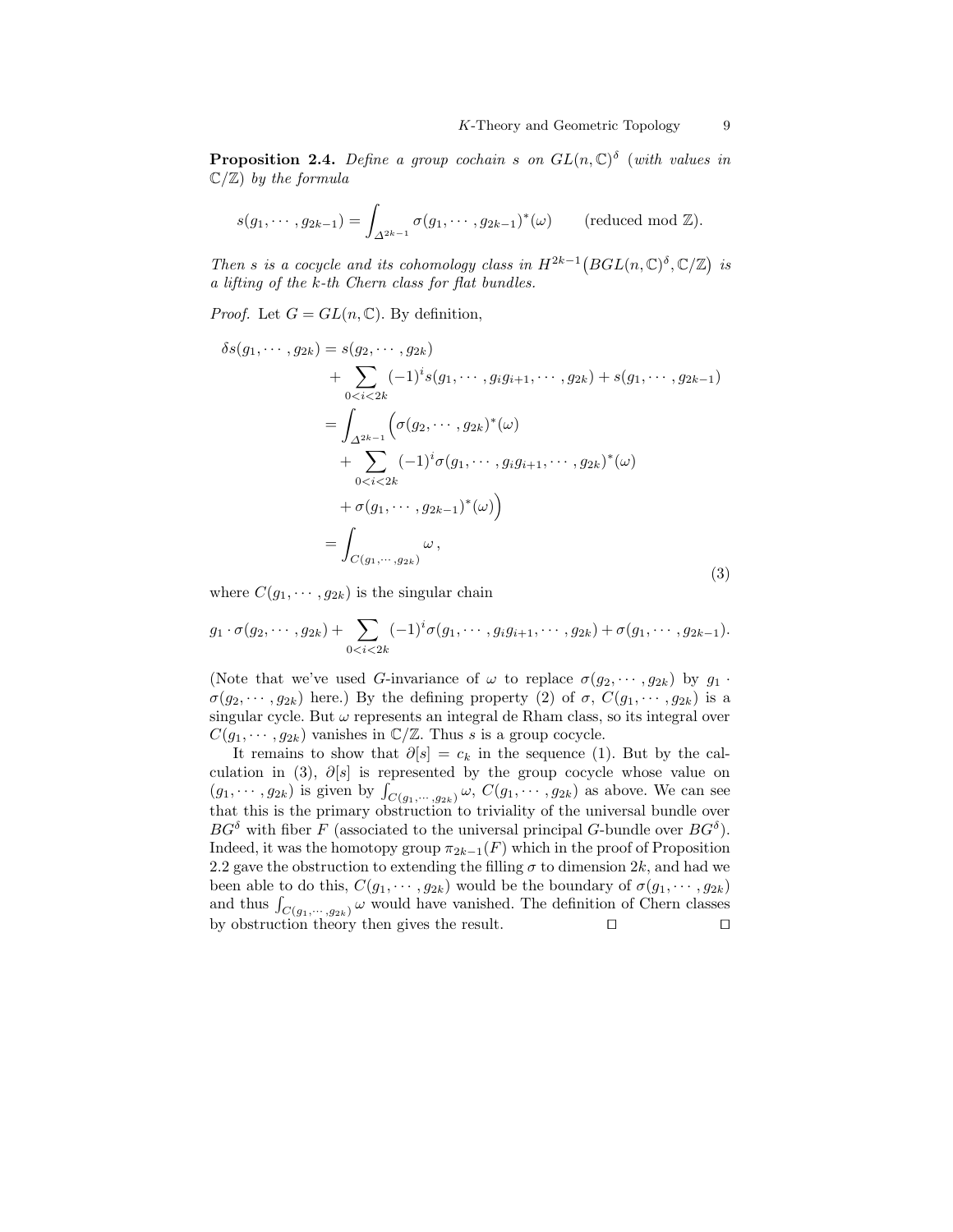## 3 Whitehead and Reidemeister Torsion

One of the early sources for the development of  $K$ -theory is the geometric invariant known as Whitehead torsion, for which convenient textbook treatments are [25] and [76]. However, the best condensed reference is still probably Milnor's classic survey article, [63]. Another good exposition is in [64]. In its essence, the idea of Whitehead torsion is to measure the extent to which a given homotopy equivalence, say between finite polyhedra, is of the "trivial" sort. Here "trivial" homotopy equivalences are generated by three basic kinds of operations: simplicial homeomorphisms (possibly after subdivision of some simplices) and elementary *expansions* and *collapses*. Expansions and their duals, collapses, are best illustrated by a picture (Fig. 1).



Fig. 1. An elementary expansion (or collapse, depending on whether one reads the picture from right to left or left to right)

In other words, we say X' collapses to X if  $X' = X \cup \sigma^n$ , where  $\sigma^n$  is an  $n$ -simplex attached to  $X$  along one of its codimension-one faces, and then clearly we can "squash"  $X'$  down to X, and this gives a homotopy equivalence from  $X'$  to X. A homotopy equivalence between finite polyhedra is called simple if it can be constructed out of a chain of simplicial homeomorphisms (after subdivision) and elementary collapses and expansions. There is a similar notion for finite CW-complexes as well: in the CW-context,  $X'$  collapses to X if X' is obtained from X by attaching first an  $(n - 1)$ -cell with a nullhomotopic attaching map  $S^{n-2} \to X$ , and then an n-cell bounded in the obvious way by this  $(n - 1)$ -cell, the same way  $D<sup>n</sup>$  is bounded by  $S<sup>n-1</sup>$ . It is easy to see that a polyhedral collapse is a special case of a cellular collapse, since attaching  $\sigma^n$  to X as in Fig. 1 is the same as first attaching the boundary of  $\sigma^n$  and then filling in with an *n*-cell. Any homotopy equivalence h:  $X \to X'$  of (connected) finite polyhedra or finite CW-complexes has an invariant  $\tau(h) \in \text{Wh}(\pi_1(X))$ , where  $\text{Wh}(\pi)$  is a certain quotient of  $K_1(\mathbb{Z}\pi)$ , and this invariant is trivial exactly when  $h$  is simple. We will content ourselves with describing this invariant in the simplest case. If  $h$  is an inclusion map and  $(X', X)$  is a finite relative CW-complex, with all relative cells of dimensions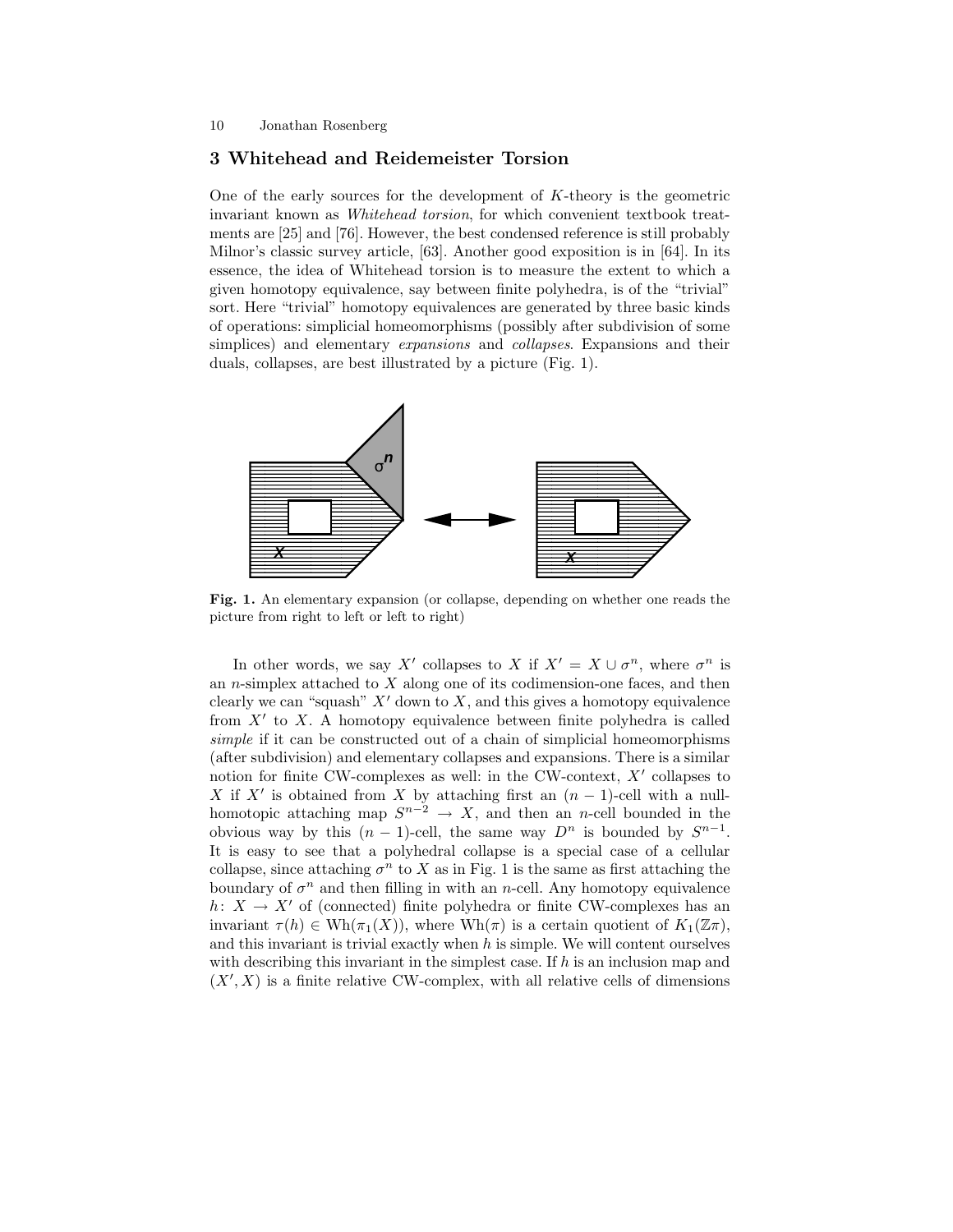$n-1$  and n (so that X' is obtained from X by attaching first  $(n-1)$ -cells and then  $n$ -cells), then since  $h$  is a homotopy equivalence, the relative cellular chain complex of the universal covers,  $C_*(\tilde{X}', \tilde{X})$ , reduces simply to an isomorphism ∂:  $C_n \to C_{n-1}$  of finitely generated free  $\mathbb{Z}(\pi_1(X))$ -modules. We have obvious bases for the chain modules  $C_n$  and  $C_{n-1}$  which only depend on a choice of orientation for each relative cell of  $(X', X)$  and a choice of an inverse image for this cell in  $\tilde{X}'$ . Since the cellular boundary map  $\partial$  is an isomorphism, one can think of  $\partial$  as defining an invertible matrix with entries in  $\mathbb{Z}_{\pi_1}(X)$ . Now of course the matrix depends on the choice of bases for the free  $\mathbb{Z} \pi_1(X)$ modules involved, but the ambiguity in the choice only affects the  $K_1$ -class of the matrix by at most a sign (coming from the choices of orientations) and an element of  $\pi_1(X)$  (coming from the choices of inverse images in  $\overline{X}'$  for the cells of  $(X', X)$ ). Thus if we define  $Wh(\pi_1(X))$  to be the quotient of  $K_1(\mathbb{Z}(\pi_1(X)))$ by the subgroup generated by the canonical images of  $\mathbb{Z}^{\times} \cong {\pm 1}$  and of  $\pi_1(X)$ , we obtain an invariant in this group independent of all choices.<sup>3</sup> One can show that this invariant vanishes if and only if the homotopy equivalence is simple. The "if" direction is rather straightforward from the definitions. The "only if" definition requires showing that that an elementary matrix corresponds geometrically to a collapse. (This requires "unhooking" one of the cells involved.)

It would appear that the construction of Whitehead torsion is highly dependent on a choice of simplicial or cellular structures for the spaces involved, but a deep and surprising theorem of Chapman says that this dependence is illusory.

**Theorem 3.1 (Chapman [19]).** If X and X' are connected finite polyhedra and h:  $X \to X'$  is a (simplicial) homotopy equivalence, then  $\tau(h)$  is a topological invariant. In other words, if we can fit h into a commutative diagram



where Y and Y' are also finite polyhedra,  $h'$  is a simplicial homotopy equivalence, and f and f' are homeomorphisms, then  $\tau(h) = \tau(h')$ .

This suggests that Whitehead torsion has some deeper significance, and in fact it plays a basic role in the classification of manifolds, for the following reason. If M and  $M'$  are compact connected n-manifolds (smooth, let's say), an  $(n+1)$ -manifold with boundary W is called a *cobordism* between M and M' if  $\partial W = M \amalg M'$ . (If W, M, and M' are oriented, then W should

<sup>&</sup>lt;sup>3</sup> Strictly speaking,  $\tau(X', X)$  is this class multiplied by a sign depending on the parity of  $n$ ; that's because when there are relative cells of many dimensions, what we want is a kind of multiplicative analogue of the Euler characteristic.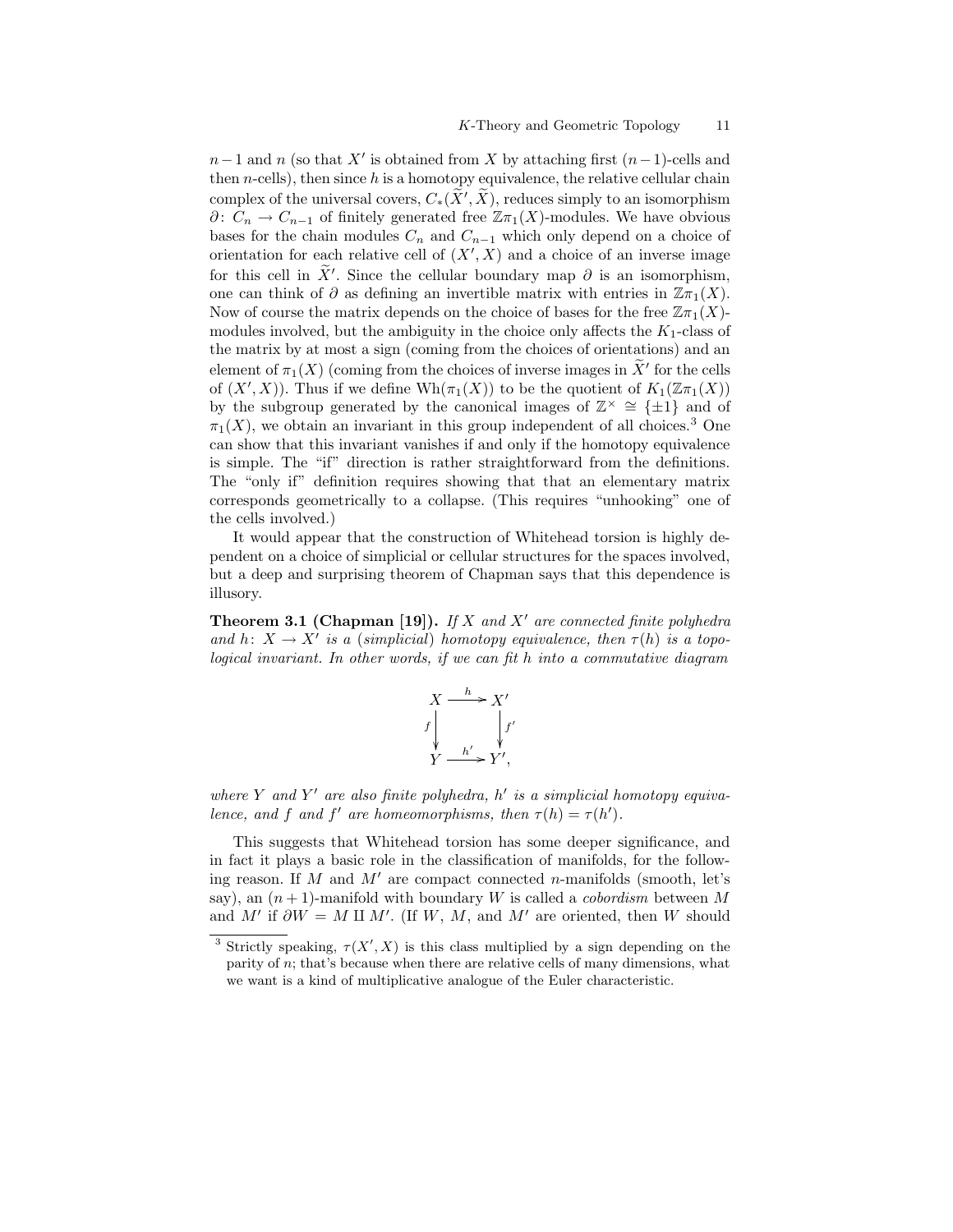induce the opposite of the given orientation on  $M'$ , so that  $M \times [0,1]$  is an allowable cobordism from  $M$  to itself.) We call  $W$  an  $h$ -cobordism if the inclusions  $M \hookrightarrow W$  and  $M' \hookrightarrow W$  are homotopy equivalences, in which cases the torsions  $\tau(W, M)$  and  $\tau(W, M')$  are defined. We call W an s-cobordism if the inclusions  $M \hookrightarrow W$  and  $M' \hookrightarrow W$  are simple homotopy equivalences, i.e., the torsions  $\tau(W, M)$  and  $\tau(W, M')$  both vanish. An h-cobordism is called trivial if it is diffeomorphic to  $M \times [0,1]$ . When this is the case, note that M' is automatically diffeomorphic to M, and  $\tau(W, M)$  and  $\tau(W, M')$  are both trivial. Smale's famous h-cobordism theorem [62] asserts that every simply connected h-cobordism is trivial if  $n \geq 5$ . However, this cannot possibly be true in the non-simply connected case because of the Whitehead torsion obstruction, and the substitute is the s-cobordism theorem.

Theorem 3.2 (s-cobordism theorem [52]). Suppose  $W^{n+1}$  is an h-cobordism between connected smooth manifolds M and M', and suppose  $n \geq 5$ . If  $\tau(W, M) = 0$ , then W is trivial. Moreover, if  $n \geq 5$ , then every element of  $Wh(\pi_1(M))$  can be realized by an h-cobordism from M to some homotopy $equivalent$  manifold  $M'.$ 

The same statement holds in the PL category, for which a suitable reference is [76], and even (thanks to the work of Kirby-Siebenmann [54]) in the topological category.

The importance of Whitehead torsion for geometric topology makes it important to understand the Whitehead group  $Wh(\pi)$  for various classes of groups  $\pi$ . It is not too hard to prove that  $Wh(\pi) = 0$  for  $\pi$  of order  $\leq 4$  and that  $Wh(\pi)$  is infinite cyclic for  $\pi$  of order 5. More generally, the most basic fact about the Whitehead group for finite groups is:

Theorem 3.3 (Bass – see [66], Theorems 2.5 and 2.6). Suppose  $\pi$  is a finite group. Then  $Wh(\pi)$  is finitely generated, and  $rk(Wh(\pi))$  is the difference between the number of irreducible representations of  $\pi$  over  $\mathbb R$  and the number of irreducible representations of  $\pi$  over  $\mathbb{Q}$ .

Just as an example, if  $\pi$  is of order p, an odd prime,  $\pi$  has  $(p-1)/2$ inequivalent two-dimensional irreducible representations over  $\mathbb{R}$ , but one (p – 1)-dimensional irreducible representation over  $\mathbb{Q}$  (since  $\mathbb{Q}\pi \cong \mathbb{Q} \times \mathbb{Q}(\zeta)$ , ζ a primitive p-th root of unity, and  $[\mathbb{Q}(\zeta) : \mathbb{Q}] = p-1$ , so  $rk(\text{Wh}(\pi)) =$  $\frac{p-1}{2} + 1 - 2 = (p-3)/2.$ 

However, computing the exact structure of  $Wh(\pi)$  for finite groups  $\pi$  is difficult, though in principle understood. The best survey on this is the book [66] by Oliver.

For infinite groups  $\pi$ , there is a widespread belief that Wh( $\pi$ ) should be attributable to the torsion in  $\pi$ . (For an exact formulation of a conjecture to this effect, see the chapter by Lück and Reich.) But still open is the most fundamental version of this conjecture:

**Conjecture 3.4.** The Whitehead group  $Wh(\pi)$  vanishes for any torsion-free group  $\pi$ .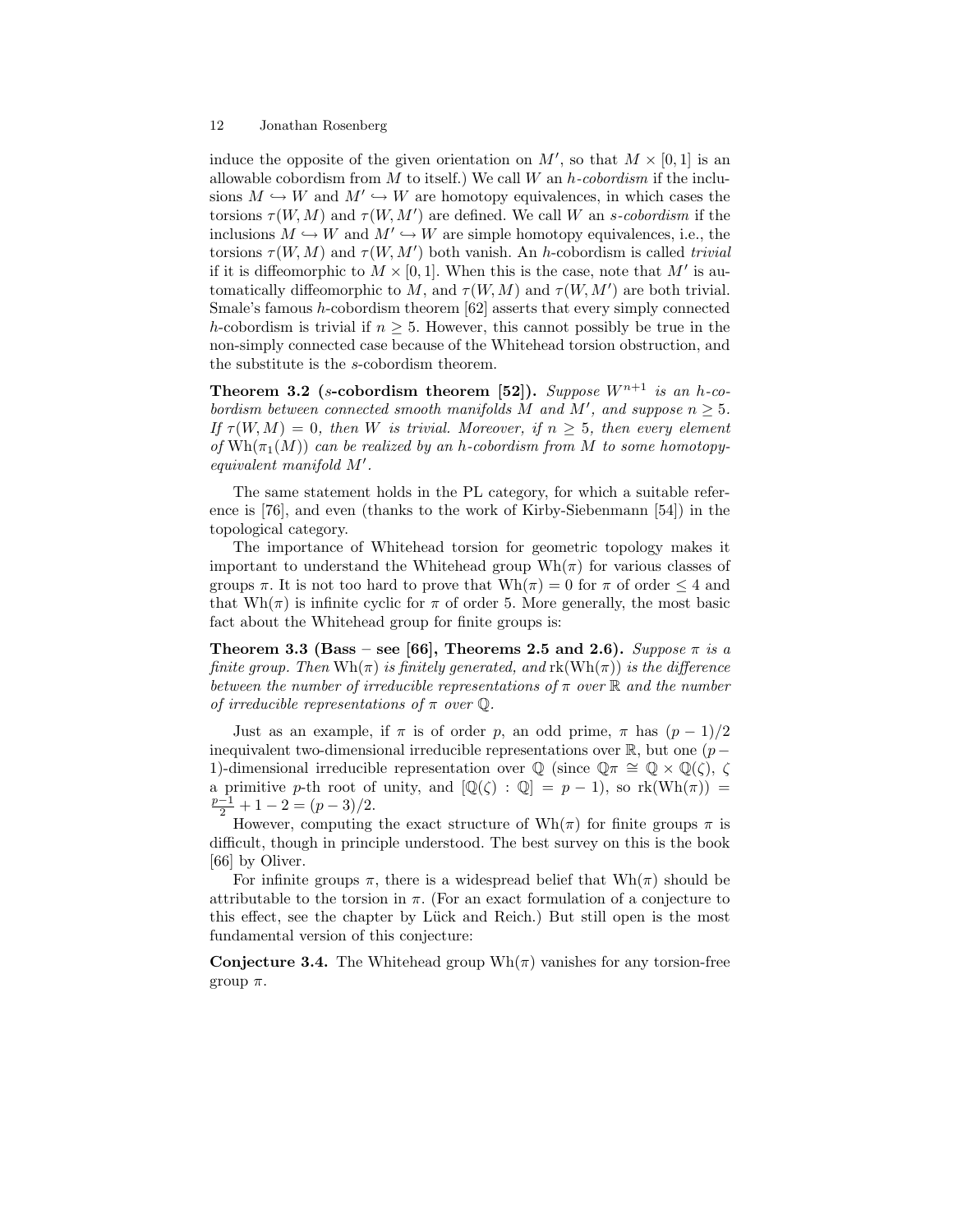There are many situations in geometric topology where Whitehead torsion is not well defined, but one can still define a torsion-like invariant called Reidemeister torsion. For example, if  $X$  is a finite connected CW-complex with fundamental group  $\pi,$  it may be that the reduced cellular chain complex  $\bar C_*(\widetilde X)$ is not acyclic (i.e.,  $H_i(X,\mathbb{Z}\pi) \neq 0$  for some  $j > 0$ ), so that  $\tau(X, *)$  is undefined, and yet  $C_*(X, V)$  may be acyclic for some local coefficient system V. In this case, we can define the Reidemeister torsion of  $X$  with coefficients in  $V$ . Roughly speaking, the difference between Whitehead and Reidemeister torsion is this. An  $n \times n$  matrix a with entries in  $\mathbb{Z}\pi$  defines a class in  $Wh(\pi)$  if the matrix is invertible. However, it may be that the matrix is not invertible, but its image under some representation of  $\pi$  is invertible. For example, suppose one has an orthogonal or unitary representation  $\pi \to O(m)$  or  $\pi \to U(m)$ . Then this induces a ring homomorphism  $\mathbb{Z}\pi \to M_m(\mathbb{R})$  or  $M_m(\mathbb{C})$ , under which the group of units  $\mathbb{Z}^{\times} \times \pi$  maps to matrices with determinant of absolute value 1. So the absolute value of the determinant  $|\det(a)| \in \mathbb{R}_+^{\times}$  is unchanged if we change a by an element of the image of  $\mathbb{Z}^{\times} \times \pi \subseteq GL(1,\mathbb{Z}\pi) \hookrightarrow GL(n,\mathbb{Z}\pi)$ . The simplest geometric example is the case of  $X = S<sup>1</sup>$  and the representation of  $\pi_1(S^1) \cong \mathbb{Z}$  sending the generator to  $e^{i\theta}$ ,  $0 < \theta < 2\pi$ . The cellular chain complex of  $S^1$  with coefficients in the associated local system is  $\mathbb{C} \xrightarrow{e^{i\theta}-1} \mathbb{C}$ , so the complex is acyclic (under the assumption  $0 < \theta < 2\pi$ ) and the torsion is  $|e^{i\theta} - 1| = 2|\sin(\theta/2)|$ .

There are two important classical examples of Reidemeister torsion. If  $X$  is the complement of a knot in  $S^3$  and one takes the representation  $\pi_1(X) \to \mathbb{C}^\times$ sending a generator of  $H_1(X) = \pi_1(X)_{ab} \cong \mathbb{Z}$  to a transcendental number t, then the Reidemeister torsion becomes essentially (except for a trivial factor) the Alexander polynomial  $\Delta(t)$  of the knot [63, Example 2, p. 387]. The second important case is where X is a lens space, the quotient of  $S^{2n-1}$  by a free linear action of a cyclic group  $\pi = \mathbb{Z}/m$  on  $\mathbb{C}^n$ . In this case, the Reidemeister torsion is the essential invariant for classifying lens spaces with fixed dimension and fundamental group up to homeomorphism. More precisely (see [63, §12] for details), the lens spaces with fundamental group  $\pi$  and dimension  $2n - 1$  are classified by *n* elements  $r_1, \dots, r_n \in (\mathbb{Z}/m)^\times$ , modulo a certain equivalence relation, and the Reidemeister torsion (for the representation of  $\pi$  sending the generator to a primitive  $m$ -th root of unity t turns out to be

$$
\prod_{j=1}^n (t^{r_j}-1)\,,
$$

modulo multiplication by factors of  $\pm t^k$ . The torsion is of course an invariant of the simple homotopy type, and by Chapman's Theorem (Theorem 3.1), even a homeomorphism invariant. From this one can prove that two lens spaces are homeomorphic if and only if they are isometric, which is certainly not obvious. (On the other hand, there are plenty of examples of lens spaces which are homotopy equivalent but not simple homotopy equivalent, and also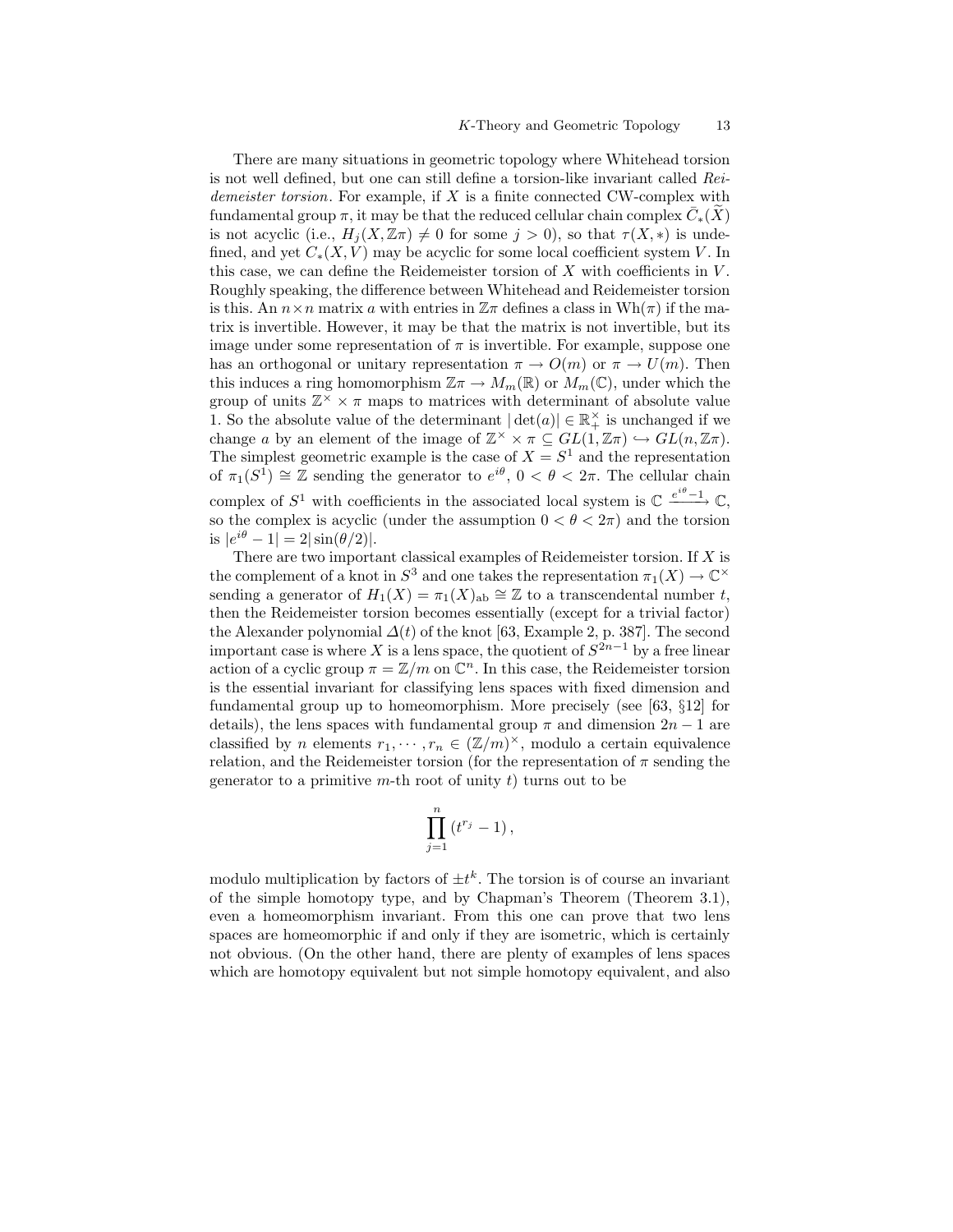plenty of examples of lens spaces with the same dimension and fundamental group which are not even homotopy equivalent.)

One of the most remarkable things about Reidemeister torsion is its relation to a global analytic invariant in Riemannian geometry, the analytic torsion of Ray and Singer [73]. Ray and Singer defined the analytic torsion by reformulating the definition of the Reidemeister torsion in terms of the "combinatorial Laplacian," then replacing this operator in the definition by the Laplace-Beltrami operator of Riemannian geometry. They conjectured that the resulting invariant, given in terms of the spectrum of the Laplacian on differential forms, coincides with the Reidemeister torsion, and this conjecture was eventually proven by Cheeger  $[22]$  and Müller  $[65]$ , working independently.

Various generalizations of the Cheeger-Müller theorem, for example, replacing ordinary determinants by the Kadison-Fuglede determinant <sup>4</sup> on a finite von Neumann algebra (e.g., [12]), or allowing manifolds with boundary or non-compact manifolds, are a major topic of current research.

## 4 Controlled K-Theory and Connections with Negative K-Theory

One of the most interesting areas where algebraic K-theory and geometric topology come together is in the subject of controlled  $K$ -theory. In this theory, one studies not just projective modules over a ring and morphisms between them, but also the effect of imposing conditions on the "placement" or "support" of the modules or morphisms.

Probably the simplest example of controlled K-theory is an elegant description of negative K-theory by Pedersen  $[69]$ , which led to a description by Pedersen and Weibel [68], [67] of the homology theory attached to the (nonconnective) K-theory spectrum  $K(R)$  of a ring R. These examples lead to what is often called K-theory with bounded control. Say one is given a ring R and a (non-empty) metric space  $(X, d)$ . One considers the category  $\mathcal{C}_X(R)$  of "locally finitely generated" configurations of projective modules over X, i.e., maps  $x \mapsto P_x$  from X to finitely generated projective R-modules, such that  $\bigoplus_{x \in B} P_x$  is finitely generated for each set  $B \subseteq X$  of finite diameter. Morphisms are R-module endomorphisms of  $\bigoplus_{x\in X}P_x$  whose component  $P_x \rightarrow P_y$  vanishes once  $d(x, y)$  is sufficiently large. Applying the usual Ktheoretic constructions gives a K-theory spectrum  $K(R; X)$  and thus groups  $K_i(R; X) = \pi_i(\mathbb{K}(R; X))$ . Here only the "large scale" geometry of X is relevant. For example, if X has finite diameter,  $\mathbb{K}(R;X) \simeq \mathbb{K}(R; \mathrm{pt}) = \mathbb{K}(R)$ , and similarly  $\mathbb{K}(R;\mathbb{R}^n) \simeq \mathbb{K}(R;\mathbb{Z}^n)$  (if  $\mathbb{R}^n$  and  $\mathbb{Z}^n$  are given the usual metrics). In this language, the main theorem of [69] asserts that  $\mathbb{K}(R;\mathbb{Z}^n)$  is the usual nonconnective *n*-fold delooping of  $\mathbb{K}(R)$ , and thus  $K_0(R;\mathbb{Z}^n) \cong K_{-n}(R)$ . Then the papers [68] and [67] go on to show that if  $\mathcal{O}(Y)$  is the infinite open cone

<sup>&</sup>lt;sup>4</sup> On a II<sub>1</sub> factor A, this "determinant" gives an isomorphism  $K_1(A) \to \mathbb{R}_+^{\times}$  [57].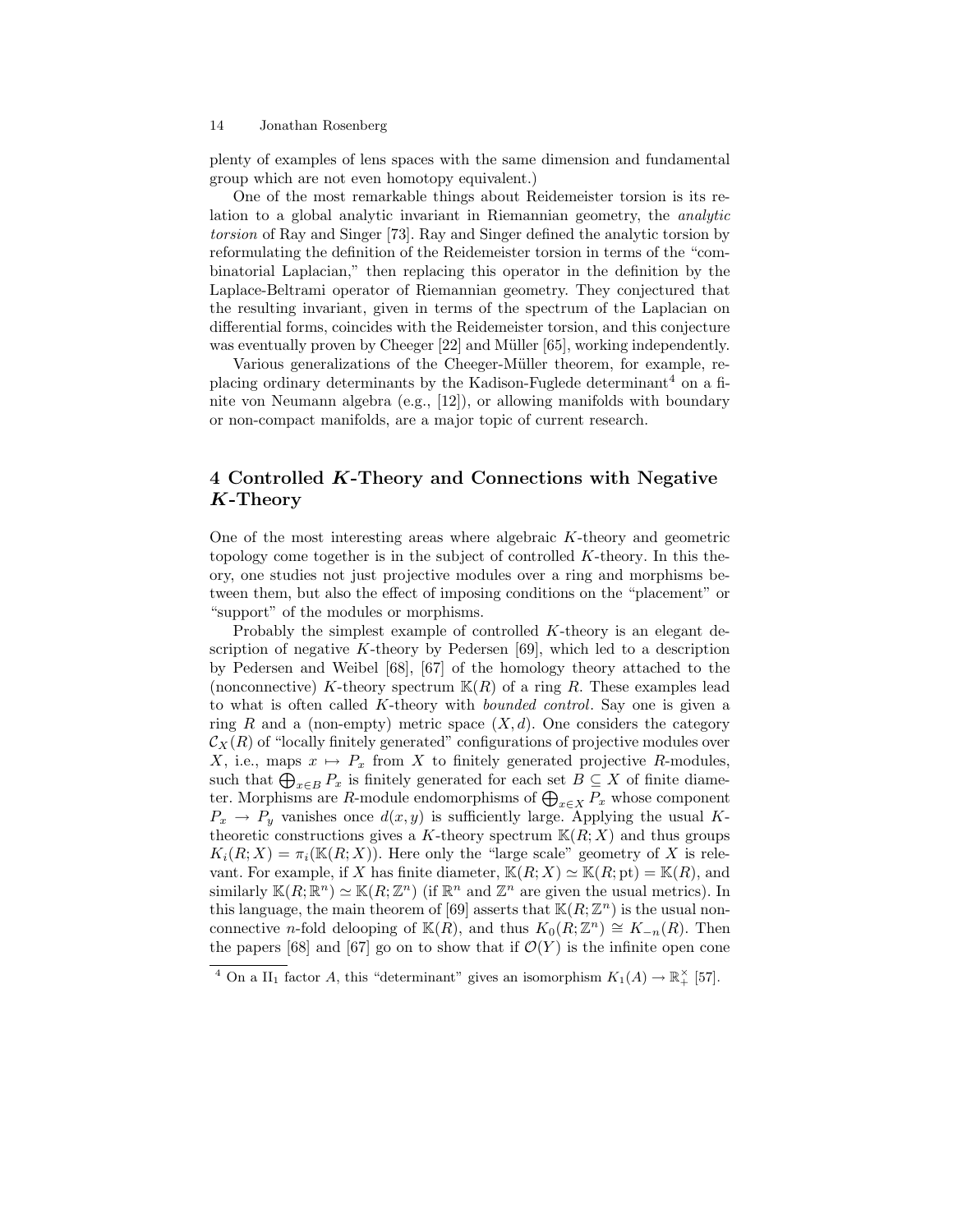on a compact space  $Y$ , with the usual metric (so that if Y is embedded in  $S^{n-1} \subset \mathbb{R}^n$ ,  $\mathcal{O}(Y)$  is an  $\mathbb{R}_+^{\times}$ -invariant subset of  $\mathbb{R}^n$ , from which it inherits the induced metric), then  $K_i(R; \mathcal{O}(Y)) \cong H_{i-1}(Y; \mathbb{K}(R)).$ 

The boundedly controlled K-theory  $\mathbb{K}(R;X)$  appears in many geometric applications, both directly and implicitly. Examples include the thin hcobordism theorem of Quinn [70, Theorem 2.7] (this predated the above formulation of the theory, but involves some of the same ideas), the bounded s-cobordism theorem of Ferry and Pedersen [34, Theorem 2.17], and the work of Gunnar Carlsson [16] on the K-theoretic version of the Novikov conjecture. (See also Carlsson's chapter in this volume for more details.)

For applications to geometric topology, sometimes  $K$ -theory with  $ep$ silon control is more relevant. The best motivation for this subject is the Chapman-Ferry Theorem ([32], [21]), which asserts that a homotopy equivalence h:  $M' \to M$  between closed manifolds M and M' of dimension  $n \geq 5$  is homotopic to a homeomorphism once it is "sufficiently controlled." To explain what this means, recall that the definition of a homotopy equivalence means that there is a map  $h' : M \to M'$  and there are homotopies  $H_1 : h \circ h' \simeq id_M$ ,  $H_2$ :  $h' \circ h \simeq id_{M'}$ . For h to be "sufficiently controlled" means that if we fix a metric d on M,  $d(H_1(x,t), x) \leq \varepsilon$  and  $d(h \circ H_2(y,t), h(y)) \leq \varepsilon$  for all  $x \in M$ ,  $y \in M'$ , and all  $t \in [0, 1]$ . The theorem asserts that given M and d, there is a  $\varepsilon > 0$  such that all  $\varepsilon$ -controlled homotopy equivalences h:  $M' \to M$  are homotopic (even  $\varepsilon$ -homotopic) to homeomorphisms. While neither the statement not the proof of the Chapman-Ferry Theorem involves  $K$ -theory directly, one can see that there has to be a connection. In fact, for the theorem to be true, it is clearly necessary (because of Theorem 3.1) for  $\tau(h) = 0 \in Wh(\pi_1(M))$ once h is sufficiently controlled, which is not immediately obvious.

A treatment of ε-controlled Whitehead torsion and an associated controlled s-cobordism theorem  $[20, §14]$  many be found in  $[20]$ . Chapman also states and proves [20,  $\S6-8$ ] an  $\varepsilon$ -controlled version of the Wall finiteness obstruction (Theorem 1.1). This concerns the situation where one has a space X with a reference map  $p: X \rightarrow B$ , B a metric space. We say X is  $\varepsilon$ dominated by a space Y if there are maps  $f: X \to Y$  and  $g: Y \to X$  such that  $g \circ f \simeq_{\varepsilon} 1_X$ , where the symbol  $\simeq_{\varepsilon}$  denotes "is  $\varepsilon$ -homotopic to," i.e., there is a homotopy whose composition with  $p$  doesn't move points more than a distance  $\varepsilon$ . Chapman answers the question of when an  $\varepsilon$ -finitely dominated space is  $\varepsilon$ -homotopy equivalent to a finite polyhedron.

One can formulate many similar theorems that involve controlled versions of Whitehead torsion or similar K-theoretic obstructions. Examples are the thin h-cobordism theorem of Quinn  $(70,$  Theorem 2.7 and  $[71,$  Theorem  $2.1.1$ ]).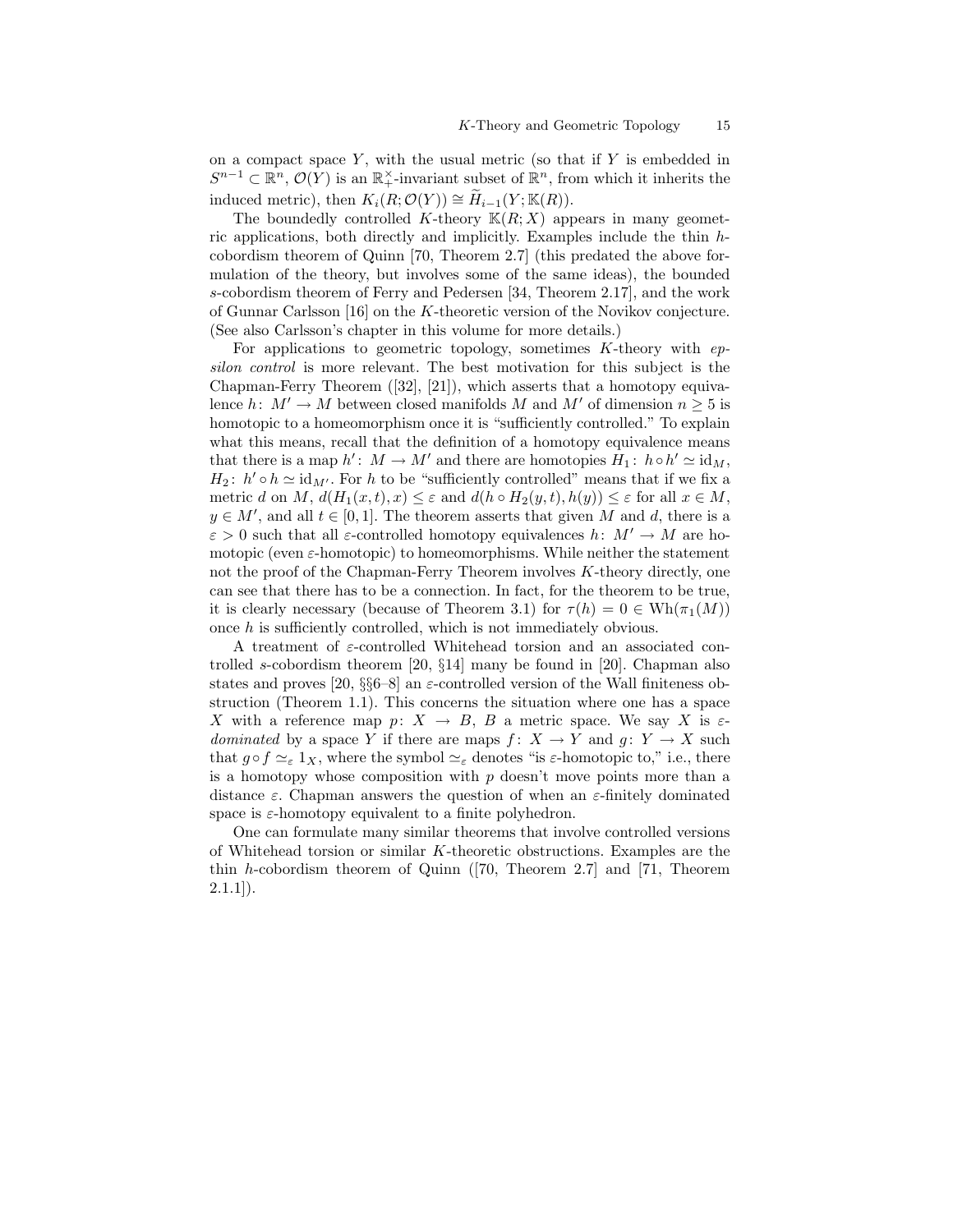## 5 Equivariant and Stratified Situations

So far, we have mostly discussed the topology of smooth, topological, or PL manifolds just by themselves. But  $K$ -theory also comes into play in the study of actions of groups (let's say finite groups for simplicity) on such manifolds, or in the study of stratified spaces such as complex algebraic or analytic varieties. (Such a variety has a dense open subset which is smooth; the complement of this smooth set, the singular set, is of smaller dimension and itself contains a dense smooth set, etc.) The connection between these two topics may be seen in the fact that if a finite group  $G$  acts (smoothly, say) on a manifold  $M$ , then there is a dense open subset consisting of "principal orbits" (where the stabilizers are as small as possible), and once again the complement of this set is of smaller dimension and consists of more "singular" orbits.

The simplest example of a singular space is the one-point compactification  $X = M_{+}$  of a non-compact manifold M, or equivalently, a compact space with exactly one singular point. Detailed study of this example can tell us much about the general case. Just as an example, a natural question is how to formulate the s-cobordism theorem for such spaces. This problem is clearly equivalent to that of formulating a (proper) s-cobordism theorem for noncompact manifolds, which was done by Siebenmann in [79]:

Theorem 5.1 (proper s-cobordism theorem [79]). Suppose  $W^{n+1}$  is a proper h-cobordism between connected smooth non-compact manifolds M and M', and suppose  $n \geq 5$ . (In other words,  $\partial W = M \amalg M'$ , and the inclusions  $M \hookrightarrow W$  and  $M' \hookrightarrow W$  are proper homotopy equivalences. Then a Whitehead torsion invariant  $\tau(W, M)$  is defined in a group  $\operatorname{Wh}^p(M)$ , and if  $\tau(W, M) = 0$ , then W is isomorphic (in the appropriate category) to  $M \times [0,1]$ . Moreover, if  $n \geq 5$ , then every element of  $\text{Wh}^p(M)$  is realized by an h-cobordism. Assuming for simplicity that M has one end  $\mathcal E$  and that  $\mathcal E$  is tame, i.e., that for sufficiently large compact  $C \subset M$ ,  $M \setminus C$  is connected and its fundamental group  $\pi_1(\mathcal{E})$  is independent of C, the group  $\operatorname{Wh}^p(M)$  fits into an exact sequence

$$
\operatorname{Wh}(\pi_1(\mathcal{E})) \to \operatorname{Wh}(\pi_1(M)) \to \operatorname{Wh}^p(M) \to \widetilde{K}_0(\mathbb{Z}\pi_1(\mathcal{E})) \to \widetilde{K}_0(\mathbb{Z}\pi_1(M)).
$$

A direct algebraic description of the obstruction group  $\text{Wh}^p(M)$  is given in [31].

A non-obvious corollary of this theorem is that simple homotopy type has a geometrical meaning: two finite-dimensional CW-complexes have the same simple homotopy type if and only if they have piecewise linearly homeomorphic (closed) regular neighborhoods in some Euclidean spaces. (For finite CW-complexes this result is classical and is discussed in [103, pp. 22–23].) One direction is clear: if  $X$  and  $X'$  are finite-dimensional CW-complexes with piecewise linearly homeomorphic (closed) regular neighborhoods, then since a PL homeomorphism is simple, we obtain a simple homotopy equivalence from  $X$  to  $X'$  (via the intermediary of the regular neighborhoods). To prove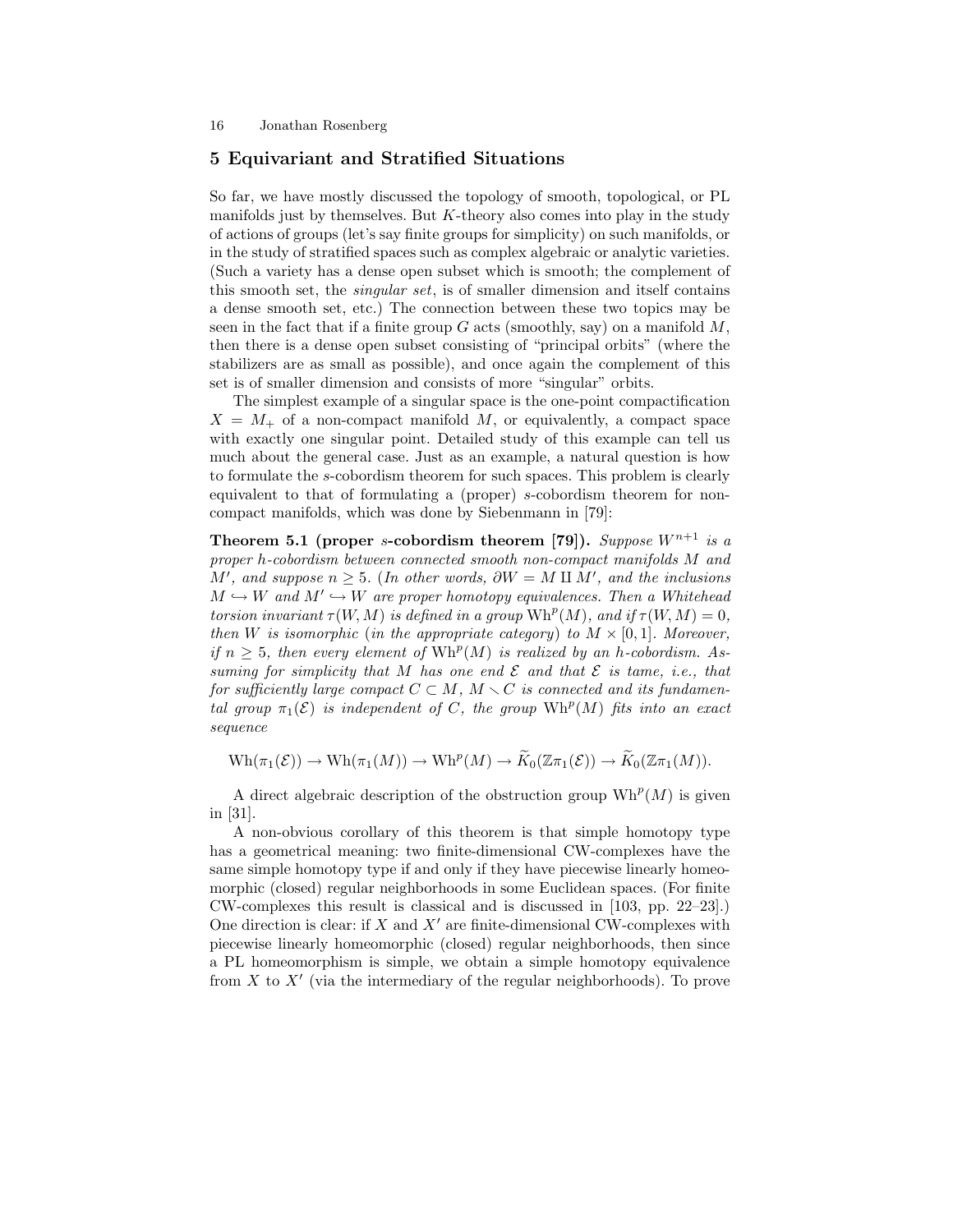the other direction, observe that a simple homotopy equivalence  $X \approx X'$  can without loss of generality be taken to be the inclusion of one end of a mapping cylinder. Taking a regular neighborhood in a sufficiently large Euclidean space, one can convert this mapping cylinder into a proper h-cobordism, where the two ends of the cobordism are regular neighborhoods of  $X$  and  $X'$ . Then simplicity of  $X \approx X'$  says by Theorem 5.1 that the h-cobordism is a product, and the result follows.

Next, we discuss some applications of algebraic  $K$ -theory to the study of actions of finite groups on complexes or manifolds. Some of this could be (and has been) generalized to actions of more general compact Lie groups or to proper actions of infinite discrete groups, but even the case of finite groups is too complicated to treat in detail here.

An easy place to begin is with the Wall finiteness obstruction. Let G be a finite group and let  $X$  be a  $G$ -CW-complex. The notions of finite domination and finiteness make sense in the equivariant world (we replace homotopies by G-homotopies, homotopy equivalences by G-homotopy equivalences). So it is natural to ask, assuming  $X$  is  $G$ -dominated by a finite  $G$ -CW-complex, whether  $X$  is  $G$ -homotopy equivalent to a finite  $G$ -CW-complex. One case we have effectively already done—if  $X$  is connected and simply connected and the action of G on X is free, so  $Y = X/G$  has fundamental group G, then this reduces to the question of whether  $Y$  is finitely dominated, which is the case if and only of the usual Wall obstruction in  $K_0(\mathbb{Z}G)$  vanishes. The more general situation was first treated by Baglivo [6], who studied the case where X is connected in the equivariant sense, i.e., where  $X^H$  is connected and nonempty for every subgroup  $H \subseteq G$ . More general cases were treated by Lück [56] and others—see [3] for a survey of the many approaches.

The equivariant Wall obstruction appears in a number of problems about group actions, in combination with the Swan homomorphism

$$
\sigma\colon \left(\mathbb{Z}/|G|\right)^{\times}\to \widetilde{K}_0(\mathbb{Z}G),
$$

the boundary map  $\sigma$  in the Mayer-Vietoris sequence in K-theory

$$
\cdots \to K_1(\mathbb{Z}) \oplus K_1(\mathbb{Z}G/(n)) \to K_1(\mathbb{Z}/|G|) \xrightarrow{\sigma} \widetilde{K}_0(\mathbb{Z}G) \to \cdots
$$

associated to the pull-back square

$$
\mathbb{Z}G \longrightarrow \mathbb{Z}G/(n)
$$
  
\n
$$
\downarrow_{\varepsilon} \qquad \qquad \downarrow_{\mathbb{Z}} \longrightarrow \mathbb{Z}/|G|.
$$

Here  $\varepsilon$ :  $\mathbb{Z}G \to \mathbb{Z}$  is the augmentation map (sending each element of G to 1) and  $n = \sum_{g \in G} g$  is the "norm element" of  $\mathbb{Z}G$ . The relevance of the map  $\sigma$  in this context was first noticed in [5].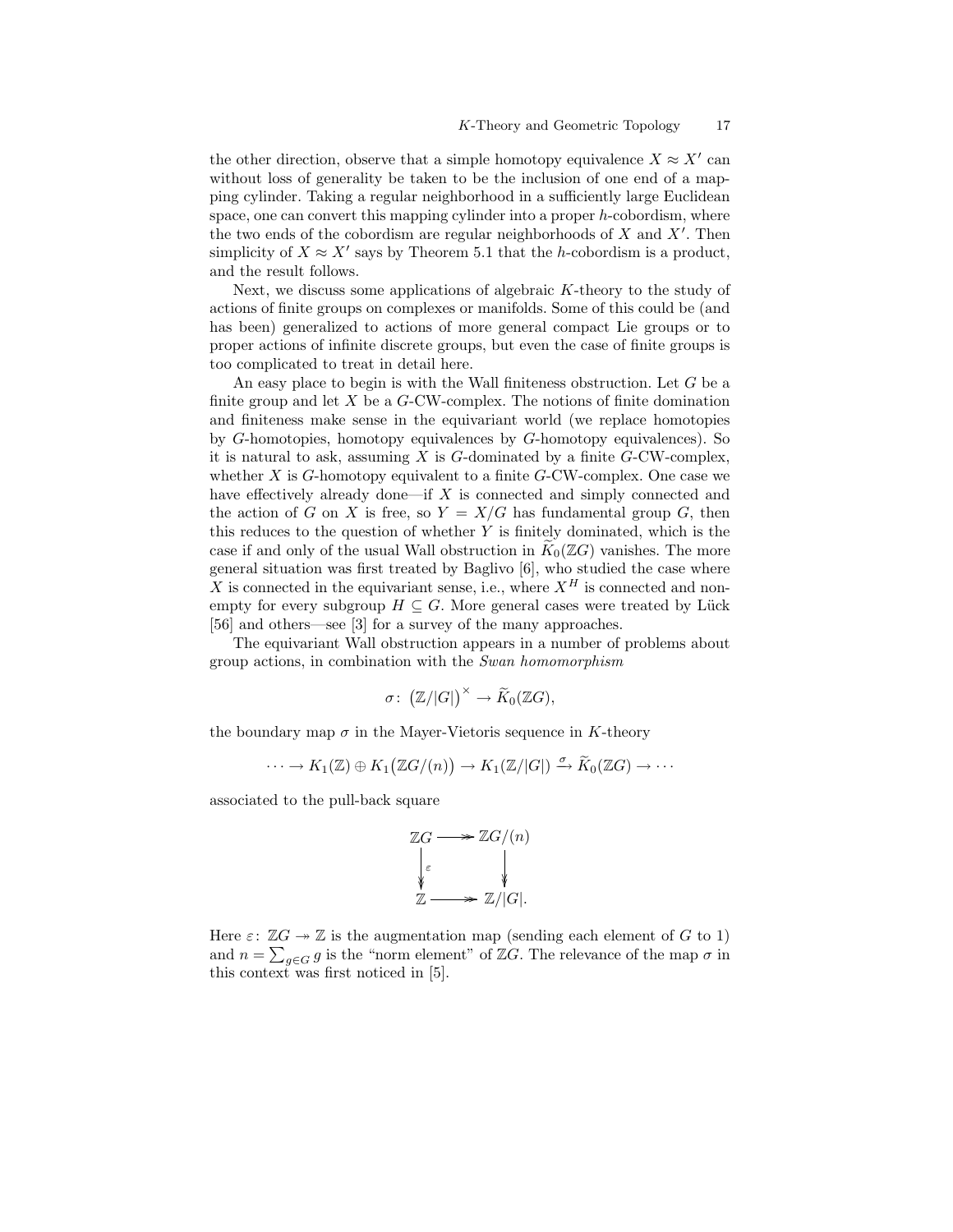Let G be a finite group and let X be a  $G$ -CW-complex. Then X is called Smith acyclic if, for each subgroup H of G of prime power order  $p^r$ ,  $r \geq 1$ ,  $H_*(X^H,\mathbb{F}_p) = 0.$  A famous result of P. A. Smith [82] says that the singular set (the set of points with non-trivial stabilizer) of an action of  $G$  on a finitedimensional contractible space is Smith acyclic, and it is natural to ask about the converse.

**Theorem 5.2** ([5], Proposition 0.4). Let G a finite group, and let X be a Smith acyclic finite G-CW-complex for which every point has a non-trivial stabilizer. Then  $X$  is the singular set for an action of  $G$  on a contractible finite G-CW-complex if and only if

$$
\sum_{i} (-1)^{i} \sigma\left(\widetilde{H}_{i}(X,\mathbb{Z}/|G|)\right) = 0
$$
\n(4)

in  $\widetilde{K}_0(\mathbb{Z}G)$ . (The Smith acyclicity of X implies that each  $\widetilde{H}_i(X,\mathbb{Z}/|G|)$  is of order prime to |G|, so that we can think of it as representing an element of  $(\mathbb{Z}/|G|)^{\times}$ , and thus (4) makes sense.)

The "only if" direction of this theorem follows from making precise the equivariant Wall obstruction. If "if" direction is proved by a direct inductive construction, where we add equivariant cells of type  $e^i \times G$  to X, analogous to the proof of Theorem 1.1.

Theorem 5.2 paved the way for the study of many problems about extension of group actions and "homology propagation." The latter has to do with showing that, roughly speaking, if two manifolds have similar homology, then they carry similar group actions. Results of this type may be found in [5],  $[102]$ ,  $[14]$ , and  $[15]$ , just to cite a few sources.

Still another application of the equivariant Wall finiteness obstruction, but one requiring controlled topology also, may be found in a dramatic theorem of Steinberger and West  $[84]$ : a locally linear action of a finite group G on a manifold M, assuming all components of the fixed point sets of all subgroups have dimension  $\geq 6$  and none has codimension 1 or 2 in another, can be given an equivariant handle structure if and only if, for each  $\varepsilon > 0$ , M is equivariantly  $\varepsilon$ -homotopy equivalent to a finite  $G$ -CW-complex.

The equivariant Whitehead group  $Wh_G(X)$  and its basic properties were defined by Illman [50]. Anderson [1], Hauschild [38], and Illman later [51] showed that the equivariant Whitehead group  $Wh_G(X)$  can be expressed as a direct sum of ordinary Whitehead groups  $Wh((WH)^*_{\alpha})$ . The sum is over equivalence classes of connected components  $X^H_\alpha$  of fixed sets  $X^H$ , where H runs over the subgroups of G. The group  $(WH)_{\alpha}$  is defined as  $(WH)_{\alpha} = \{w \in$  $WH: w \cdot X_{\alpha}^H = X_{\alpha}^H$ , where  $WH = N_G(H)/H$ . Finally, the group  $(WH)_{\alpha}^*$  is an extension of  $(WH)_{\alpha}$  by  $\pi_1(X_{\alpha}^H)$ . As expected, the equivariant Whitehead group appears in the equivariant s-cobordism theorem in [83] and in [4].

Finally, we return to the case of more general stratified spaces. This case gets to be quite complicated, and the best place for the novice to begin is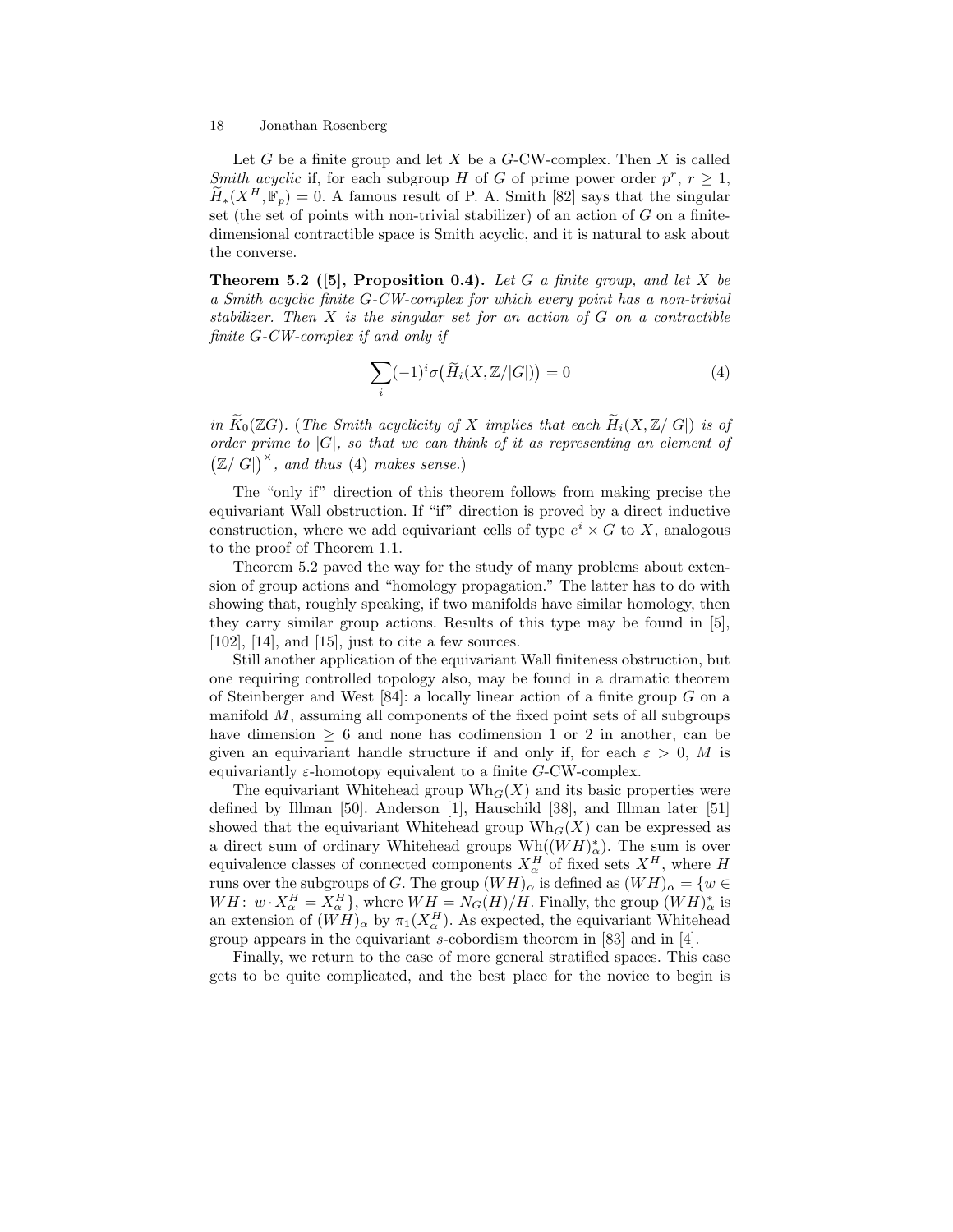first with the survey article [42] and then with Weinberger's book [103]. As explained in [42, §1], many definitions and categories of stratified sets have been proposed. In all cases, we want to consider locally finite partitions  $\Sigma$ of a locally compact, separable metric space  $X$  into pairwise disjoint, locally closed subsets  $X_i$ , called the (pure) strata, each of which is a topological manifold, with  $\text{cl } X_i \cap X_j \neq \emptyset$  if and only if  $X_j \subseteq \text{cl } X_i$ . The index set is then partially ordered by  $j \leq i$  if and only if  $X_j \subseteq \text{cl } X_i$ . The closed sets  $\text{cl } X_i$  are often called the closed strata. The differences between the various categories of stratified spaces have to do with "gluing" conditions on how the strata are joined. Essentially all of the definitions apply to "good" stratified spaces, like projective algebraic varieties over C, but they do not necessarily apply to orbit spaces of finite groups acting locally linearly on topological manifolds, where one needs a weak form of the definition.

For many purposes, the best theory of stratified spaces to use is that of Browder and Quinn [11]—see also [103, §§6-10]. In this theory one keeps track of mapping cylinder neighborhoods. In other words, if  $X_i$  is a stratum and

$$
\Sigma X_i =_{\text{def}} (\text{cl } X_i \setminus X_i) = \bigcup \{ X_j \mid j \subsetneqq i \},
$$

we suppose there is a closed neighborhood  $N_i$  of  $\sum X_i$  in  $X^i = \text{cl } X_i$  and a map  $\nu_i : \partial N_i \to \Sigma X_i$  such that:

- 1.  $\partial N_i$  is a codimension-1 submanifold of  $X_i$ ,
- 2.  $N_i$  is the mapping cylinder of  $\nu_i$  (with  $\partial N_i$  and  $\Sigma X_i$  corresponding to the top and bottom of the cylinder),
- 3. if  $j \leq i$  and  $W_j = X_j \setminus \text{int } N_j$ , then  $\nu_i|_{\nu_i^{-1}(W_j)} \colon \nu_i^{-1}(W_j) \to W_j$  is a submersion (in the appropriate category).

(See Fig. 2). Such mapping cylinder neighborhoods do not always exist in the



Fig. 2. A mapping cylinder neighborhood

weakest types of stratified sets, but an obstruction theory for their existence was given in [72, Theorem 1.7].

In the PL Browder-Quinn theory, Whitehead torsion and the s-cobordism theorem take an especially nice form. The appropriate obstruction group for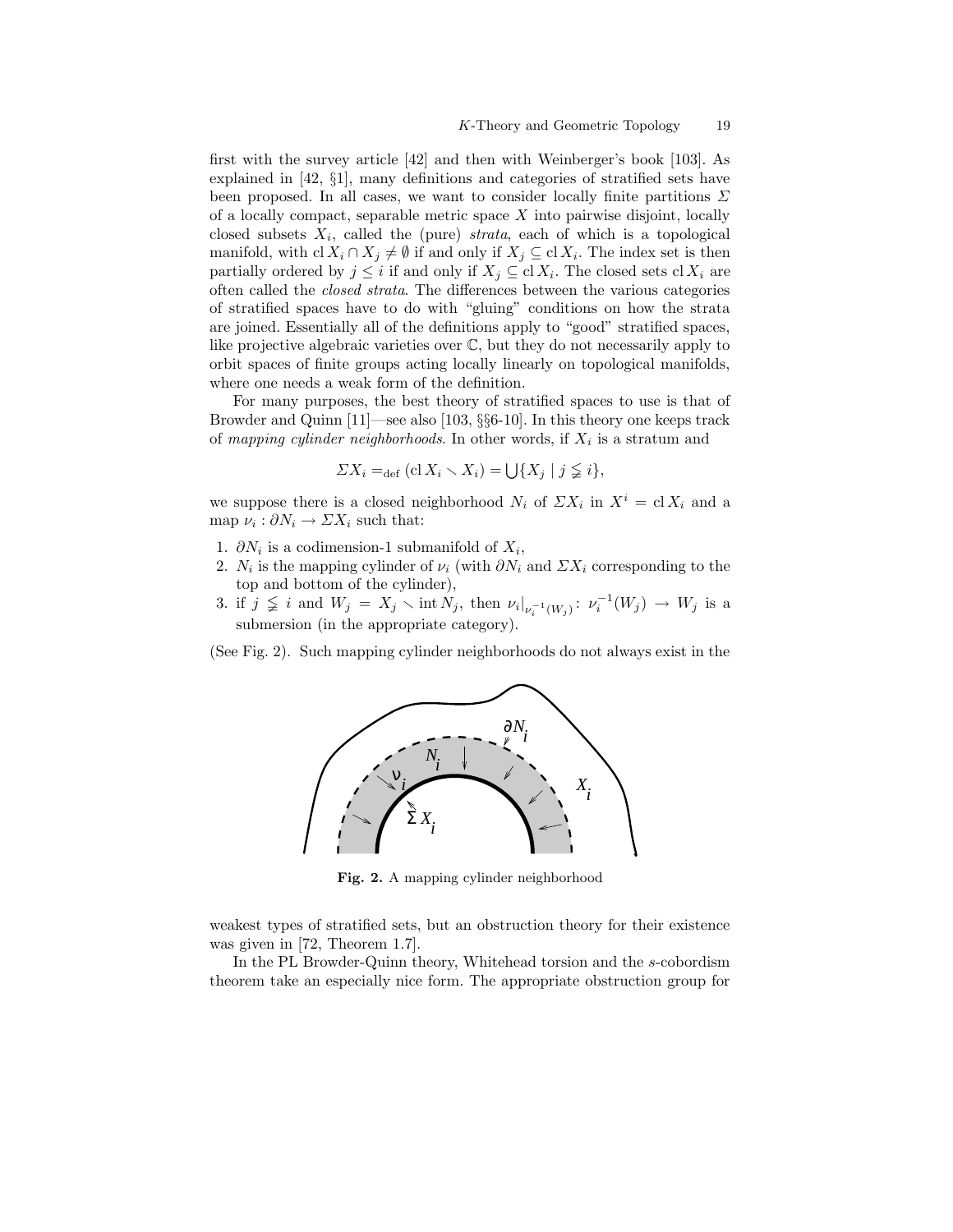a PL stratified space X with strata  $X_i$  as above is simply

$$
\operatorname{Wh}^{\mathrm{BQ}}(X) = \bigoplus_i \operatorname{Wh}(\operatorname{cl} X_i).
$$

An h-cobordism  $W$  of stratified spaces, based on  $X$ , is itself a stratified space with boundary  $X \amalg X'$ , where the inclusions of X and X' into W are stratified homotopy equivalences, and the neighborhood data for the strata of Z are the pullbacks with respect to the retractions of the data for  $X$  (and of  $X'$ ).

Theorem 5.3 (Stratified s-cobordism theorem [103,  $\S6$ ]). Let X be a PL stratified space in the sense of Browder-Quinn above. Then assuming all strata have dimension  $\geq$  5, PL h-cobordisms of PL stratified spaces based on X are in natural bijection with  $Wh^{BQ}(X)$ .

One thing to keep in mind, however, is that in the stratified (or equivariant) world, the parallelism between the three categories of topological, PL, and smooth manifolds breaks down. The stratified topological s-cobordism theorem is quite different from the PL one, and involves a rather different obstruction group  $\text{Wh}^{\text{top}}(X)$ . One can already see this in the case of the one-point compactification  $X = M_+$  of a non-compact manifold M, say with M PL (or even smooth). The space X has two strata, M and a point, so  $\operatorname{Wh}^{\mathrm{BQ}}(X) = \operatorname{Wh}(\pi_1(X))$ , whereas  $\operatorname{Wh}^{\mathrm{top}}(X) = \operatorname{Wh}^p(M)$ , the proper Whitehead group that appears in Theorem 5.1 (see [103, pp. 131–132] for an explanation of why this is the case). Also note that since  $Wh<sup>top</sup>(X)$  is a kind of "relative" Whitehead group, it can involve  $K_0$  and lower K-groups of the strata, not just Whitehead groups of the closed strata as in the case of  $Wh^{BQ}(X)$ .

## 6 Waldhausen's A-Theory

For some of the applications of  $K$ -theory to geometric topology, one needs a variant of algebraic K-theory called the algebraic K-theory of spaces, Atheory, or Waldhausen K-theory. There are several equivalent versions of the definition of Waldhausen's  $A(X)$ , but all of them are somewhat involved. So it's worth giving the informal definition first. If  $X$  is a pointed space, let  $Q((\Omega X)_+) = \Omega^{\infty} \Sigma^{\infty} ((\Omega X)_+)$  be the infinite loop space whose homotopy groups are the stable homotopy groups of  $(\Omega X)_+$ , the loop group of X with a disjoint basepoint attached. The space  $Q((\Omega X)_+)$  can be viewed as a "ring" up to homotopy," the multiplication coming from concatenation of loops in  $\Omega X$ . If X is path-connected, then  $\pi_0(\Omega X) = \pi_1(X)$  is an actual group, and there is a map  $Q((\Omega X)_+) \to \mathbb{Z}\pi_1(X)$  from  $Q((\Omega X)_+)$  to a genuine ring, the group ring of  $\pi_1(X)$ . (The map  $Q(*) = Q(S^0) \to \mathbb{Z}$  sends a stable map  $S^0 \to S^0$ , i.e., a map  $S^n \to S^n$  for some n, to its degree.) Waldhausen's  $A(X)$ [93] is the K-theory space (the space whose homotopy groups are the  $K$ groups) of the ring up to homotopy  $Q((\Omega X)_+)$ , and the map  $Q((\Omega X)_+) \to$  $\mathbb{Z}\pi_1(X)$  induces a "linearization map"  $L: A(X) \to \mathbb{K}(\mathbb{Z}\pi_1(X))$  which is close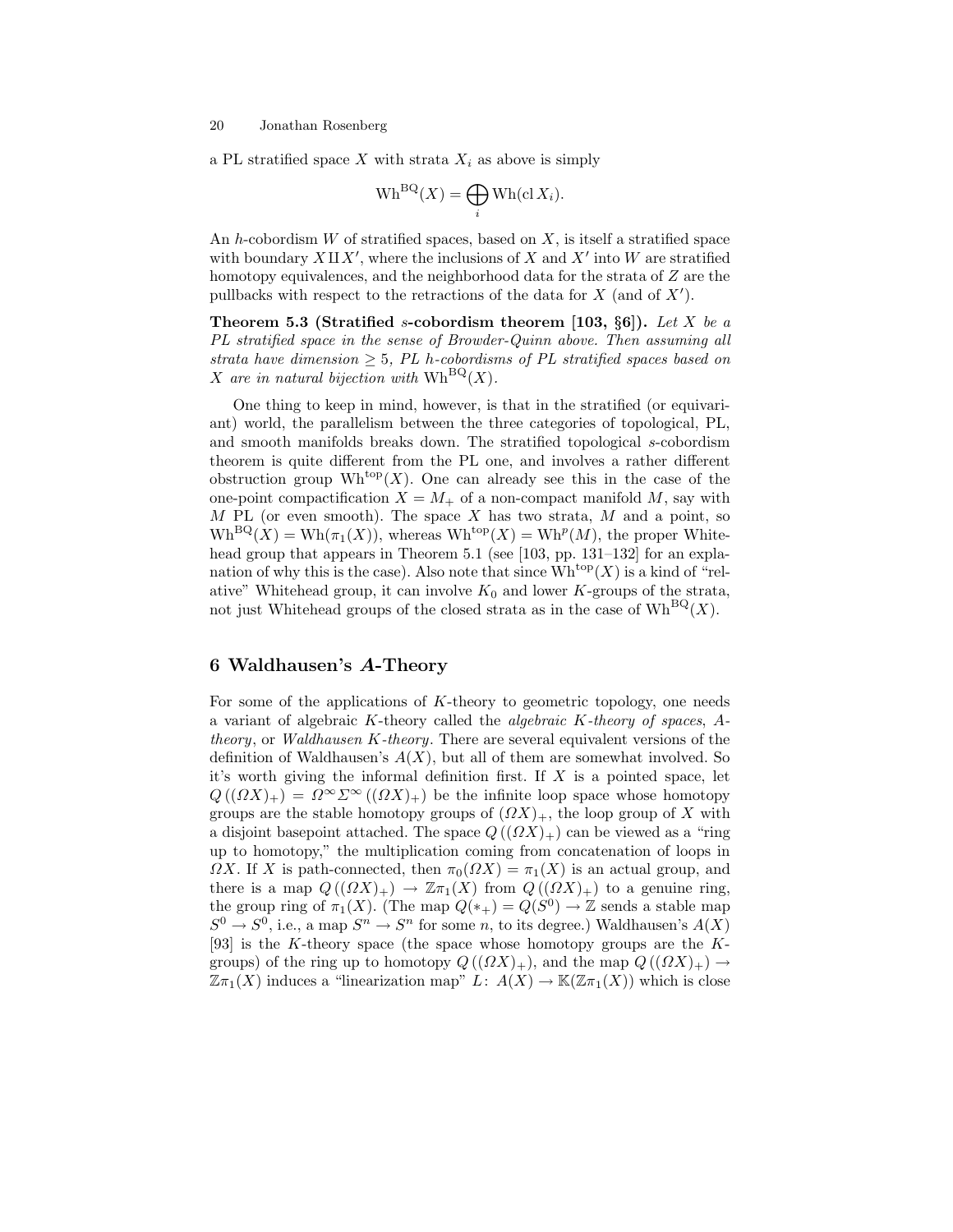to being an equivalence in "low degrees." More precisely, the space  $A(X)$  splits as  $Q(X_+) \times \textbf{Wh}^{\text{diff}}(X)$  ([94], [95], and [99]) for a certain homotopy functor Wh<sup>diff</sup> to be discussed further in Section 7 below, but related to the (higher) Whitehead groups of  $\pi_1(X)$ . The homotopy fiber of

$$
L\colon A(*) \to \mathbb{K}(\mathbb{Z}) = \mathbb{Z} \times BGL(\mathbb{Z})^+
$$

has finite homotopy groups, and localized at a prime p is known to be  $(2p-3)$ connected, with its first homotopy group isomorphic to  $\mathbb{Z}/p$  in degree  $2p-2$ ([97], [55, Theorem 1.2]).

The main foundational paper on  $A(X)$ , giving a rigorous definition and proving the key properties, is [98]. As this is a 100-page technical tour de force, there is no hope to explain it all here, so we will just quickly summarize some of the key points. The longest part of the paper explains a method for defining the K-theory of a category with cofibrations and weak equivalences. Such a category  $C$  has a zero object and satisfies certain axioms modeled on the properties of the category of finite pointed simplicial sets, where the cofibrations and weak equivalences are defined as usual in homotopy theory. Other examples of this structure are exact categories in the sense of Quillen, with the admissible monomorphisms as cofibrations and the isomorphisms as weak equivalences.

Given a category  $\mathcal C$  with cofibrations and weak equivalences, Waldhausen introduces the simplicial category  $wS_{\bullet}C$ . The category  $wS_{n}C$  in degree n of this simplicial category has as its objects the diagrams

$$
Y_1 \longrightarrow Y_2 \longrightarrow \cdots \longrightarrow Y_n,
$$

with the arrows  $\rightarrow$  denoting cofibrations, and as its morphisms the diagrams



with the vertical arrows weak equivalences. One also needs to specific choices of quotients  $Y_j/Y_i$ . Thus, for example,  $wS_0C$  is the trivial category consisting only of the 0-object and the 0-morphism, and  $wS_1C$  is (equivalent to) the category  $w\mathcal{C}$  of weak equivalences in  $\mathcal{C}$ . The K-theory  $\mathbb{K}(\mathcal{C})$  of the category C can then be defined to be  $\Omega |wS_{\bullet}C|$ . This turns out to be an infinite loop space [98, p. 342]. Also, Waldhausen shows that this definition is essentially equivalent to the usual definition (via the  $+$ -construction or  $Q$ -construction) of Quillen K-theory (when both make sense). The equivalence  $w\mathcal{C} \xrightarrow{\simeq} w\mathcal{S}_1\mathcal{C}$ gives rise to a map  $\Sigma |w\mathcal{C}| \hookrightarrow |w\mathcal{S}_\bullet \mathcal{C}|$ , and thus to a dual map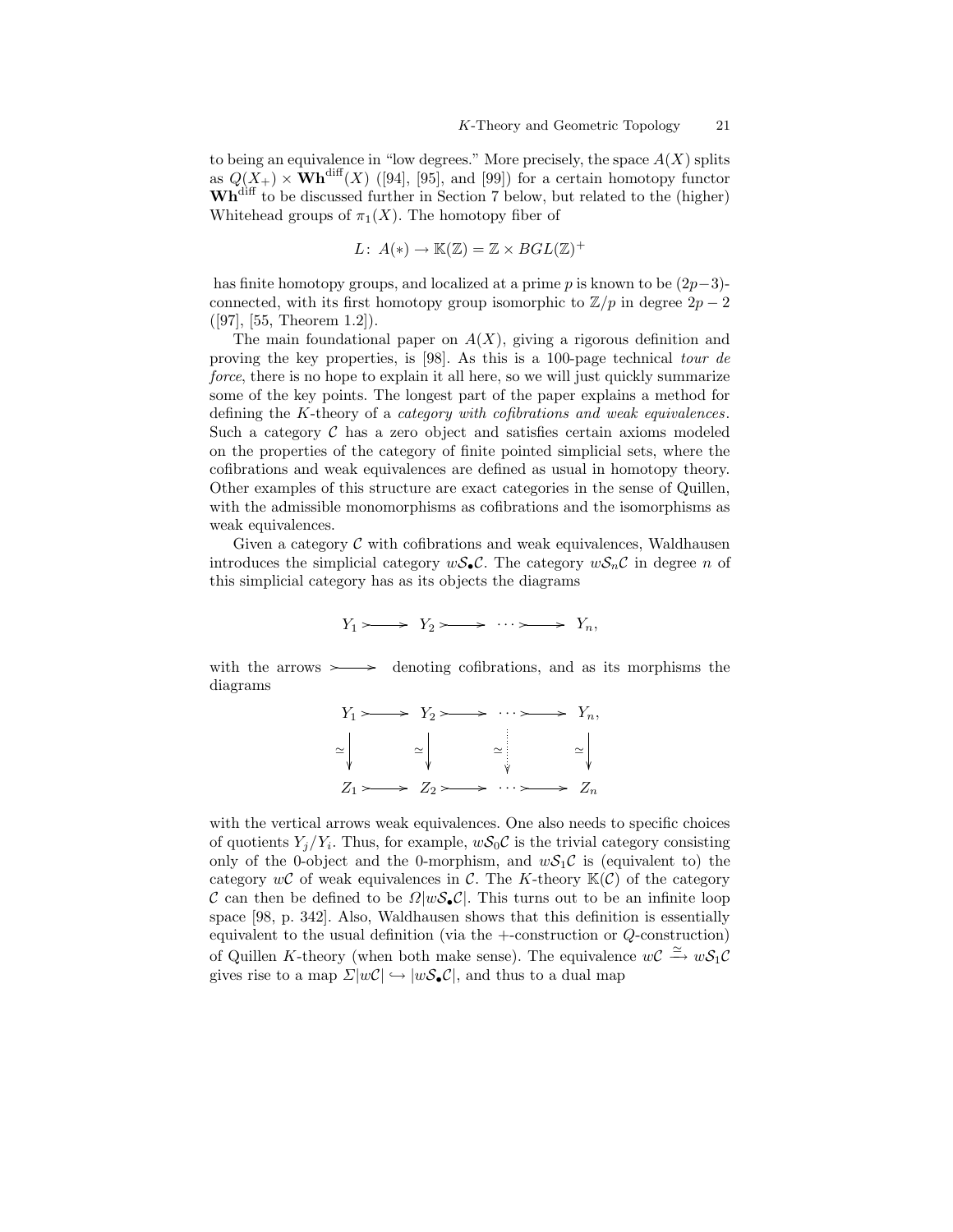$$
|w\mathcal{C}| \to \Omega |w\mathcal{S}_{\bullet}\mathcal{C}| =_{\text{def}} \mathbb{K}(\mathcal{C}).
$$

The algebraic K-theory of a space  $X$  (which we think of as a simplicial set passage from simplicial sets to spaces is given by the geometric realization functor  $|\cdot|$  is then defined to be  $\mathbb{K}(\mathcal{R}_f(X))$ , where  $\mathcal{R}_f(X)$  is the category of finite retractive spaces over  $X$ , or in other words, simplicial sets  $Y$  equipped with an inclusion  $X \hookrightarrow Y$ , plus a retraction  $r: Y \to X$ , so that Y consists of the union of X and finitely many additional simplices. The map  $X \mapsto A(X)$ is a homotopy functor of  $X$  [98, Proposition 2.1.7], and there is a pairing  $A(X) \wedge A(X') \rightarrow A(X \times X')$  [96, pp. 400–402]. The map  $|w\mathcal{R}_f(*)| \rightarrow A(*)$ is characterized by a certain additivity property [96, Lemmas 1.1 and 1.2]; on the level of  $\pi_0$ , it sends a homotopy equivalence class of finite spaces (or simplicial sets) to  $\pi_0(A(*))=\mathbb{Z}$ , and turns out to be the Euler characteristic. Other applications of the algebraic  $K$ -theory of spaces will be mentioned in the following section, Section 7. But we just mention that  $A(X)$  satisfies an analogue of the "fundamental theorem of K-theory" (the calculation of  $K_*(R[t, t^{-1}])$  in terms of  $K_*(R)$ :

**Theorem 6.1** ([44], [45], [77]). There is a splitting of  $A(X \times S^1)$  as

 $A(X \times S^1) \simeq A(X) \times \Omega^{-1} A(X) \times \text{``Nil term''} \times \text{``Nil term''}.$ 

(This notation isn't completely precise but is meant to imply that the second factor is a delooping of  $A(X)$ . More details may be found in the original papers.) The two Nil terms are homeomorphic, and the "canonical involution" on  $A(X\times S^1)$  (analogous to the involution on K-theory of rings coming from the conjugate transpose on matrices) interchanges the two Nil terms and restricts to the canonical involutions on the other two factors.

Given that the definition of A-theory involves so much abstract machinery, it is perhaps surprising that so much is known about how to calculate  $A(X)$ . One of the key tools in this regard is the *cyclotomic trace* of Bökstedt, Hsiang, and Madsen [8], a functorial map Trc:  $A(X) \to TC(X; p)$  from A-theory to topological cyclic homology. (To define this map, it is necessary to first fix a prime p.) There is a beautiful theorem of Dundas about the fiber of this map after p-completion:

**Theorem 6.2 (Dundas [28]).** If X is connected, then the diagram

$$
A(X)^{\wedge}_{p} \xrightarrow{\text{Trc}} TC(X;p)^{\wedge}_{p}
$$
  
\n
$$
L \downarrow \qquad \qquad \downarrow
$$
  
\n
$$
\mathbb{K}(\mathbb{Z}\pi_{1}(X))^{ \wedge}_{p} \xrightarrow{\text{Trc}} TC(\mathbb{Z}\pi_{1}(X); p)^{\wedge}_{p}
$$

is homotopy Cartesian (i.e., is a homotopy pullback square).

In particular, the fiber of the cyclotomic trace map (after p-completion) only depends on  $\pi_1(X)$ , and not on the rest of the homotopy type of X.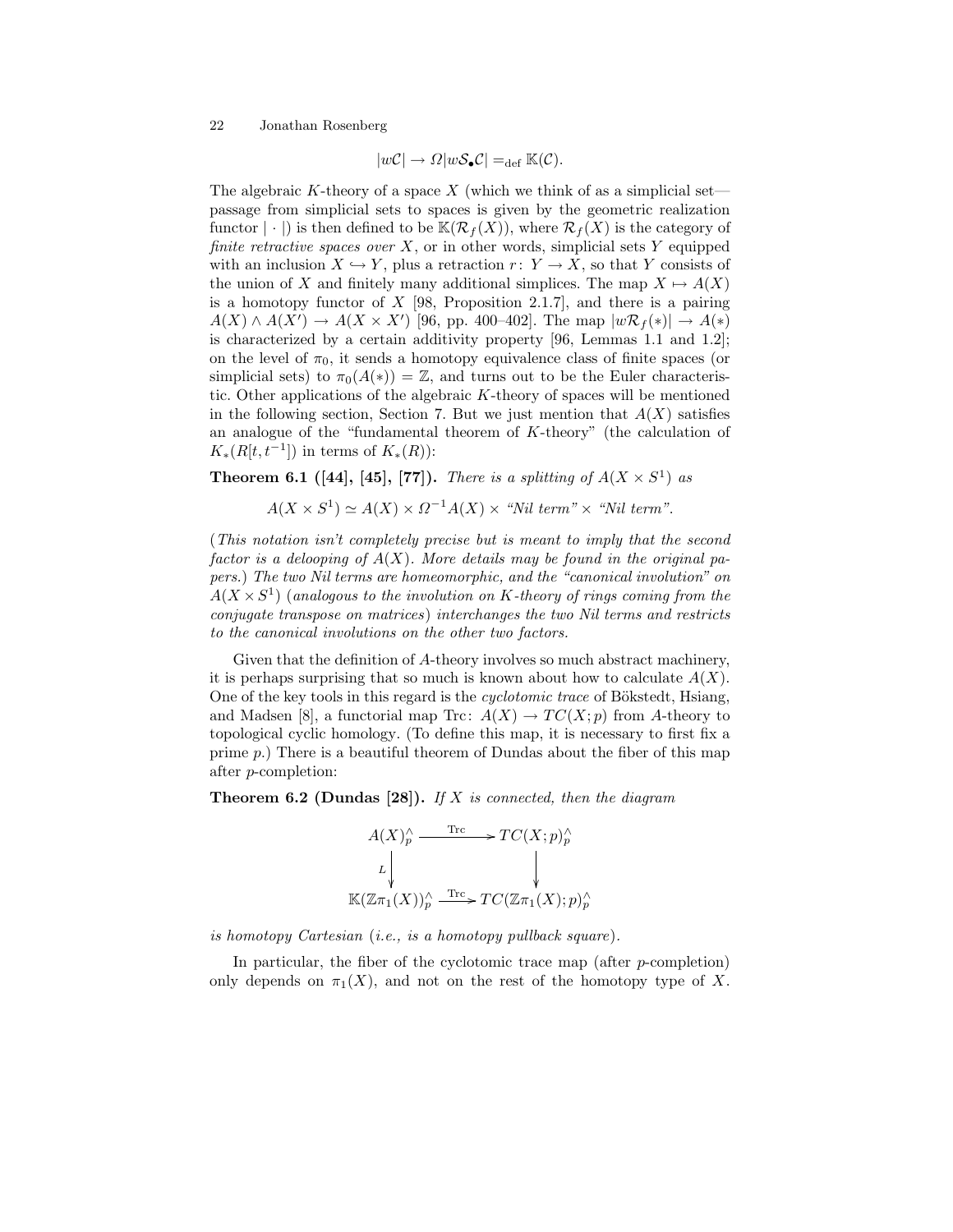(This was earlier proved in [7].) And after p-completion, the homotopy fiber of the linearization map from  $A$ -theory to  $K$ -theory of the group ring can be computed entirely from TC-theory.

## 7 K-Theory and Pseudo-Isotopy

Let  $M$  be a compact smooth manifold (for now without boundary, but we will be forced to consider manifolds with boundary later). The space of pseudoisotopies (or concordances) of M is defined to be

$$
\mathcal{C}(M) = \text{Diff}(M \times I \text{ rel } (M \times \{0\} \cup \partial M \times I)),
$$

with the  $C^{\infty}$  topology. (See Fig. 3.) This is of course a topological group under composition of diffeomorphisms. A basic problem in manifold topology



Fig. 3. A pseudo-isotopy

is to understand this space, and especially its set of connected components. This problem is closely related to computing  $\pi_0(\text{Diff}(M))$ , the group of diffeomorphisms of M modulo isotopy. The reason is that, on the one hand, an isotopy of diffeomorphisms of M clearly induces a pseudo-isotopy. But not every pseudo-isotopy comes from an isotopy, since the "level sets"  $M \times \{t\}$ don't have to be preserved for  $t > 0$ . (Again see Fig. 3.) But  $\mathcal{C}(M)$  acts continuously on Diff(M) by  $h \cdot g = h|_{M \times \{1\}}g$ , and the (open) orbit of the identity is the group of diffeomorphisms pseudo-isotopic to the identity. So if  $\mathcal{C}(M)$  is path-connected, pseudo-isotopic diffeomorphisms are isotopic. The first major result about  $\pi_0(\mathcal{C}(M))$  was a difficult theorem of Cerf [18]:  $\mathcal{C}(M)$ is path-connected if M is simply connected and dim  $M \geq 6$ .<sup>5</sup> However, it was soon discovered that even in high dimensions,  $\mathcal{C}(M)$  can be disconnected if  $\pi_1(M)$  is non-trivial, and Hatcher and Wagoner [37] (originally working independently) discovered a remarkable connection between  $\pi_0(\mathcal{C}(M))$  and the K-group  $K_2(\mathbb{Z}\pi_1(M))$ . This eventually led to an exact sequence for  $\pi_0(\mathcal{C}(M))$ :

<sup>&</sup>lt;sup>5</sup> There is an obvious analogue of  $\mathcal{C}(M)$ , denoted  $\mathcal{C}^{\text{PL}}(M)$ , for PL manifolds, where we replace Diff by the group of PL automorphisms. The analogue of Cerf's theorem holds for this as well [75].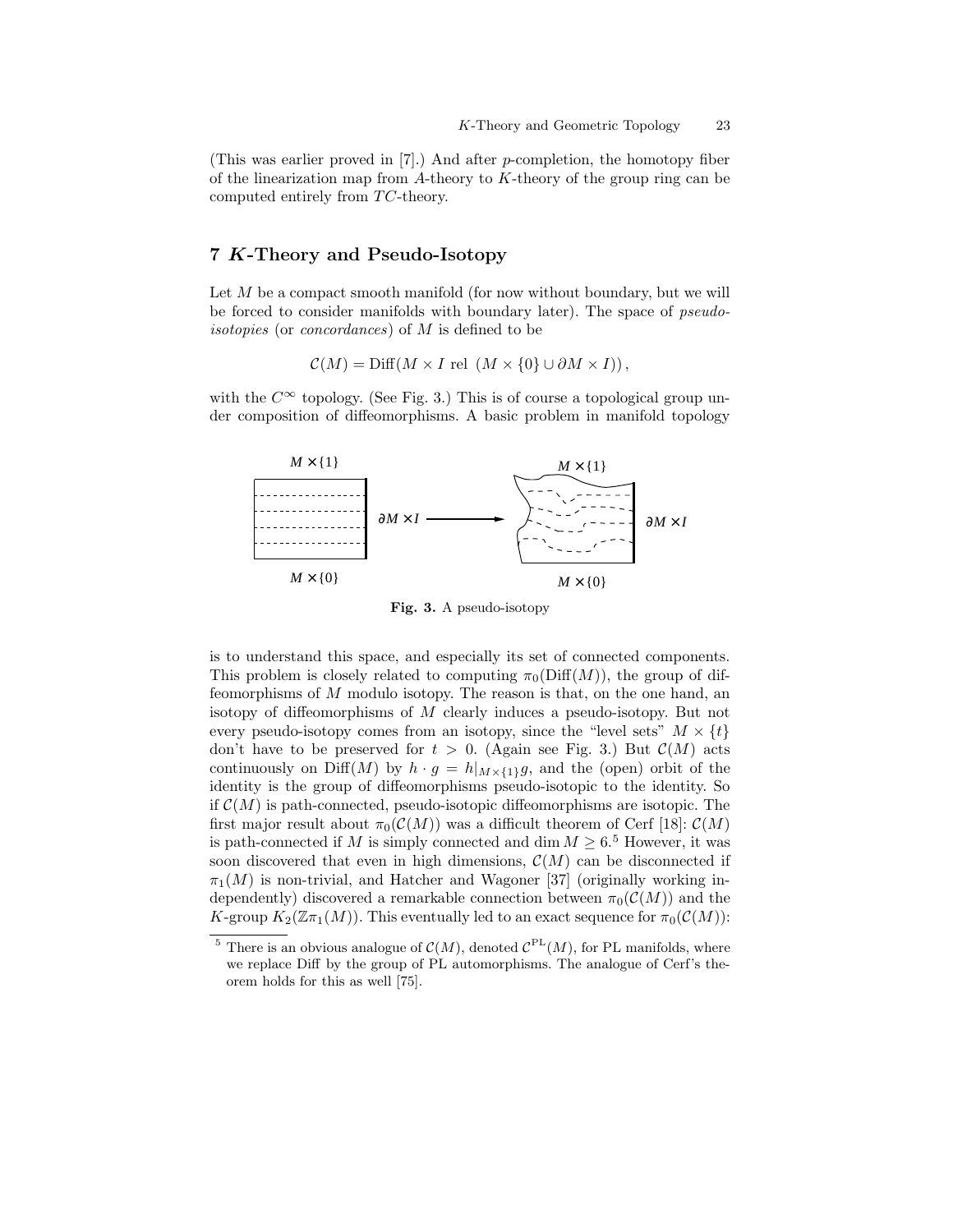$$
K_3(\mathbb{Z}\pi_1(M)) \to \text{Wh}_1^+(\pi_1(M); \mathbb{Z}/2 \times \pi_2(M))
$$
  

$$
\to \pi_0(\mathcal{C}(M)) \to \text{Wh}_2(\pi_1(M)) \to 0.
$$
 (5)

Here  $Wh_2(\pi_1(M))$  denotes the quotient of  $K_2(\mathbb{Z}\pi_1(M))$  by its intersection (when we think of  $K_2$  as a subgroup of the Steinberg group) with the subgroup of the Steinberg group  $\text{St}(\mathbb{Z}\pi_1(M))$  generated by the special elements  $w_{ij}(g)$ ,  $g \in \pi_1(M)$ . This insures that we divide  $K_2$  by its trivial part (the image of  $K_2(\mathbb{Z}) \cong \mathbb{Z}/2$ . (See [74, Definition 4.4.25].) The second term in (5) is to be interpreted using the definition

$$
Wh_1^+(\pi; A) = H_0(\pi, A\pi)/H_0(\pi, A).
$$

Note that we need to keep track of the action of  $\pi_1(M)$  on  $\pi_2(M)$  to compute this. Hatcher and Wagoner [37] constructed the surjection  $\pi_0(\mathcal{C}(M)) \to$  $\operatorname{Wh}_2(\pi_1(M))$  in (5), Hatcher [37] extended the exact sequence to  $\operatorname{Wh}_1^+$ , and K. Igusa [47] corrected a mistake of Hatcher and extended the sequence to  $K_3$ .

The exact sequence (5), along with Igusa's work in [47] showing how the first Postnikov invariant  $k_1(M) \in H^3(\pi_1(M), \pi_2(M))$  can affect  $\pi_0(\mathcal{C}(M))$ , makes it clear that calculation of the topology of  $\mathcal{C}(M)$  must in general be quite complicated. Since this problem is hard and "unstable," it is useful to "stabilize." One can define a suspension map  $\sigma: \mathcal{C}(M) \to \mathcal{C}(M \times I)$ . (The subtlety here is that if M has a boundary,  $M \times I$  is a manifold with corners, but still, there is no problem in suspending a pseudo-isotopy  $\varphi$  to  $\varphi \times id_1$ . The inductive limit  $\mathcal{P}(M) = \lim_{n \to \infty} \mathcal{C}(M \times I^n)$  turns out to be an infinite loop space whose structure can be calculated in many cases; more about this later. Then one can obtain results about  $\mathcal{C}(M)$  itself thanks to a second result of Igusa (quite technical to prove):

**Theorem 7.1** ([48]). The suspension map  $\sigma: \mathcal{C}(M) \to \mathcal{C}(M \times I)$  is kconnected if dim  $M \ge \max(2k + 7, 3k + 4)$ .

Igusa's proof follows an outline in [35] of an analogous theorem for  $C^{PL}$ of a PL manifold, but there are problems with the PL proof given there, due to the fact that pushouts do not exist for most pairs of maps of polyhedra. However, concordance stability for smooth manifolds implies stability for PL or topological concordances, for manifolds that have a smooth structure, by a result of Burghelea and Lashof [13].

Before proceeding to the more technical aspects of pseudo-isotopy, it might be worth explaining the rough idea of why  $\pi_0(\mathcal{C}(M))$  is related to  $K_2$  (and in fact surjects onto  $Wh_2(\pi_1(M))$ . The ideas here come from the papers of Cerf [18] and Hatcher-Wagoner [37] quoted above. The starting point of the proof is an observation of Cerf that  $\mathcal{C}(M)$  is homotopy-equivalent to the space  $\mathcal{E}(M)$  of functions  $f: M \times [0, 1] \to [0, 1]$  which are smooth, have no critical points, and satisfy  $f(x, 0) = 0$  and  $f(x, 1) = 1$  for all  $x \in M$ . The homotopy equivalence is simply the map that sends  $h \in \mathcal{C}(M)$  to  $f : (x, t) \mapsto p_2 \circ h(x, t)$ , where  $p_2$ :  $M \times [0, 1] \rightarrow [0, 1]$  is projection onto the 2nd coordinate. A homotopy inverse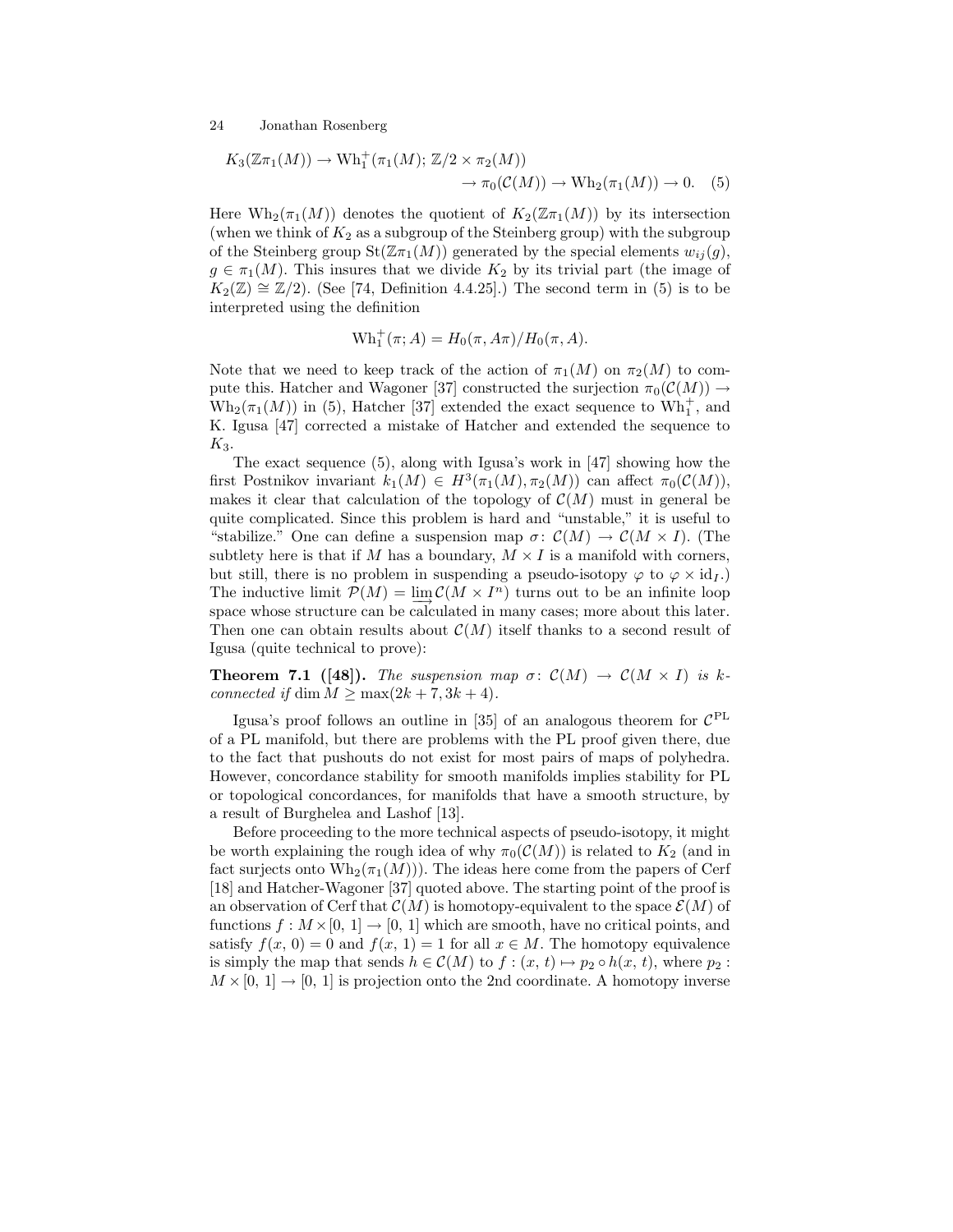$\mathcal{E}(M) \to \mathcal{C}(M)$  to this map is constructed by fixing a Riemannian metric on M and sending  $f \in \mathcal{E}(M)$  to the pseudo-isotopy constructed from its gradient flow. So given  $h \in \mathcal{C}(M)$ , its obstruction in  $Wh_2(\pi)$  will be constructed using a path  $f_t$  of smooth functions  $M \times [0, 1] \rightarrow [0, 1]$  with  $f_0 = p_2$  and  $f_1 = p_2 \circ h$ . If this path can be deformed to one with no critical points, then  $h$  must lie in the identity component of  $\mathcal{C}(M)$ . One starts by using the usual ideas of differential topology to deform  $f$  to a "generic" function with non-degenerate isolated critical points, and then analyzes what happens as one goes from one critical point to the next (so far this is like the start of the proof of the h-cobordism theorem). In the simplest case where all the critical points are either of index i or index  $i + 1$ , one gets for each t a realization of  $M \times [0, 1]$ as being obtained from  $M \times [0, 1]$  by attaching *i*-handles and  $(i + 1)$ -handles. Since  $M \times [0, 1]$  is topologically a product, these handles have to cancel as far as their effect on  $(\pi_1(M))$ -equivariant) homology of the universal cover is concerned, so one gets an intersection matrix  $A(t)$  in  $GL(\mathbb{Z}_{\pi_1}(M))$  measuring how the *i*-handles (coming from critical points of index  $i$ ) are cancelled by the  $(i + 1)$ -handles. The function  $t \mapsto A(t)$  also has to be piecewise constant, with jumps just at the critical values of t. For t close to 0,  $A(t)$  is the identity matrix; near  $t = 1$  it is a product of a permutation matrix and a diagonal matrix with entries of the form  $\pm g$ ,  $g \in \pi_1(M)$ ; and in between it changes finitely many times by certain elementary matrices  $e_{ik}(\pm g)$ . So if one takes the Steinberg generators  $x_{jk}(\pm g)$  corresponding to the  $e_{jk}(\pm g)$ , one finds that their product gives rise to an element of  $St(\mathbb{Z}_{\pi_1}(M))$  which lifts  $A(1)$ . However there is a canonical way to lift any product of a permutation matrix and a diagonal matrix, and in particular  $A(1)$ , as a product of the  $w_{jk}(\pm g)$ 's. Dividing, one gets an element of  $K_2(\mathbb{Z}\pi)$  which is well-defined modulo the subgroup of  $\text{St}(\mathbb{Z}\pi_1(M))$  generated by all  $w_{ij}(g), g \in \pi_1(M)$ , i.e., an element of  $Wh_2(\pi_1(M))$ . One can show that this element doesn't change under smooth deformation, so it gives an obstruction to being able to deform  $f$  to a function without critical points.

A program for studying the stabilized pseudo-isotopy space  $\mathcal{P}^{\text{PL}}(M)$  in the PL category, by relating it to more homotopy-theoretic objects, was sketched in [36] and [35] without rigorous proofs. A vast generalization of the program was developed and carried out by Waldhausen. He introduced homotopy functors  $\text{Wh}^{\text{PL}}$  and  $\text{Wh}^{\text{diff}}$  with the properties that  $\Omega^2 \text{Wh}^{\text{diff}}(M) \simeq \mathcal{P}(M)$  for compact smooth manifolds and  $\Omega^2 \mathbf{Wh}^{\text{PL}}(M) \simeq \mathcal{P}^{\text{PL}}(M)$  for compact PL manifolds. As we mentioned before (near the beginning of section 6), Waldhausen showed that  $\text{Wh}^{\text{diff}}(X)$  is one factor in  $A(X)$ . (The other factor is  $Q(X_{+})$ .) There is also a map  $A(X) \to \textbf{Wh}^{\text{PL}}(X)$ , and its homotopy fiber is a homology theory, but it's a little harder to understand. The correct analogue of the formula (5) for general X is an exact sequence [46, Theorem 13.1]:

$$
\pi_3(A(X)) \to K_3(\mathbb{Z}\pi_1(X)) \to H_0(\pi_1(X), \left(\pi_2(X) \oplus \mathbb{Z}/2\right) \pi_1(X))
$$

$$
\to \pi_2(A(X)) \to K_2(\mathbb{Z}\pi_1(X)) \to 0.
$$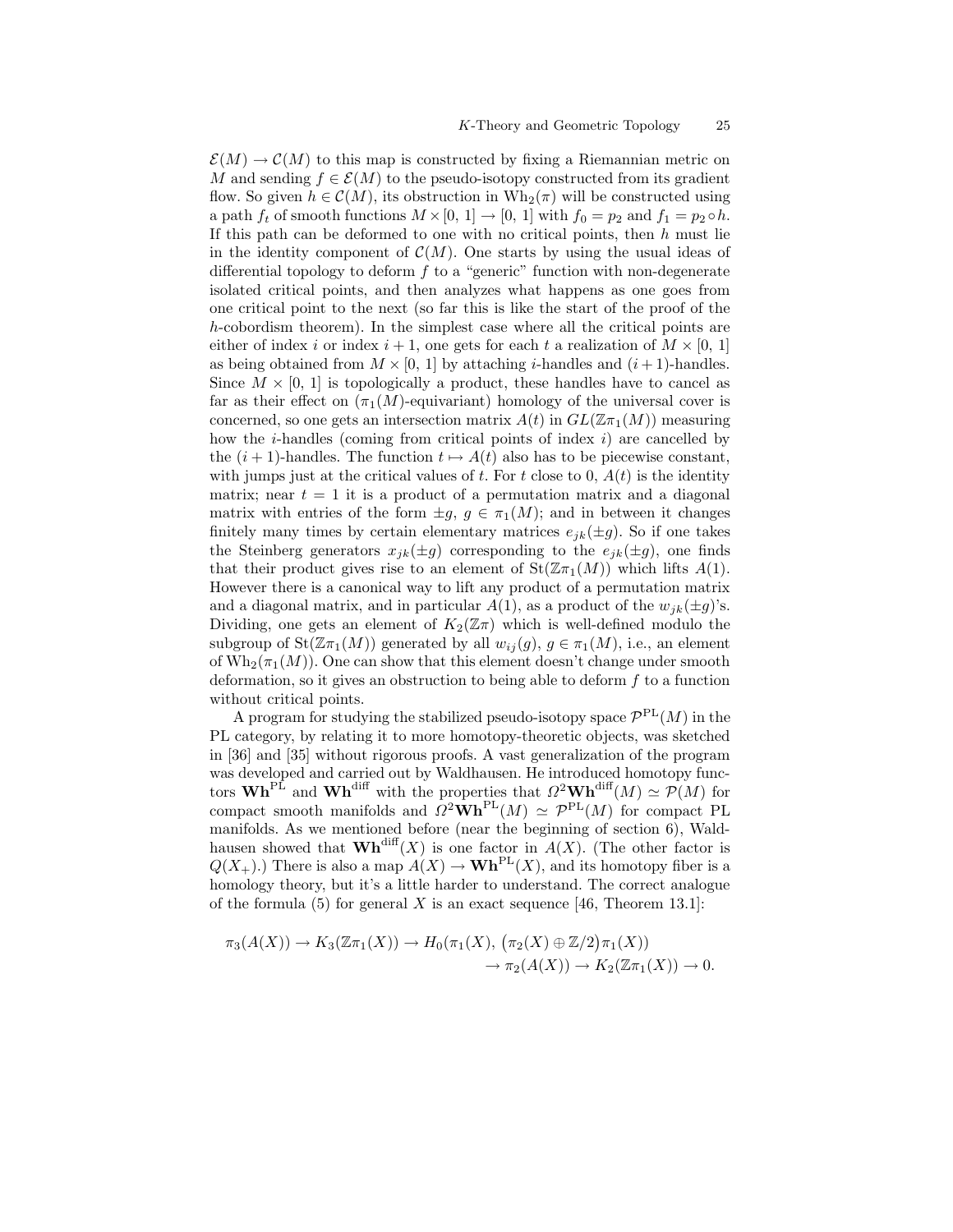The machinery that's known for computing  $A(X)$  (at least rationally) in some circumstances thus implies quite a lot of information about pseudoisotopies and groups of homeomorphisms and diffeomorphisms of manifolds. For example, Farrell and Jones [30, Corollaries 10.6 and 10.7] compute the rational homotopy groups  $\pi_i(\text{Homeo}(M)) \otimes_{\mathbb{Z}} \mathbb{Q}$  and  $\pi_i(\text{Diff}(M)) \otimes_{\mathbb{Z}} \mathbb{Q}$  for M a real hyperbolic manifold of dimension  $m > 10$  and j in a stable range  $(\leq (m-4)/3)$ . The connection between  $A(X)$  and pseudo-isotopies also makes it possible to study not only "higher" Whitehead torsion (as in [35]), but also higher Reidemeister torsion (as in [49]).

We should point out also that there are controlled versions of pseudoisotopy theory, which are related to negative K-theory (e.g., [2], [43], and  $[41]$ .

## 8 K-Theory and Symbolic Dynamics

Among the lesser known applications of K-theory to geometric topology are applications to symbolic dynamics, the study of invariant subspaces of the shift map acting on infinite sequences of letters from some alphabet. To fix notation, consider the *full n-shift*,  $X_n^+ = \{0, 1, \dots, n-1\}^{\mathbb{N}}$  or  $X_n = \{0, 1, \dots, n-1\}^{\mathbb{Z}}$ with the product topology. (Topologically,  $X_n^+$  and  $X_n$  are both Cantor sets if  $n > 1$ .) Let  $\sigma_n: X_n \to X_n$  and  $\sigma_n^+: X_n^+ \to X_n^+$  be the shift map that shifts a sequence one unit to the left. The map  $\sigma_n$  is a self-homeomorphism of  $X_n$ , called the *two-sided n-shift*, and  $\sigma_n^+$  is a surjective (but non-invertible) self-map of  $X_n^+$ , called the *one-sided n-shift*.

A subshift of finite type is a pair  $(X_A, \sigma_A)$ , where A is an  $n \times n$  matrix with entries in  $\{0,1\}$ , where  $X_A$  is the closed  $\sigma_n$ -invariant subset of  $X_n$  consisting of sequences  $(x_k)$  with *allowable transitions*, i.e., with  $A_{x_k,x_{k+1}} = 1$  for all k, and where  $\sigma_A = \sigma_n |_{X_A}$ . The one-sided subshift of finite type  $(X_A^+, \sigma_A^+)$  is defined similarly from  $(X_n^+, \sigma_n^+)$ . The first basic problem of symbolic dynamics is to classify the pairs  $(X_A, \sigma_A)$  and  $(X_A^+, \sigma_A^+)$  up to topological conjugacy. Note that keeping track of the shift structure is essential here, since all  $X_A$ 's and  $X^+_A$  's are Cantor sets<sup>6</sup> and are thus homeomorphic to one another, regardless of the values of  $n$  and of the matrix  $A$ .

One might, of course, wonder why we are considering homeomorphisms of Cantor sets when we promised at the beginning of this article to restrict attention to "topology of manifolds and manifold-like spaces, of simplicial and CW-complexes, and of automorphisms of such objects." The reason is that as amply demonstrated by Smale [80], Bowen [10], and others, any attempt to study the dynamics of smooth self-maps of manifolds inevitably leads to problems of symbolic dynamics.

For purposes of studying the conjugacy problem for the pairs  $(X_A, \sigma_A)$ , it's convenient to allow A to be *any* square matrix with entries in  $\mathbb{N}$ , the

<sup>&</sup>lt;sup>6</sup> This is assuming we are not in one of the uninteresting cases where  $X_A$  or  $X_A^+$ contains an isolated point, as when  $A = (1)$ .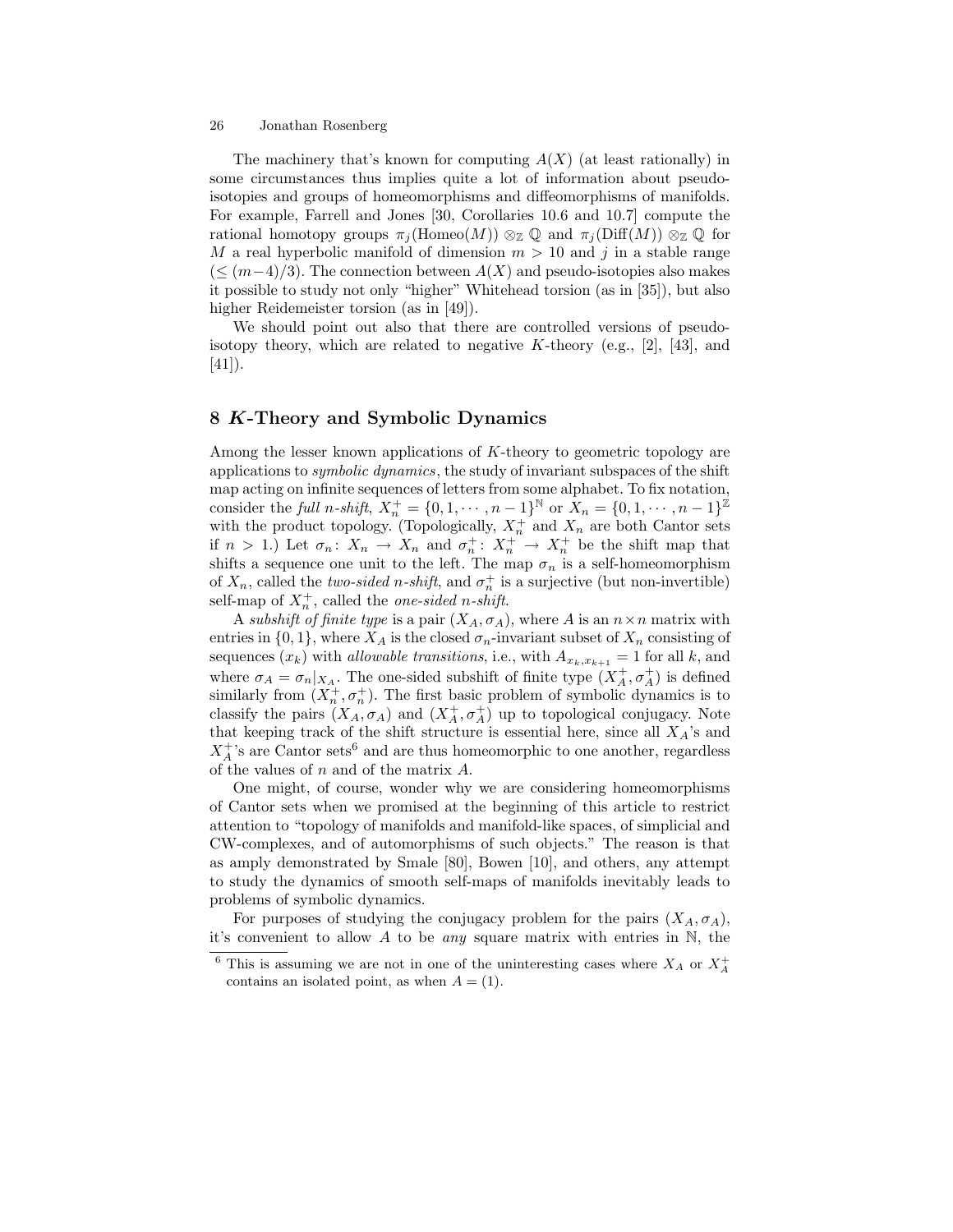non-negative integers. There is a canonical way to do this [91, pp. 272–273] without changing the definition of  $X_A$  in the case of a 0-1 matrix, and so that the  $1 \times 1$  matrix (*n*) and the  $n \times n$  matrix with all entries equal to 1 both give rise to  $X_n$ . However, any  $X_A$  can be rewritten as  $X_{A^{\#}}$  for some 0-1 matrix  $A^{\#}$  (usually of larger size than A).

The key initial work on the conjugacy problem for the pairs  $(X_A, \sigma_A)$ was done by Williams [104], who showed that  $\sigma_A$  and  $\sigma_B$  are topologically conjugate if there are rectangular (not necessarily square!) matrices  $R$  and S with entries in N such that  $RS = A$ ,  $SR = B$ . This relation is called elementary strong shift equivalence over  $\mathbb N$ , but this is a slight misnomer: it is not an equivalence relation. The equivalence relation it generates (on square matrices of arbitrary size with entries in  $\mathbb N$ ) is called *strong shift equivalence* over N, and Williams proved that  $\sigma_A$  and  $\sigma_B$  are topologically conjugate if and only if the matrices  $A$  and  $B$  are strong shift equivalent over  $N$ . Williams also gave a necessary and sufficient condition for topological conjugacy of the one-sided shifts  $\sigma_A^+$  and  $\sigma_B^+$  in terms of conjugacy of "total amalgamations," and this criterion is computable. However, strong shift equivalence is not especially computable—the problem is that there is no obvious way to bound the length of a chain of elementary strong shift equivalences. Thus Williams also introduced another equivalence relation. Two square matrices A and B with entries in  $\mathbb N$  are called *shift equivalent* over  $\mathbb N$  if there are rectangular matrices R and S with entries in N such that  $AR = RB$ ,  $SA = BS$ , and for some  $k \geq 1$ ,  $A^k = RS$  and  $B^k = SR$ . It turns out that shift equivalence over  ${\mathbb N}$  is computable and that the matrices  $A$  and  $B$  are shift equivalent over  ${\mathbb N}$ if and only if  $\sigma_A^k$  and  $\sigma_B^k$  are topologically conjugate for all sufficiently large k. An unsolved problem for many years, called the shift equivalence problem, was whether shift equivalence implies strong shift equivalence (over N), or equivalently, if conjugacy of  $\sigma_A^k$  and  $\sigma_B^k$  for all large k implies conjugacy of  $\sigma_A$ and  $\sigma_B$ .

The (negative) solution to the shift equivalence problem heavily involves K-theory. First of all, shift equivalence turns out to be connected with the ordering on  $K_0$  of a ring, a certain  $C^*$ -algebra associated to the shift. As a result, one can for example prove:

**Theorem 8.1 ([91, Corollary 2.13]).** If  $A, B \in GL(n, \mathbb{Z}) \cap M_n(\mathbb{N})$ , then A and B are shift equivalent over N if and only if A and B are conjugate in  $GL(n,\mathbb{Z})$ .

Also, if one drops the requirement that the matrices defining a shift equivalence have non-negative entries and thus considers shift equivalence and strong shift equivalence over  $\mathbb{Z}$ , then these two conditions are indeed equivalent [90].

However, over N, Kim and Roush [53] showed that shift equivalence and strong shift equivalence are not equivalent, even for primitive matrices (the most important case). While their original construction did not directly involve K-theory, it was partially motivated by work of Wagoner  $[89]$  relating  $Aut(\sigma_A)$  to  $K_2$ , and in [92], Wagoner, Kim, and Roush showed that one can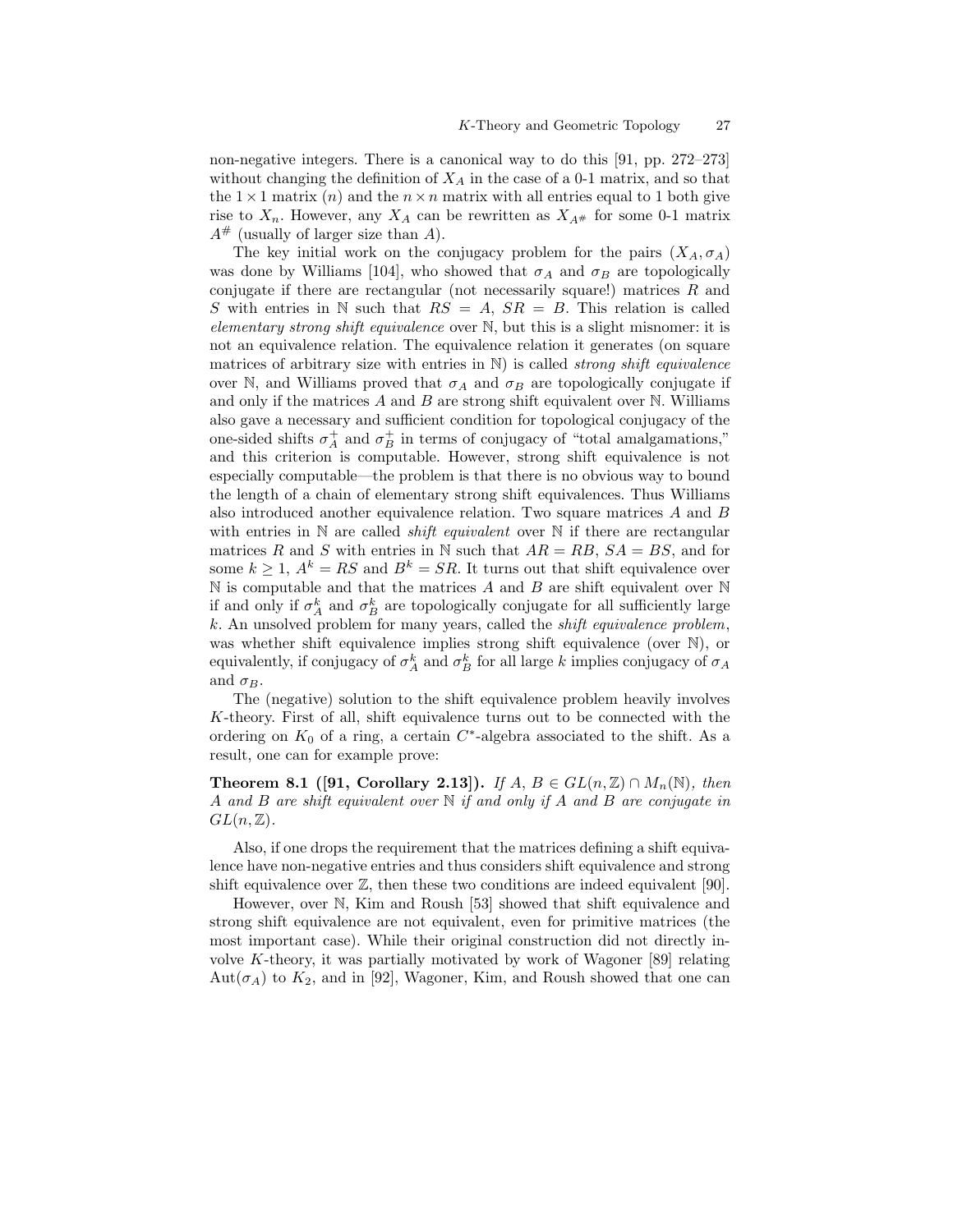indeed construct a counterexample to the shift equivalence problem using an invariant based on  $K_2(\mathbb{Z}[t]/(t^2))$ . A good introduction to this work may be found in [91]. If one looks careful, one can see the connection with the ideas of Cerf theory and the connection between pseudo-isotopy and  $K_2$ .

## References

- 1. Douglas R. Anderson. Torsion invariants and actions of finite groups. Michigan Math. J., 29(1):27–42, 1982.
- 2. Douglas R. Anderson and W. C. Hsiang. The functors  $K_{-1}$  and pseudoisotopies of polyhedra. Ann. of Math. (2), 105(2):201–223, 1977.
- 3. Pawel Andrzejewski. Equivariant finiteness obstruction and its geometric applications—a survey. In Algebraic topology, Poznan´ 1989, volume 1474 of Lecture Notes in Math., pages 20–37. Springer, Berlin, 1991.
- 4. Shôrô Araki and Katsuo Kawakubo. Equivariant s-cobordism theorems. J. Math. Soc. Japan, 40(2):349–367, 1988.
- 5. Amir Assadi and William Browder. On the existence and classification of extensions of actions on submanifolds of disks and spheres. Trans. Amer. Math. Soc., 291(2):487–502, 1985.
- 6. Jenny A. Baglivo. An equivariant Wall obstruction theory. Trans. Amer. Math. Soc., 256:305–324, 1979.
- 7. M. Bökstedt, G. Carlsson, R. Cohen, T. Goodwillie, W. C. Hsiang, and I. Madsen. On the algebraic K-theory of simply connected spaces. Duke Math. J., 84(3):541–563, 1996.
- 8. M. Bökstedt, W. C. Hsiang, and I. Madsen. The cyclotomic trace and algebraic K-theory of spaces. *Invent. Math.*,  $111(3):465-539$ , 1993.
- 9. Karol Borsuk. On the topology of retracts. Ann. of Math. (2), 48:1082–1094, 1947.
- 10. Rufus Bowen. Markov partitions for Axiom A diffeomorphisms. Amer. J. Math., 92:725–747, 1970.
- 11. William Browder and Frank Quinn. A surgery theory for G-manifolds and stratified sets. In Manifolds—Tokyo 1973 (Proc. Internat. Conf., Tokyo, 1973), pages 27–36. Univ. Tokyo Press, Tokyo, 1975.
- 12. D. Burghelea, L. Friedlander, T. Kappeler, and P. McDonald. Analytic and Reidemeister torsion for representations in finite type Hilbert modules. Geom. Funct. Anal., 6(5):751–859, 1996.
- 13. D. Burghelea and R. Lashof. Stability of concordances and the suspension homomorphism. Ann. of Math. (2), 105(3):449–472, 1977.
- 14. Sylvain Cappell and Shmuel Weinberger. Homology propagation of group actions. Comm. Pure Appl. Math., 40(6):723–744, 1987.
- 15. Sylvain Cappell and Shmuel Weinberger. A simple construction of Atiyah-Singer classes and piecewise linear transformation groups. J. Differential Geom., 33(3):731–742, 1991.
- 16. Gunnar Carlsson. Bounded K-theory and the assembly map in algebraic Ktheory. In Novikov conjectures, index theorems and rigidity, Vol. 2 (Oberwolfach, 1993), volume 227 of London Math. Soc. Lecture Note Ser., pages 5-127. Cambridge Univ. Press, Cambridge, 1995.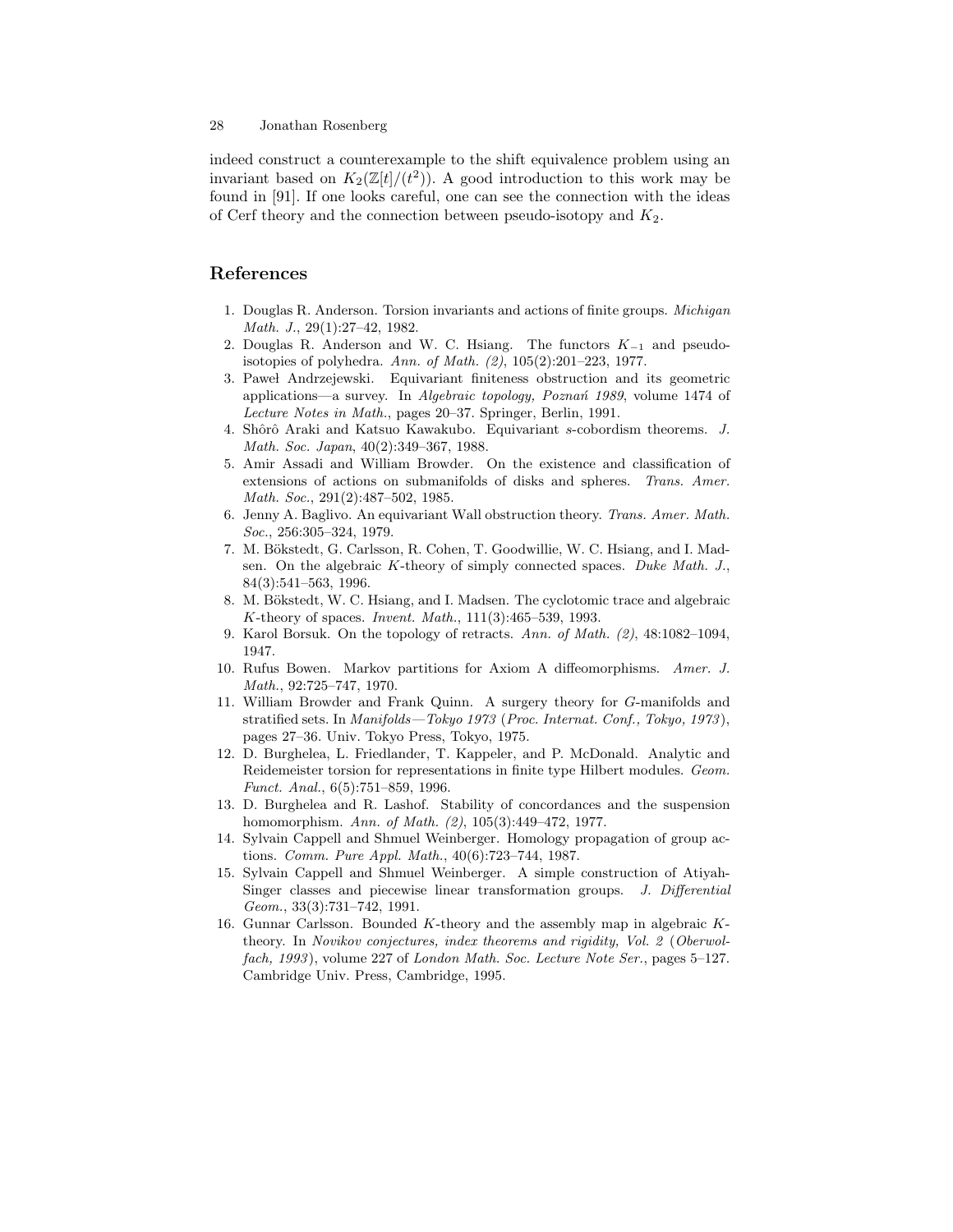- 17. Henri Cartan and Samuel Eilenberg. Homological algebra. Princeton Landmarks in Mathematics. Princeton University Press, Princeton, NJ, 1999. With an appendix by David A. Buchsbaum, Reprint of the 1956 original.
- 18. Jean Cerf. La stratification naturelle des espaces de fonctions différentiables réelles et le théorème de la pseudo-isotopie. Inst. Hautes Études Sci. Publ. Math., (39):5–173, 1970.
- 19. T. A. Chapman. Topological classification of simple homotopy equivalences. In Proceedings of the International Congress of Mathematicians (Vancouver, B. C., 1974 ), Vol. 1, pages 509–513. Canad. Math. Congress, Montreal, Que., 1975.
- 20. T. A. Chapman. Controlled simple homotopy theory and applications, volume 1009 of Lecture Notes in Mathematics. Springer-Verlag, Berlin, 1983.
- 21. T. A. Chapman and Steve Ferry. Approximating homotopy equivalences by homeomorphisms. Amer. J. Math., 101(3):583–607, 1979.
- 22. Jeff Cheeger. Analytic torsion and the heat equation. Ann. of Math.  $(2)$ , 109(2):259–322, 1979.
- 23. Shiing Shen Chern and James Simons. Some cohomology classes in principal fiber bundles and their application to riemannian geometry. Proc. Nat. Acad. Sci. U.S.A., 68:791–794, 1971.
- 24. Shiing Shen Chern and James Simons. Characteristic forms and geometric invariants. Ann. of Math. (2), 99:48–69, 1974.
- 25. Marshall M. Cohen. A course in simple-homotopy theory. Springer-Verlag, New York, 1973. Graduate Texts in Mathematics, Vol. 10.
- 26. J. F. Davis and R. J. Milgram. A survey of the spherical space form problem, volume 2 of Mathematical Reports. Harwood Academic Publishers, Chur, 1985.
- 27. Pierre Deligne and Dennis Sullivan. Fibrés vectoriels complexes à groupe structural discret. C. R. Acad. Sci. Paris Sér. A-B, 281(24):Ai, A1081–A1083, 1975.
- 28. Bjørn Ian Dundas. Relative K-theory and topological cyclic homology. Acta Math., 179(2):223–242, 1997.
- 29. Johan L. Dupont. Curvature and characteristic classes. Springer-Verlag, Berlin, 1978. Lecture Notes in Mathematics, Vol. 640.
- 30. F. T. Farrell and L. E. Jones. A topological analogue of Mostow's rigidity theorem. J. Amer. Math. Soc., 2(2):257–370, 1989.
- 31. F. T. Farrell and J. B. Wagoner. Algebraic torsion for infinite simple homotopy types. Comment. Math. Helv., 47:502–513, 1972.
- 32. Steve Ferry. Homotoping  $\varepsilon$ -maps to homeomorphisms. Amer. J. Math., 101(3):567–582, 1979.
- 33. Steve Ferry and Andrew Ranicki. A survey of Wall's finiteness obstruction. In Surveys on surgery theory, Vol. 2, pages 63–79. Princeton Univ. Press, Princeton, NJ, 2001.
- 34. Steven C. Ferry and Erik K. Pedersen. Epsilon surgery theory. In Novikov conjectures, index theorems and rigidity, Vol. 2 (Oberwolfach, 1993), volume 227 of London Math. Soc. Lecture Note Ser., pages 167–226. Cambridge Univ. Press, Cambridge, 1995.
- 35. A. E. Hatcher. Higher simple homotopy theory. Ann. of Math. (2), 102(1):101– 137, 1975.
- 36. A. E. Hatcher. Concordance spaces, higher simple-homotopy theory, and applications. In Algebraic and geometric topology (Proc. Sympos. Pure Math., Stanford Univ., Stanford, Calif., 1976), Part 1, Proc. Sympos. Pure Math., XXXII, pages 3–21. Amer. Math. Soc., Providence, R.I., 1978.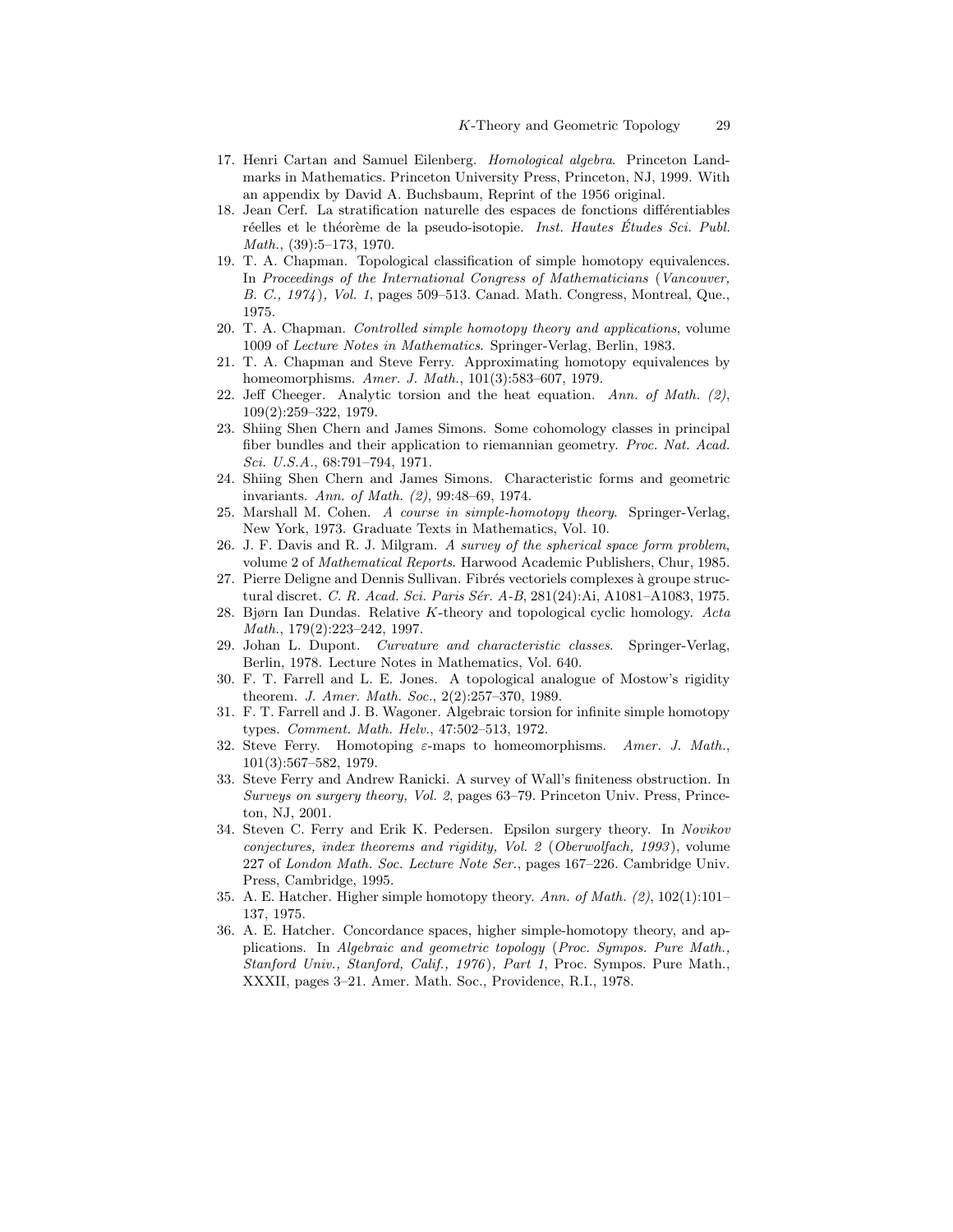- 30 Jonathan Rosenberg
- 37. Allen Hatcher and John Wagoner. Pseudo-isotopies of compact manifolds. Société Mathématique de France, Paris, 1973. With English and French prefaces, Astérisque, No. 6.
- 38. Henning Hauschild. Aquivariante Whiteheadtorsion. *Manuscripta Math.*,  $26(1-$ 2):63–82, 1978/79.
- 39. Jean-Claude Hausmann. Algebraic K-theory and flat manifolds. In Algebraic topology, Aarhus 1978 (Proc. Sympos., Univ. Aarhus, Aarhus, 1978 ), volume 763 of Lecture Notes in Math., pages 212–234. Springer, Berlin, 1979.
- 40. Jean-Claude Hausmann and Pierre Vogel. The plus construction and lifting maps from manifolds. In Algebraic and geometric topology (Proc. Sympos. Pure Math., Stanford Univ., Stanford, Calif., 1976), Part 1, Proc. Sympos. Pure Math., XXXII, pages 67–76. Amer. Math. Soc., Providence, R.I., 1978.
- 41. Bruce Hughes and Stratos Prassidis. Control and relaxation over the circle. Mem. Amer. Math. Soc., 145(691):x+96, 2000.
- 42. Bruce Hughes and Shmuel Weinberger. Surgery and stratified spaces. In Surveys on surgery theory, Vol. 2, volume 149 of Ann. of Math. Stud., pages 319– 352. Princeton Univ. Press, Princeton, NJ, 2001.
- 43. C. Bruce Hughes. Bounded homotopy equivalences of Hilbert cube manifolds. Trans. Amer. Math. Soc., 287(2):621–643, 1985.
- 44. Thomas Hüttemann, John R. Klein, Wolrad Vogell, Friedhelm Waldhausen, and Bruce Williams. The "fundamental theorem" for the algebraic K-theory of spaces. I. J. Pure Appl. Algebra, 160(1):21–52, 2001.
- 45. Thomas Hüttemann, John R. Klein, Wolrad Vogell, Friedhelm Waldhausen, and Bruce Williams. The "fundamental theorem" for the algebraic K-theory of spaces. II. The canonical involution. J. Pure Appl. Algebra, 167(1):53–82, 2002.
- 46. Kiyoshi Igusa. On the algebraic K-theory of  $A_{\infty}$ -ring spaces. In Algebraic Ktheory, Part II lpOberwolfach, 1980 ), volume 967 of Lecture Notes in Math., pages 146–194. Springer, Berlin, 1982.
- 47. Kiyoshi Igusa. What happens to Hatcher and Wagoner's formulas for  $\pi_0 C(M)$ when the first Postnikov invariant of  $M$  is nontrivial? In Algebraic K-theory, number theory, geometry and analysis (Bielefeld, 1982), volume 1046 of Lecture Notes in Math., pages 104–172. Springer, Berlin, 1984.
- 48. Kiyoshi Igusa. The stability theorem for smooth pseudoisotopies. K-Theory,  $2(1-2):$ vi $+355, 1988.$
- 49. Kiyoshi Igusa. Higher Franz-Reidemeister torsion, volume 31 of AMS/IP Studies in Advanced Mathematics. American Mathematical Society, Providence, RI, 2002.
- 50. Sören Illman. Whitehead torsion and group actions. Ann. Acad. Sci. Fenn. Ser. A I Math., (588):45, 1974.
- 51. Sören Illman. Actions of compact Lie groups and the equivariant Whitehead group. Osaka J. Math., 23(4):881–927, 1986.
- 52. Michel A. Kervaire. Le théorème de Barden-Mazur-Stallings. Comment. Math. Helv., 40:31–42, 1965.
- 53. K. H. Kim and F. W. Roush. The Williams conjecture is false for irreducible subshifts. Ann. of Math. (2), 149(2):545–558, 1999.
- 54. Robion C. Kirby and Laurence C. Siebenmann. Foundational essays on topological manifolds, smoothings, and triangulations. Princeton University Press, Princeton, N.J., 1977. With notes by John Milnor and Michael Atiyah, Annals of Mathematics Studies, No. 88.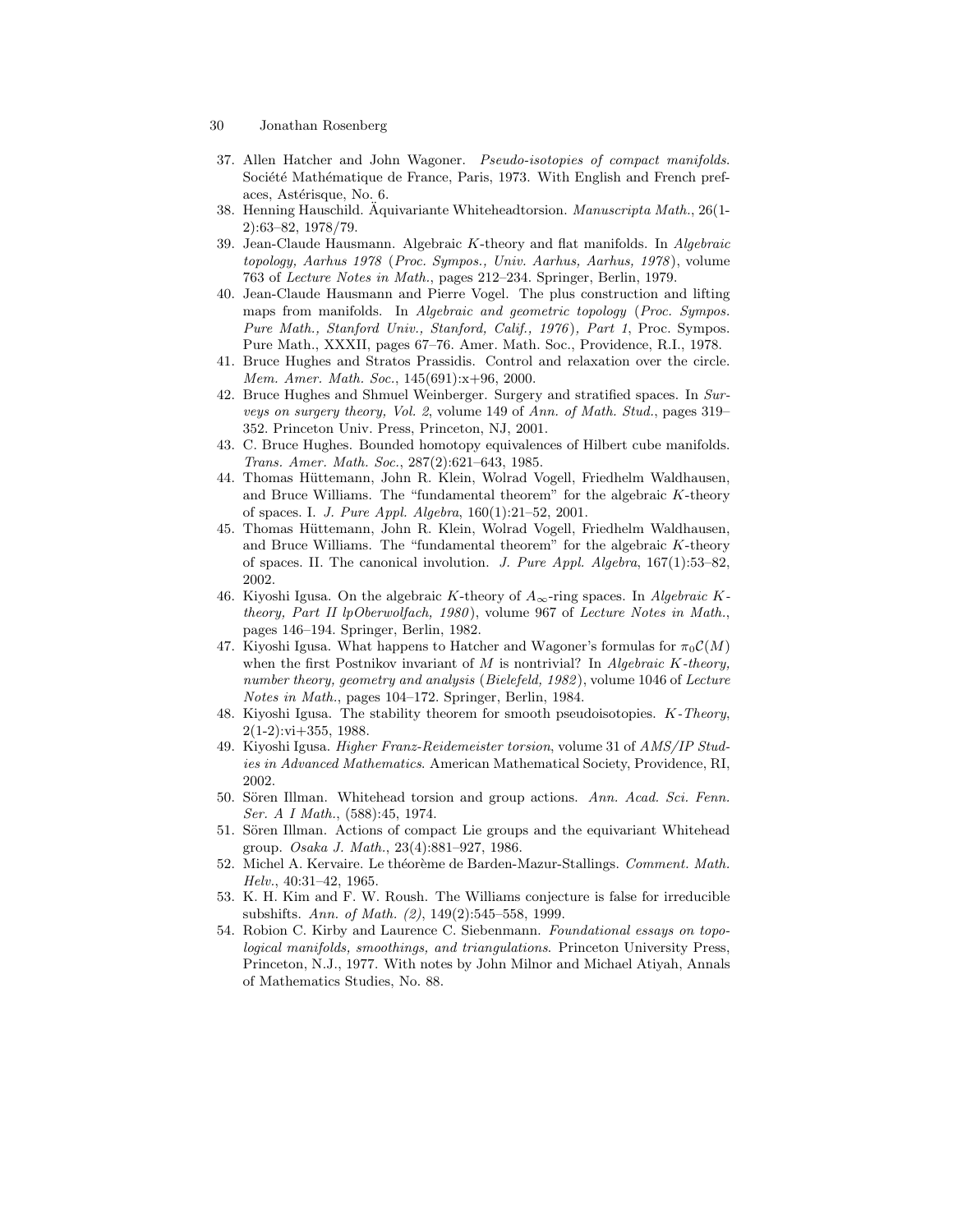- 55. John R. Klein and John Rognes. The fiber of the linearization map  $A(*) \rightarrow$  $K(\mathbb{Z})$ . Topology, 36(4):829-848, 1997.
- 56. Wolfgang Lück. The geometric finiteness obstruction. Proc. London Math. Soc. (3), 54(2):367-384, 1987.
- 57. Wolfgang Lück and Mikael Rørdam. Algebraic K-theory of von Neumann algebras. K-Theory, 7(6):517–536, 1993.
- 58. I. Madsen, C. B. Thomas, and C. T. C. Wall. The topological spherical space form problem. II. Existence of free actions. Topology, 15(4):375–382, 1976.
- 59. J. P. May. A concise course in algebraic topology. Chicago Lectures in Mathematics. University of Chicago Press, Chicago, IL, 1999.
- 60. John Milnor. Groups which act on  $S<sup>n</sup>$  without fixed points. Amer. J. Math., 79:623–630, 1957.
- 61. John Milnor. On the existence of a connection with curvature zero. Comment. Math. Helv., 32:215–223, 1958.
- 62. John Milnor. Lectures on the h-cobordism theorem. Notes by L. Siebenmann and J. Sondow. Princeton University Press, Princeton, N.J., 1965.
- 63. John Milnor. Whitehead torsion. Bull. Amer. Math. Soc., 72:358–426, 1966.
- 64. John Milnor and Oscar Burlet. Torsion et type simple d'homotopie. In Essays on Topology and Related Topics (Mémoires dédiés à Georges de Rham), pages 12–17. Springer, New York, 1970.
- 65. Werner Müller. Analytic torsion and  $R$ -torsion of Riemannian manifolds.  $Adv.$ in Math., 28(3):233–305, 1978.
- 66. Robert Oliver. Whitehead groups of finite groups, volume 132 of London Mathematical Society Lecture Note Series. Cambridge University Press, Cambridge, 1988.
- 67. Erik K. Pedersen and Charles A. Weibel. A nonconnective delooping of algebraic K-theory. In Algebraic and geometric topology (New Brunswick, N.J., 1983 ), volume 1126 of Lecture Notes in Math., pages 166–181. Springer, Berlin, 1985.
- 68. Erik K. Pedersen and Charles A. Weibel. K-theory homology of spaces. In Algebraic topology (Arcata, CA, 1986 ), volume 1370 of Lecture Notes in Math., pages 346–361. Springer, Berlin, 1989.
- 69. Erik Kjaer Pedersen. On the  $K_{-i}$ -functors. J. Algebra, 90(2):461–475, 1984.
- 70. Frank Quinn. Ends of maps. I. Ann. of Math. (2), 110(2):275–331, 1979.
- 71. Frank Quinn. Ends of maps. III. Dimensions 4 and 5. J. Differential Geom., 17(3):503–521, 1982.
- 72. Frank Quinn. Homotopically stratified sets. J. Amer. Math. Soc., 1(2):441–499, 1988.
- 73. D. B. Ray and I. M. Singer. R-torsion and the Laplacian on Riemannian manifolds. Advances in Math., 7:145–210, 1971.
- 74. Jonathan Rosenberg. Algebraic K-theory and its applications, volume 147 of Graduate Texts in Mathematics. Springer-Verlag, New York, 1994.
- 75. C. P. Rourke. Embedded handle theory, concordance and isotopy. In Topology of Manifolds (Proc. Inst., Univ. of Georgia, Athens, Ga., 1969 ), pages 431–438. Markham, Chicago, Ill., 1970.
- 76. Colin Patrick Rourke and Brian Joseph Sanderson. Introduction to piecewiselinear topology. Springer Study Edition. Springer-Verlag, Berlin, 1982. Reprint.
- 77. Roland Schwänzl and Ross E. Staffeldt. The approximation theorem and the K-theory of generalized free products. Trans. Amer. Math. Soc., 347(9):3319– 3345, 1995.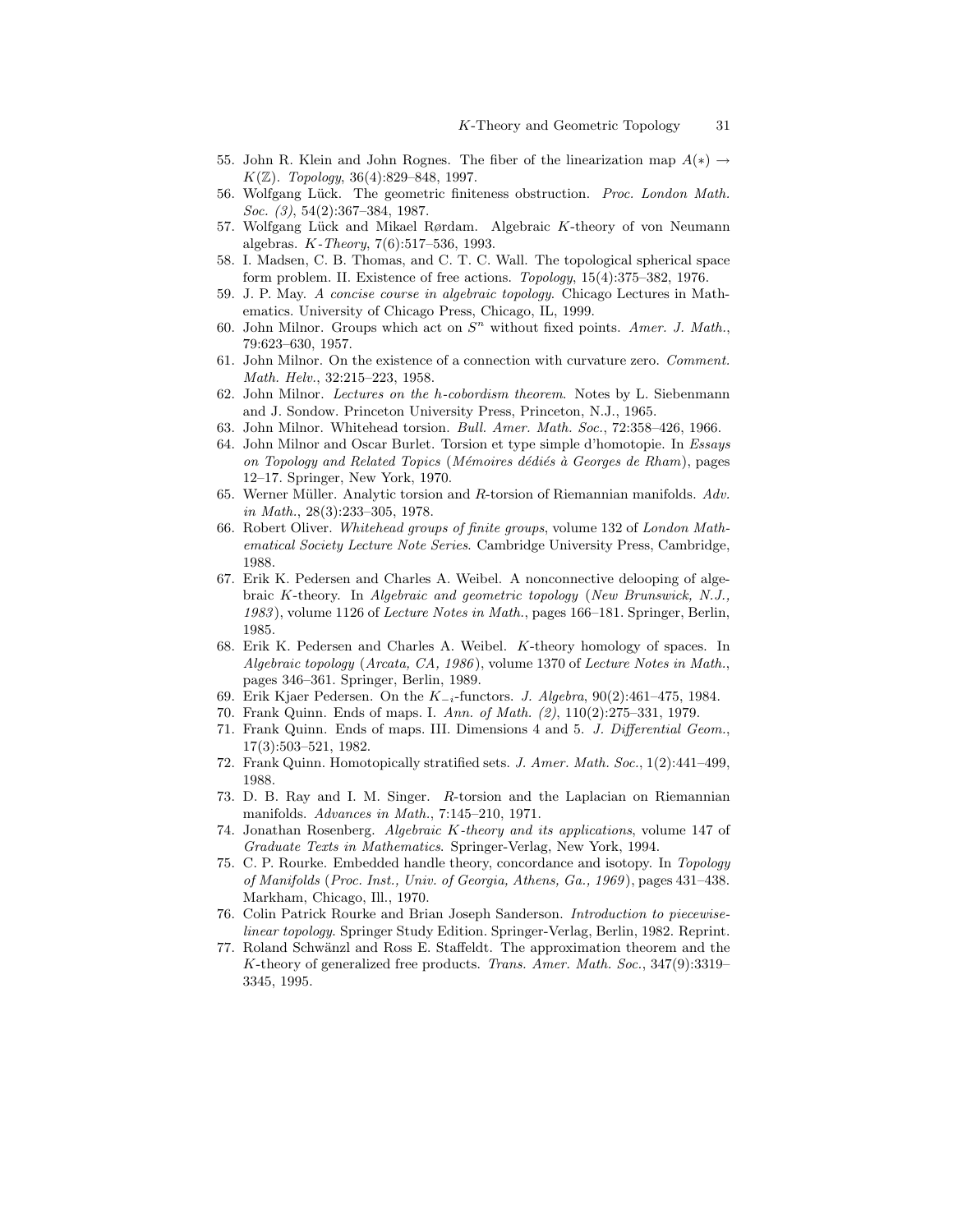- 32 Jonathan Rosenberg
- 78. L. C. Siebenmann. Finding a boundary for an open manifold of dimension  $> 5$ . Ph.D. Dissertation. Princeton Univ., Princeton, 1965.
- 79. L. C. Siebenmann. Infinite simple homotopy types. Nederl. Akad. Wetensch. Proc. Ser. A  $73 = Indag$ . Math., 32:479-495, 1970.
- 80. S. Smale. Differentiable dynamical systems. Bull. Amer. Math. Soc., 73:747– 817, 1967.
- 81. John Smillie. Flat manifolds with non-zero Euler characteristics. Comment. Math. Helv., 52(3):453–455, 1977.
- 82. P. A. Smith. Stationary points of transformation groups. Proc. Nat. Acad. Sci. U. S. A., 28:293–297, 1942.
- 83. Mark Steinberger. The equivariant topological s-cobordism theorem. Invent. Math., 91(1):61–104, 1988.
- 84. Mark Steinberger and James West. Equivariant handles in finite group actions. In Geometry and topology (Athens, Ga., 1985 ), volume 105 of Lecture Notes in Pure and Appl. Math., pages 277–295. Dekker, New York, 1987.
- 85. Andrei A. Suslin. Homology of  $GL_n$ , characteristic classes and Milnor Ktheory. In Algebraic K-theory, number theory, geometry and analysis (Bielefeld, 1982), volume 1046 of Lecture Notes in Math., pages 357-375. Springer, Berlin, 1984.
- 86. Andrei A. Suslin. On the K-theory of local fields. J. Pure Appl. Algebra, 34(2-3):301–318, 1984.
- 87. Richard G. Swan. Periodic resolutions for finite groups. Ann. of Math.  $(2)$ , 72:267–291, 1960.
- 88. C. B. Thomas and C. T. C. Wall. The topological spherical space form problem. I. Compositio Math., 23:101–114, 1971.
- 89. J. B. Wagoner. Markov partitions and  $K_2$ . Inst. Hautes Études Sci. Publ. Math., (65):91–129, 1987.
- 90. J. B. Wagoner. Higher-dimensional shift equivalence and strong shift equivalence are the same over the integers. Proc. Amer. Math. Soc., 109(2):527–536, 1990.
- 91. J. B. Wagoner. Strong shift equivalence theory and the shift equivalence problem. Bull. Amer. Math. Soc. (N.S.), 36(3):271–296, 1999.
- 92. J. B. Wagoner. Strong shift equivalence and  $K_2$  of the dual numbers. J. Reine Angew. Math., 521:119–160, 2000. With an appendix by K. H. Kim and F. W. Roush.
- 93. Friedhelm Waldhausen. Algebraic K-theory of topological spaces. I. In Algebraic and geometric topology (Proc. Sympos. Pure Math., Stanford Univ., Stanford, Calif., 1976 ), Part 1, pages 35–60. Amer. Math. Soc., Providence, R.I., 1978.
- 94. Friedhelm Waldhausen. Algebraic K-theory of topological spaces. II. In Algebraic topology, Aarhus 1978 (Proc. Sympos., Univ. Aarhus, Aarhus, 1978 ), pages 356–394. Springer, Berlin, 1979.
- 95. Friedhelm Waldhausen. Algebraic K-theory of spaces, a manifold approach. In Current trends in algebraic topology, Part 1 (London, Ont., 1981 ), pages 141–184. Amer. Math. Soc., Providence, R.I., 1982.
- 96. Friedhelm Waldhausen. Operations in the algebraic K-theory of spaces. In Algebraic K-theory, Part II (Oberwolfach, 1980 ), volume 967 of Lecture Notes in Math., pages 390–409. Springer, Berlin, 1982.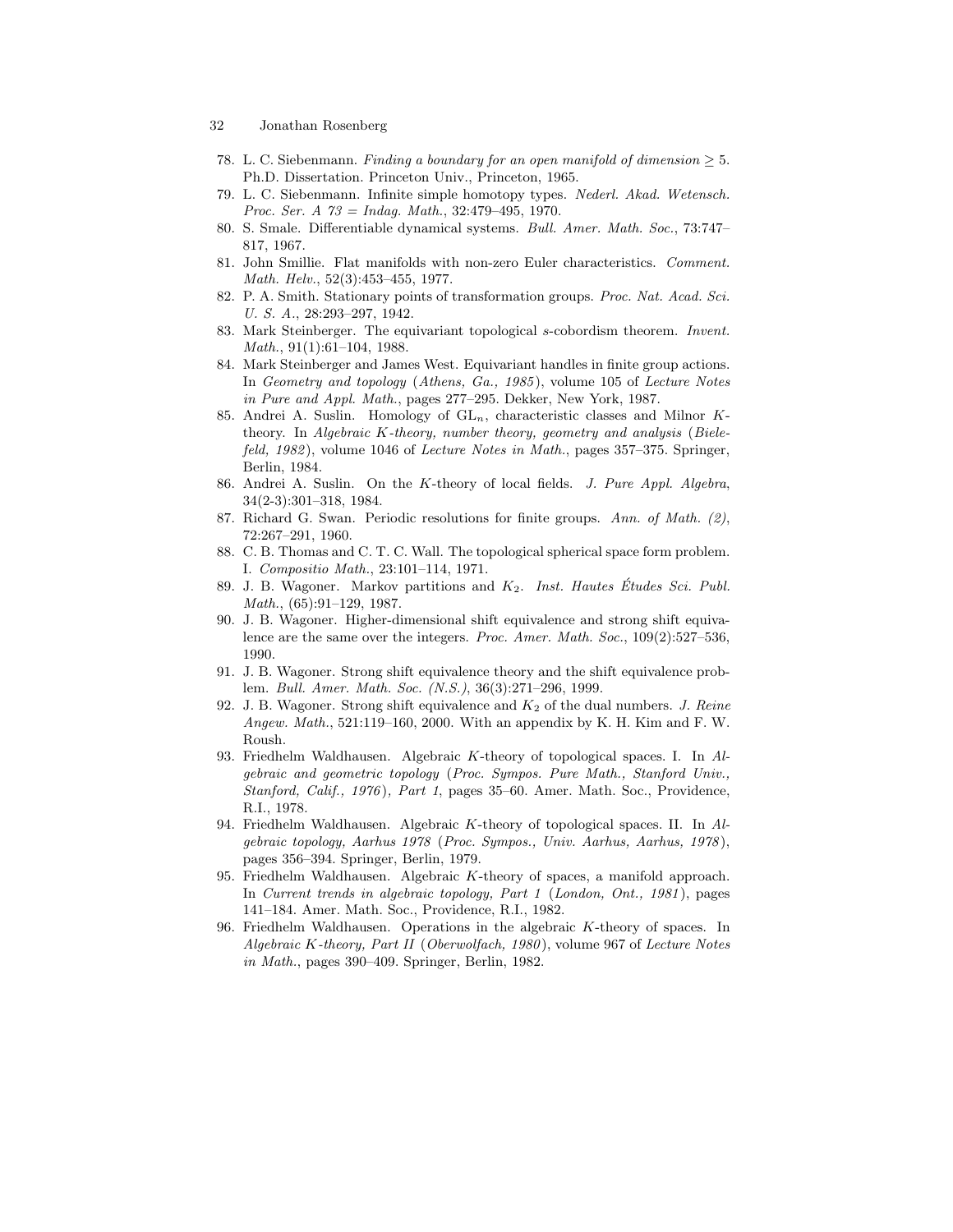- 97. Friedhelm Waldhausen. Algebraic  $K$ -theory of spaces, localization, and the chromatic filtration of stable homotopy. In Algebraic topology, Aarhus 1982 (Aarhus, 1982 ), pages 173–195. Springer, Berlin, 1984.
- 98. Friedhelm Waldhausen. Algebraic K-theory of spaces. In Algebraic and geometric topology (New Brunswick, N.J., 1983 ), pages 318–419. Springer, Berlin, 1985.
- 99. Friedhelm Waldhausen. Algebraic K-theory of spaces, concordance, and stable homotopy theory. In Algebraic topology and algebraic K-theory (Princeton, N.J., 1983 ), pages 392–417. Princeton Univ. Press, Princeton, NJ, 1987.
- 100. C. T. C. Wall. Finiteness conditions for CW-complexes. Ann. of Math. (2), 81:56–69, 1965.
- 101. C. T. C. Wall. Finiteness conditions for CW complexes. II. Proc. Roy. Soc. Ser. A, 295:129–139, 1966.
- 102. Shmuel Weinberger. Constructions of group actions: a survey of some recent developments. In Group actions on manifolds (Boulder, Colo., 1983), volume 36 of Contemp. Math., pages 269–298. Amer. Math. Soc., Providence, RI, 1985.
- 103. Shmuel Weinberger. The topological classification of stratified spaces. Chicago Lectures in Mathematics. University of Chicago Press, Chicago, IL, 1994.
- 104. R. F. Williams. Classification of subshifts of finite type. Ann. of Math. (2), 98:120–153; errata, ibid. (2) 99 (1974), 380–381, 1973.
- 105. Joseph A. Wolf. Spaces of constant curvature. Publish or Perish Inc., Houston, TX, fifth edition, 1984.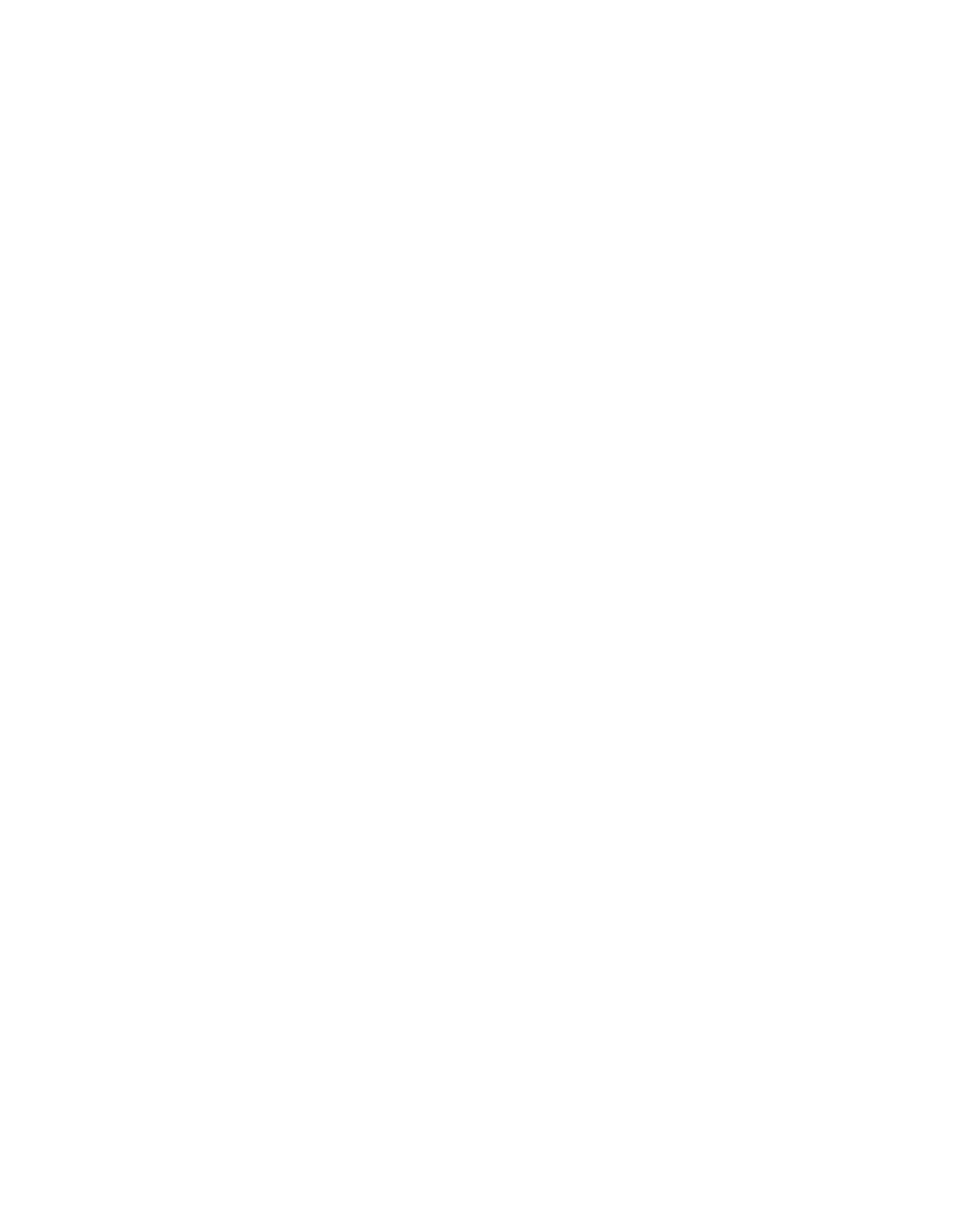# Index

+-construction, see plus construction

A-theory, 20–23 Alexander polynomial, 13 algebraic K-theory of spaces, 20–23 analytic torsion, 14

category with cofibrations and weak equivalences, 21 Chapman's theorem, 11 Chapman-Ferry Theorem, 15 characteristic classes, 6 secondary, 7 Chern class, 6, 9 Chern-Simons class, 7 Chern-Weil theory, 6 concordance, 23 connection, 5 flat, 5–7 control bounded, 14 epsilon, 15 controlled K-theory, 14 cyclotomic trace, 22 degree of a map, 4, 20 determinant Kadison-Fuglede, 14 dominated, 2 epsilon, 15 Euler characteristic, 22 Euler class, 6, 7

group action, 16, 17

h-cobordism, 12 h-cobordism theorem, 12 handle decomposition equivariant, 18 homology sphere, 5 homotopy equivalence controlled, 15 simple, 10, 16

locally linear, 19

K-theory negative, 14 knot, 13

lens space, 13–14 linearization map, 20

manifold parallelizable, 7 mapping cylinder neighborhood, 19

obstruction theory, 3, 9

plus construction, 5, 21 Pontrjagin class, 6 principal orbit, 16 propagation of group actions, 18 pseudo-isotopy, 23

Reidemeister torsion, 13 higher, 26